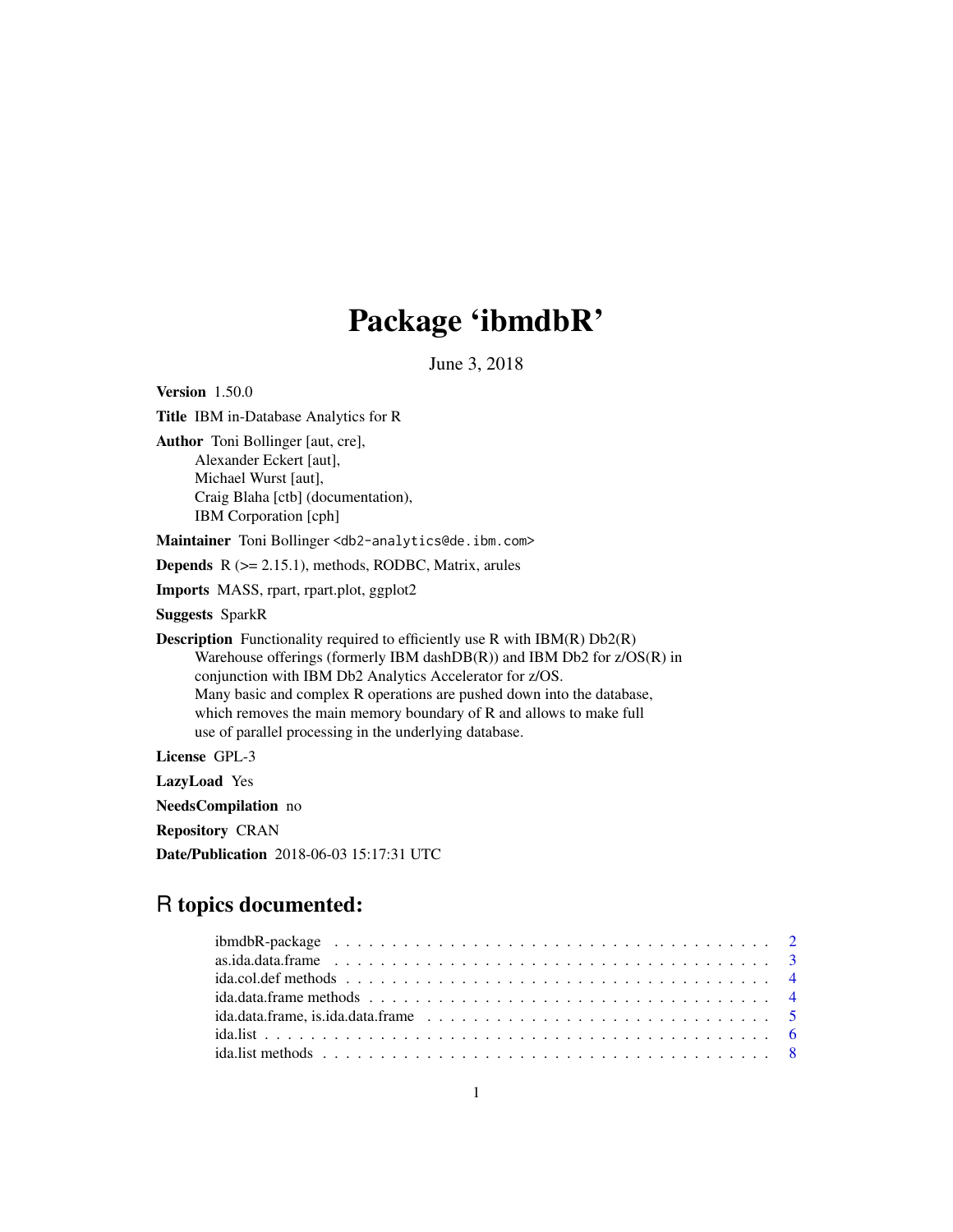# <span id="page-1-0"></span>2 ibmdbR-package

|       | idaDeleteTable, idaExistTable, idaGetValidTableName, idaIsView 12                   |    |
|-------|-------------------------------------------------------------------------------------|----|
|       |                                                                                     |    |
|       |                                                                                     |    |
|       |                                                                                     |    |
|       |                                                                                     |    |
|       |                                                                                     |    |
|       |                                                                                     |    |
|       |                                                                                     |    |
|       | idaListAccelerators, idaSetAccelerator, idaGetAccelerator, idaGetAcceleratorDetails | 23 |
|       |                                                                                     |    |
|       |                                                                                     |    |
|       |                                                                                     |    |
|       |                                                                                     |    |
|       |                                                                                     |    |
|       |                                                                                     |    |
|       |                                                                                     |    |
|       |                                                                                     |    |
|       |                                                                                     |    |
|       |                                                                                     |    |
|       |                                                                                     |    |
|       |                                                                                     | 40 |
| Index |                                                                                     | 43 |

ibmdbR-package *IBM In-Database Analytics*

#### Description

In-database analytics functions operate directly on data in a database, rather than requiring that the data first be extracted to working memory. This lets you analyze large amounts of data that would be impractical or impossible to extract. It also avoids security issues associated with extracting data, and ensures that the data being analyzed is as current as possible. Some functions additionally use lazy loading to load only those parts of the data that are actually required, to further increase efficiency.

This package also contains a data structure called a [ida.list](#page-5-1), which you can use to store R objects in the database. This simplifies the sharing of R objects among users. Each user is assigned two tables for R object storage: a private table, to which only that user has access, and a public table, which can be read by other users. Use a IDA list to generate a pointer to either of these tables, and use the pointer to list, store, or retrieve R objects.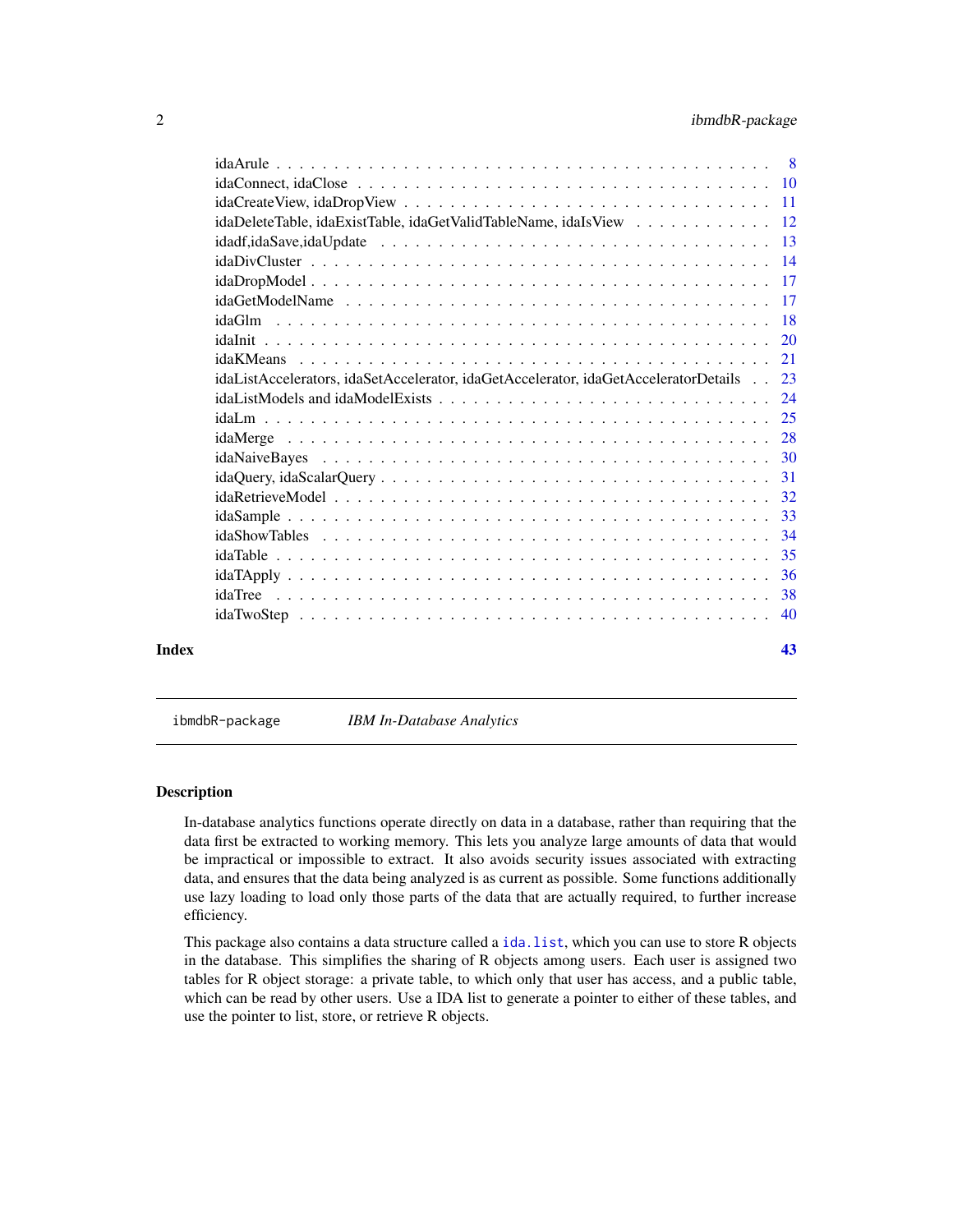# <span id="page-2-1"></span><span id="page-2-0"></span>Description

This function creates an IDA data frame [ida.data.frame](#page-4-1) from a local R data.frame by creating a table in the database.

# Usage

```
as.ida.data.frame(x, table=NULL, clear.existing=FALSE, case.sensitive=TRUE,
                  rownames=NULL, dbname=NULL, asAOT=FALSE)
```
# Arguments

| $\mathsf{x}$ | The name of the input object that is to be converted to a IDA data frame.                                                                                                                                                                    |
|--------------|----------------------------------------------------------------------------------------------------------------------------------------------------------------------------------------------------------------------------------------------|
| table        | The name of the database table that is to be created to hold the contents of the<br>IDA data frame. The specified name is folded to uppercase. If this parameter is<br>not specified, a name is generated automatically.                     |
|              | clear. existing If the table parameter is specified, this parameter indicates whether the existing<br>table is to be dropped (TRUE) or whether the as . ida. data. frame statement is<br>to be ignored and a warning message issued (FALSE). |
|              | case sensitive If the table parameter is specified for an existing table, this parameter specifies<br>whether the column names in that table name are to be treated as case-sensitive<br>(TRUE) or not case-sensitive (FALSE).               |
| rownames     | The name of the column for the unique row id. If the value of this parameter is<br>NULL, this column is not added to the output table.                                                                                                       |
| dbname       | DB2 for z/OS only parameter: the name of the database where the table should<br>be created in.                                                                                                                                               |
| as AOT       | DB2 for z/OS only parameter: the table should be created as an "accelerator"<br>only table".                                                                                                                                                 |

# Value

A IDA data frame that points to the newly created table.

# See Also

[as.data.frame](#page-0-0)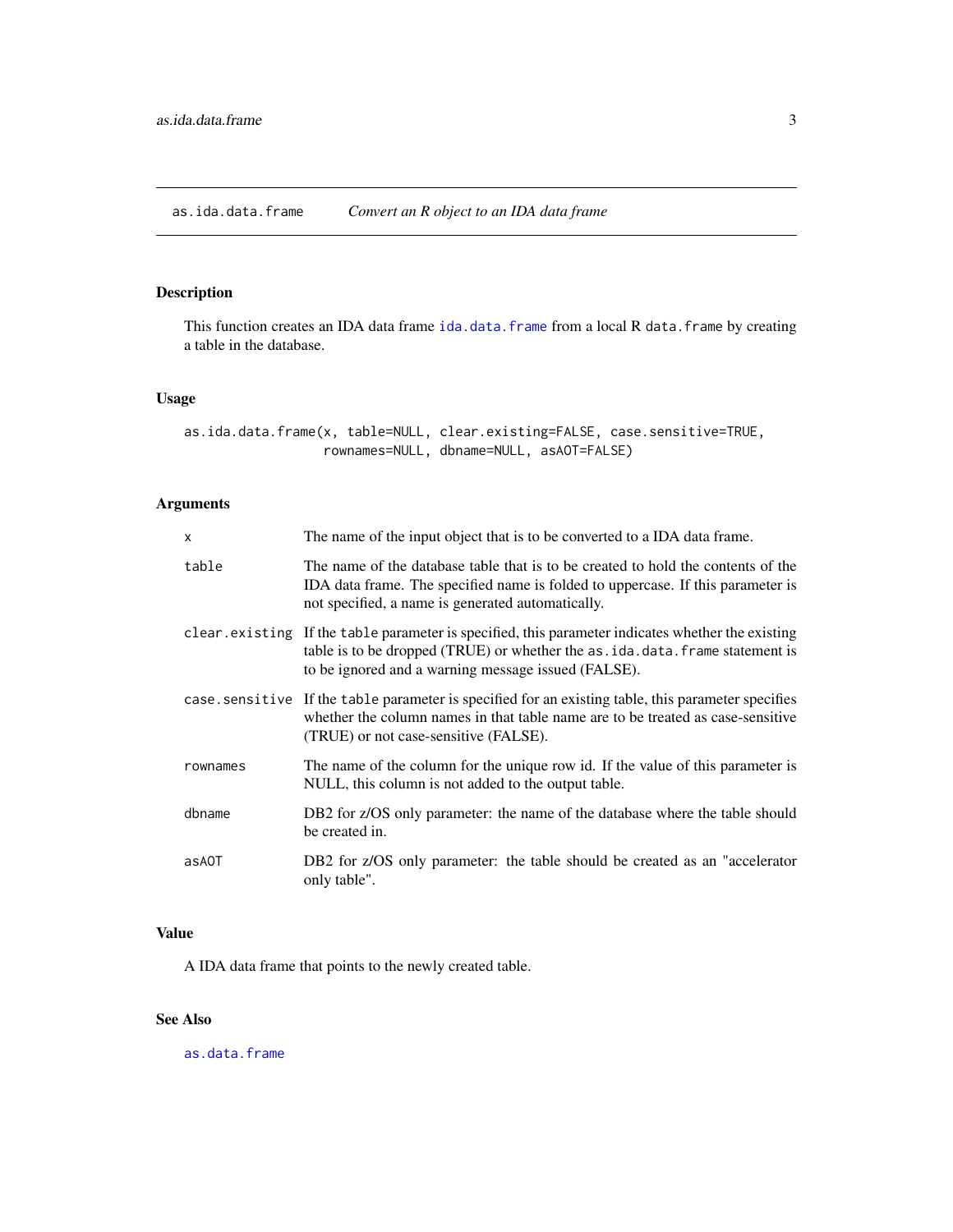#### Examples

```
## Not run:
#Add an ID column to iris
iris2 <- iris
iris2$ID <- 1:150
#Upload it and overwrite if already exists
idf <- as.ida.data.frame(iris2,"IRIS",clear.existing=T)
## End(Not run)
```
ida.col.def methods *Available methods for ida.col.def*

# Description

ida.col.def objects are used to define new columns of a ida.data.frame based on existing ones.

For details see the documentation of [ida.data.frame](#page-4-1).

ida.data.frame methods

*Available methods for ida.data.frame*

### Description

ida.data.frame objects provide many methods that will behave exactly like or very similar to methods defined on a regular data. frame. The following is a list of currently supported methods: as.data.frame, sd, max, mean, min, length, print, names, colnames, summary, NROW, NCOL, dim, var, head, hist, cor, cov. Furthermore, the \$ and [] operators allow you to select columns and rows and the \$<- operator will allow you to add columns. For details see the documentation of [ida.data.frame](#page-4-1).

<span id="page-3-0"></span>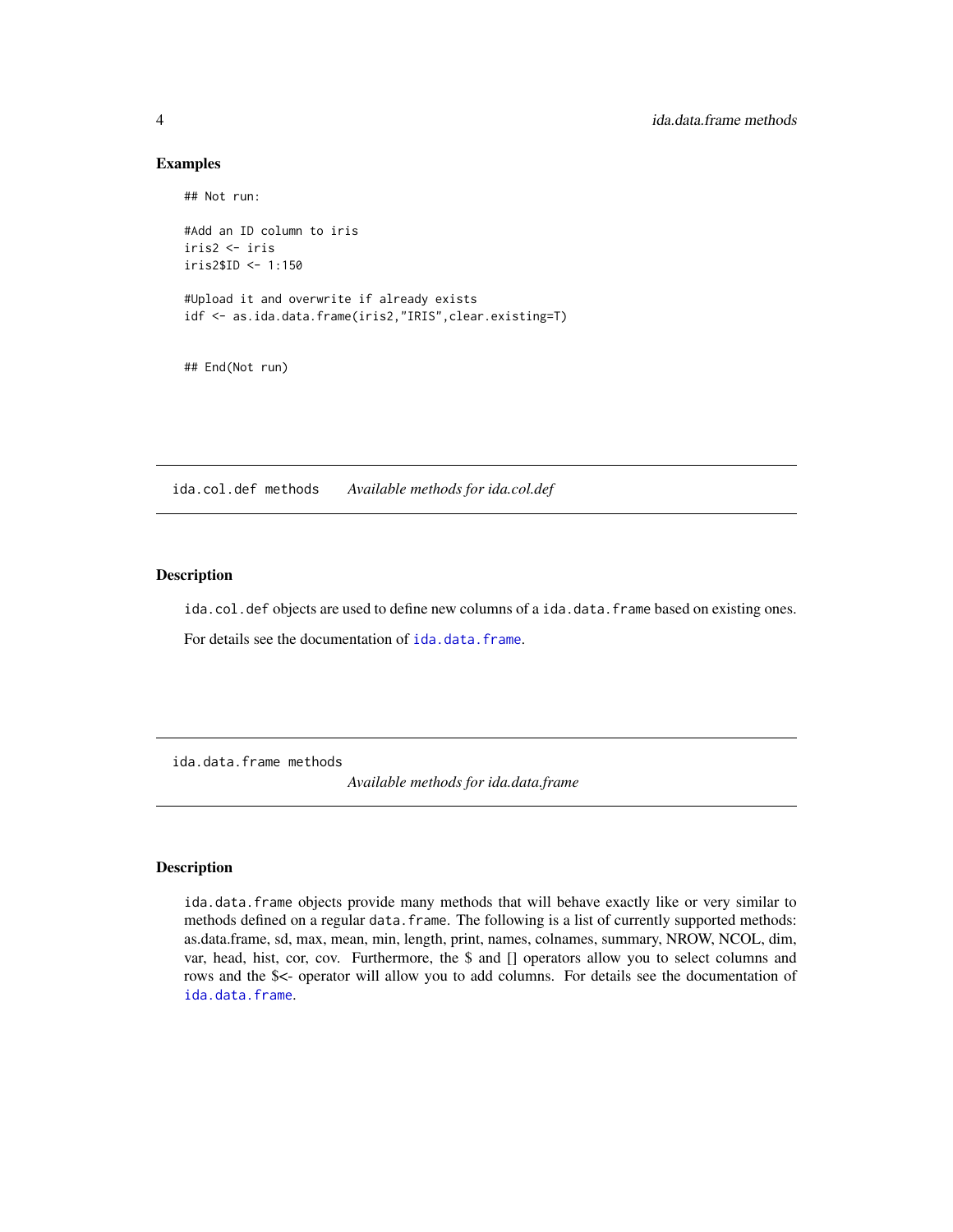<span id="page-4-0"></span>ida.data.frame, is.ida.data.frame *Create an IDA data frame*

#### <span id="page-4-1"></span>Description

This function creates an IDA data frame (that is, an object of the class [ida.data.frame](#page-4-1)). It does not store any data in local memory, but aggregates metadata used to determine the exact table subset (columns - SELECT clause; and/or rows - WHERE clause) and creates a pointer to a table located in the database.

#### Usage

ida.data.frame(table) is.ida.data.frame(x)

#### Arguments

| table | Name of a table or view in the current database. |
|-------|--------------------------------------------------|
| X     | An ida.data.frame object.                        |

#### Details

The argument table must be a valid table or view name and the table/view must exist.

If schema or table are set in quotes, they will be treated case sensitive otherwise they are automatically converted to the default schema of the database. Columns are always treated case sensitive.

A subset of columns and/or rows may be specified using the indexing operator [] (which is translated to the SELECT clause for columns and/or the WHERE clause for rows). Note that columns are treated case sensitive.

One limitation is that rows cannot be selected using their numbers. Instead, you must specify valuebased conditions, for example  $d[d$ID > 10, ]$  which means "all rows where the value of the first column is greater than  $10$ ". The  $\frac{1}{2}$  operator may be also used to select an ida.data.frame column.

You can also add and alter columns in an ida.data.frame. Currently, a limited set of functions and operators is supported to define columns based on other columns. The following is supported:

- Arithmetic operators are  $+, \frac{1}{2}, \frac{1}{2}$ .
- Mathematical functions are abs, sqrt, log, log10, exp, floor, round, ceiling
- Casting functions: as.numeric, as.integer, as.character
- Comparison and logical operators: <, <=, >>, >=, !=, ==, !, &, |
- Conditional functions: ifelse
- Special functions: is.db.null (checks whether column value is NULL in the table)

There are several rules for adding columns: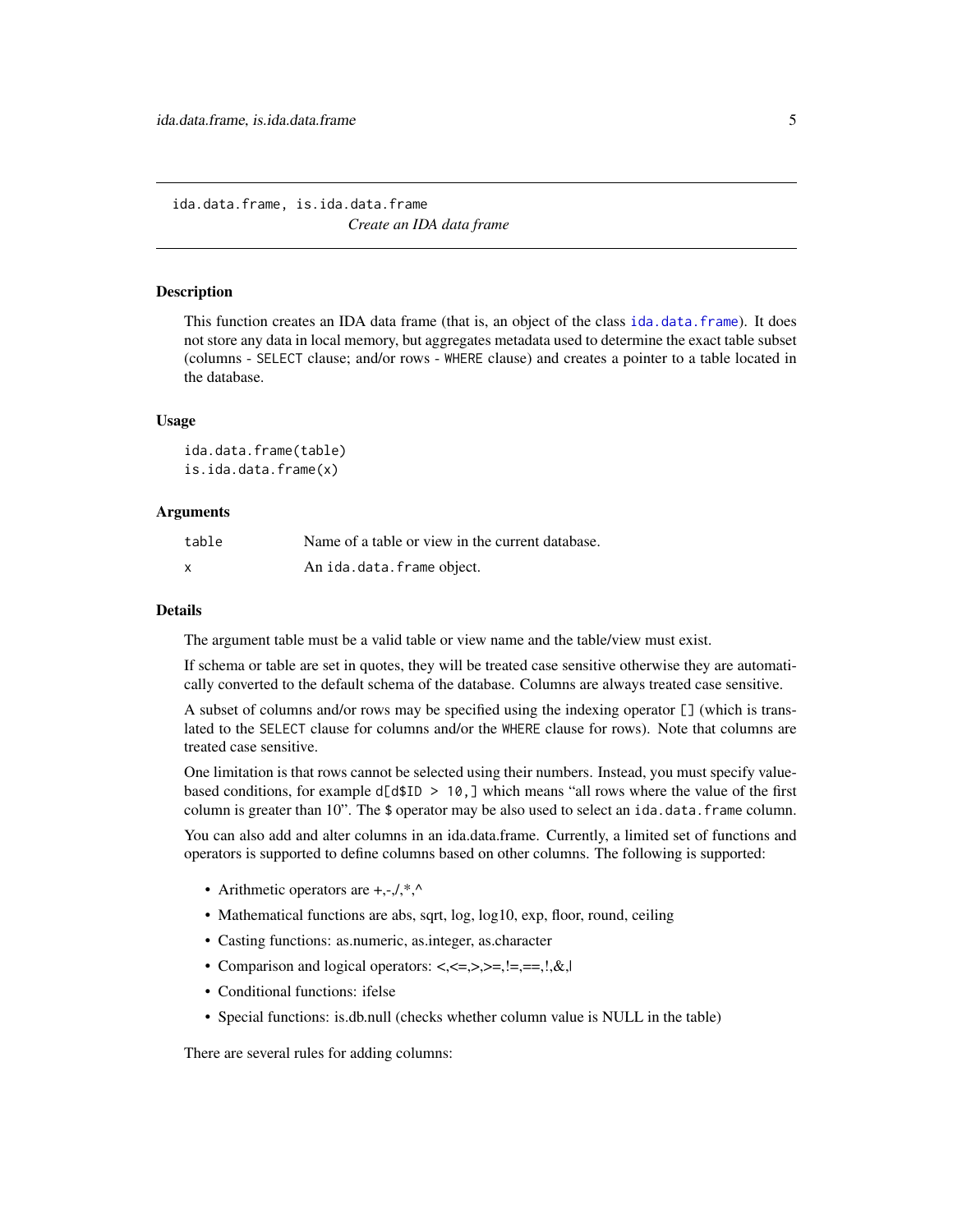- <span id="page-5-0"></span>1. You can not combine columns from different tables or from ida.data.frames that have different WHERE conditions.
- 2. You cannot add a column to an ida.data.frame that was defined on columns from another ida.data.frame
- 3. You can only add columns that evaluate to non-logical, atomic values

The package does basic type checking to enforce these rules, however, it is still possible that the database will refuse a query that was not properly defined.

is.ida.data.frame checks if the given object's class is ida.data.frame.

#### Value

ida.data.frame returns an IDA data frame.

is.ida.data.frame returns a logical value that indicates whether the specified object is an IDA data frame.

# Examples

```
## Not run:
idf <- ida.data.frame('IRIS')
is.ida.data.frame(idf)
#Select only certain rows or columns
#The following creates an ida.data.frame that only selects rows with
#Species=='setosa' and the first three columns of the table
idf2 <- idf[idf$Species=='setosa',1:3]
#Define new columns based on existing ones
idf$SepalLengthX <- idf$SepalLength+1
idf$SepalLengthY <- ifelse(idf$SepalLengthX>4.5,idf$ID,10)
#Take a look at the newly defined columns
head(idf)
```
## End(Not run)

<span id="page-5-1"></span>

| ida.list | Store and retrieve R objects in the database |
|----------|----------------------------------------------|
|----------|----------------------------------------------|

#### Description

A user can elect to store R objects in a database table rather than storing them in a workstation file system. This makes it easier for users to share objects, and simplifies backup tasks.

Each user has two R object storage tables:

• A private table, for objects that other users are not to be able to access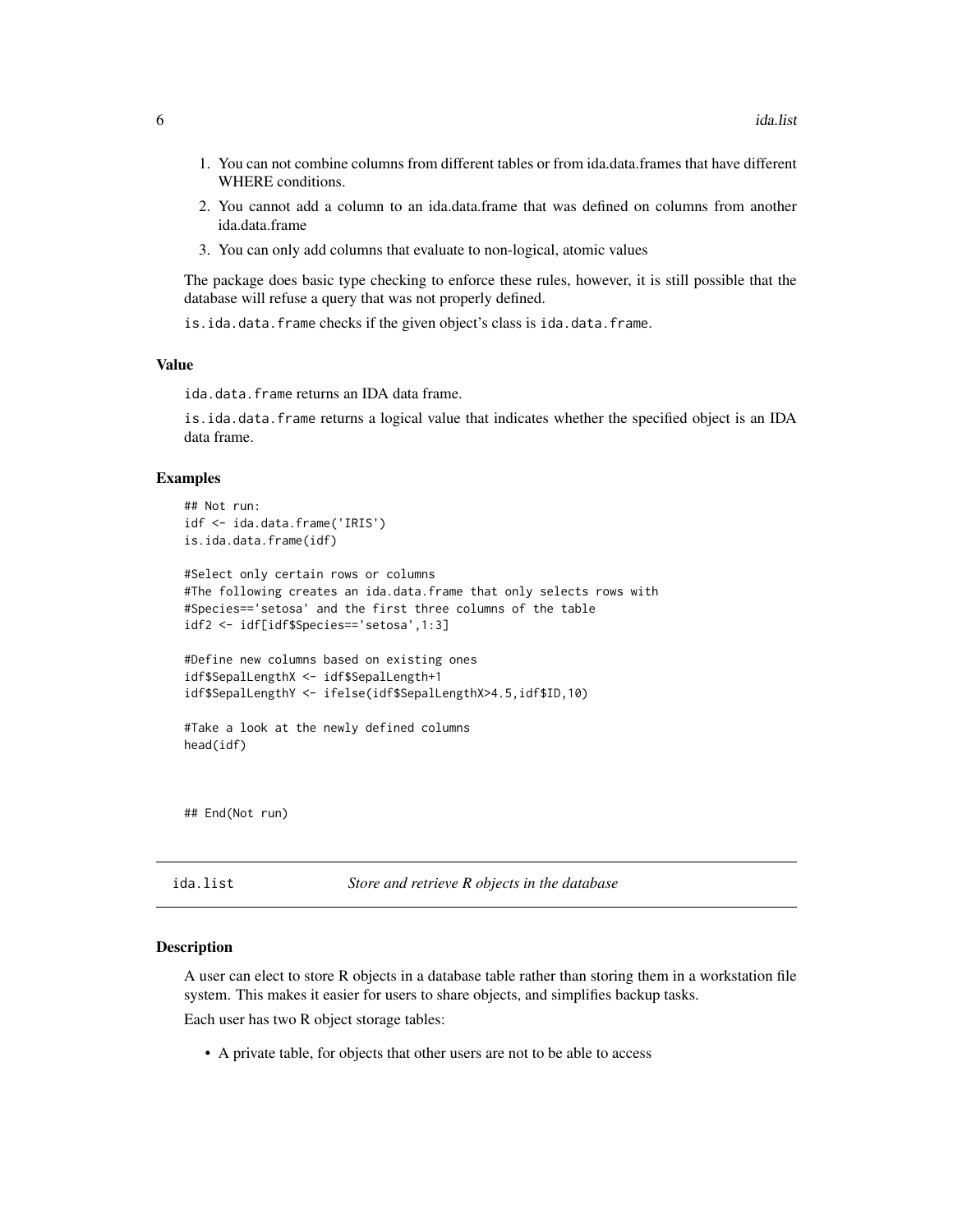#### ida.list 7

• A public table, for objects that other users are to be able to read

Use the ida.list function to create a pointer to either of your own R object storage tables, or to the public R object storage table of another user. You can then use the pointer to store objects in or retrieve objects from the corresponding table. (If the table belongs to another user you can only retrieve objects from it, not store objects in it.)

Please note that whether public tables might not have effect on databases that do not allow to set permissions accordingly, for instance, in multi-tenant environments. To enable the sharing of objects in DB2, an administrator needs to first create a role names R\_USERS\_PUBLIC and assign it to all users who should be allowed to share objects. For Db2, roles will be setup automatically if in the scope of the plan.

#### Usage

ida.list(type='public',user=NULL)

#### Arguments

| type | The type (private or public) of the table. You can specify 'private' only if user<br>is NULL or is set explicitly to your own user ID.                     |
|------|------------------------------------------------------------------------------------------------------------------------------------------------------------|
| user | The user ID of the owner of the R object storage table. If set to NULL, the user<br>ID is that of the current user. The user ID is treated case-sensitive. |

#### Value

A pointer to an R object storage table.

#### Examples

```
## Not run:
# Create a pointer to the private R object storage table of the current user.
myPrivateObjects <- ida.list(type='private')
```
# Use the pointer created in the previous example to store a series of numbers in an object with # the name 'series100' in the private R object storage table of the current user. myPrivateObjects['series100'] <- 1:100

```
# Retrieve the object with the name 'series100' from the
# private R object storage table of the current user.
x <- myPrivateObjects['series100']
# Delete the object with name 'series100' from the
# private R object storage table of the current user.
```
myPrivateObjects['series100'] <- NULL

# List all objects in the private R object storage table of the current user. names(myPrivateObjects)

# Return the number of objects in the private R object storage table of the current user. length(myPrivateObjects)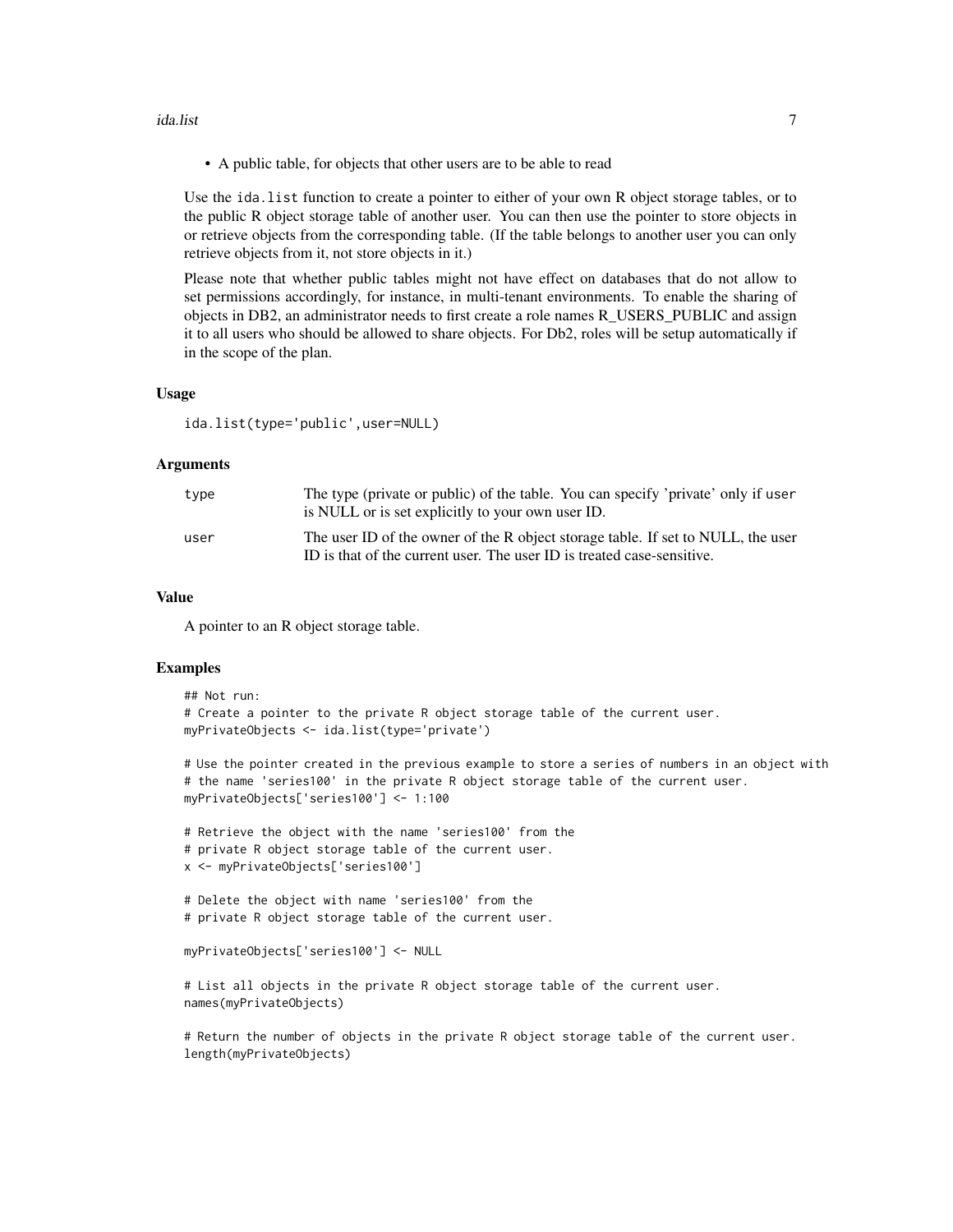```
# Create a pointer to the public R object storage table of the current user.
myPublicObjects <- ida.list(type="public")
```
## End(Not run)

ida.list methods *Available methods for ida.list*

#### Description

ida.list objects provide methods that will behave exactly like or very similar to methods defined on a regular list. The following methods are currently supported: length, names, print.

For details see the documentation of [ida.list](#page-5-1).

<span id="page-7-1"></span>idaArule *Association Rule Mining*

#### Description

This function calculates association rules on a database table.

# Usage

```
idaArule(
data,
tid,
item,
maxlen=5,
maxheadlen=1,
minsupport=NULL,
minconf=0.5,
nametable=NULL,
namecol=NULL,
modelname=NULL
)
```
idaApplyRules(modelname, newdata, tid, item, nametable=NULL, namecol=NULL, ...)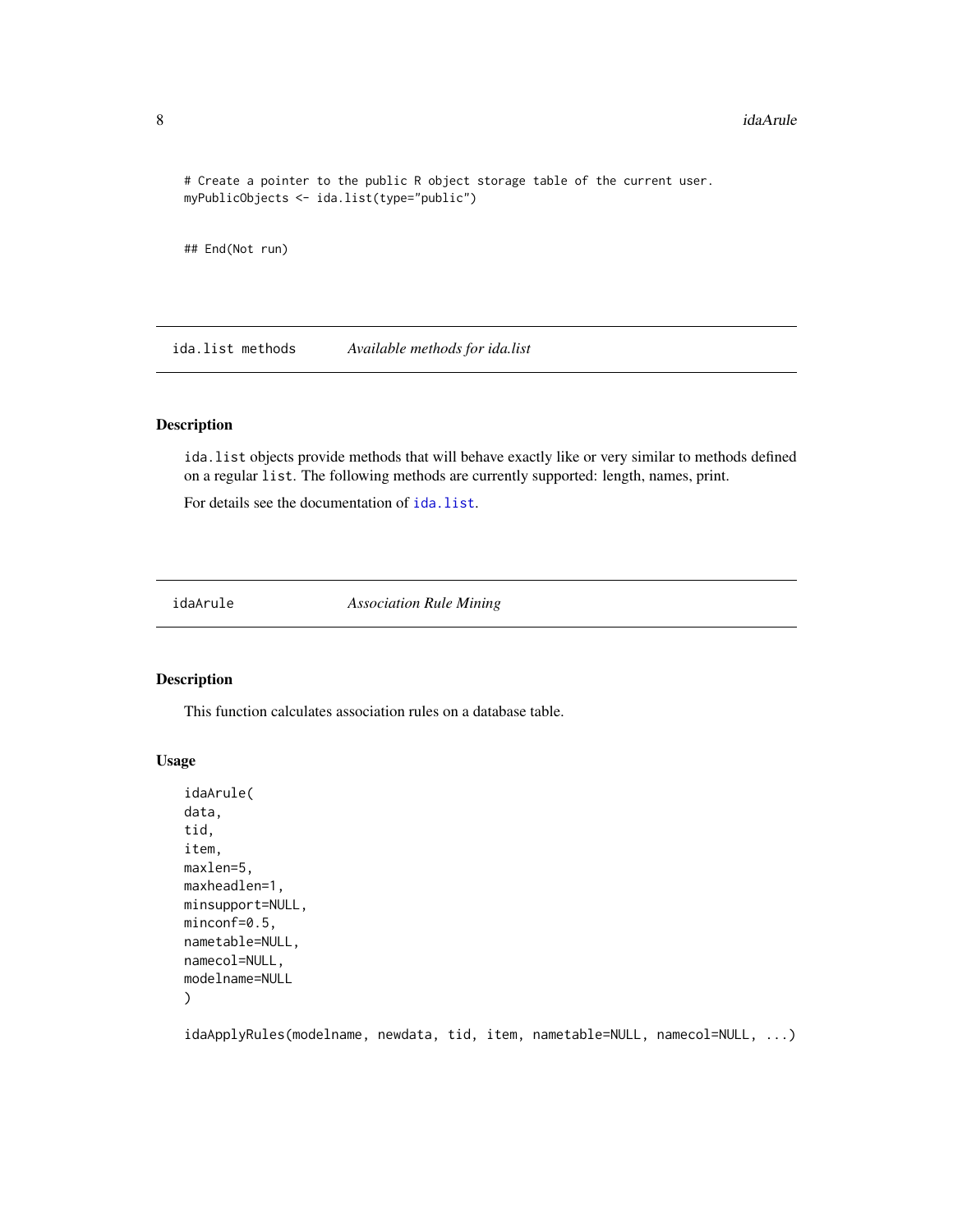#### <span id="page-8-0"></span>idaArule 9

#### **Arguments**

| data       | An ida.data.frame object pointing to the data to be mined.                                                                                                                                                                                                                                 |
|------------|--------------------------------------------------------------------------------------------------------------------------------------------------------------------------------------------------------------------------------------------------------------------------------------------|
| tid        | Input table column that identifies the transactions by an id.                                                                                                                                                                                                                              |
| item       | Input table column that identifies items in transactions.                                                                                                                                                                                                                                  |
| maxlen     | The maximum length of a rule. Must be two or larger.                                                                                                                                                                                                                                       |
| maxheadlen | The maximum length of the rule head.                                                                                                                                                                                                                                                       |
| minsupport | The minimal support of a rule to be considered.                                                                                                                                                                                                                                            |
| minconf    | The minimal confidence of a rule to be considered.                                                                                                                                                                                                                                         |
| nametable  | A database table containing a mapping between the items in the input table and<br>their name. The table must contain at least two columns, the first column is<br>named as the column indicated in the item parameter and the second column is<br>named as indicated in parameter namecol. |
| namecol    | The name of the column containing the item name in case nametable was spec-<br>ified.                                                                                                                                                                                                      |
| modelname  | The name of the model in-database. If NULL, it is automatically generated.                                                                                                                                                                                                                 |
| newdata    | A table to which to apply the rules.                                                                                                                                                                                                                                                       |
| $\cdots$   | Additional stored procedure parameters.                                                                                                                                                                                                                                                    |

#### Details

idaArule finds association rules in transactional data. The input data must be in transactional format, thus each row of the table contains exactly one item and an identifier of which transaction this item is assigned to. These two columns need to be specified using the tid and item parameters. If the items are referred to with numeric IDs in the transaction table, it is often useful to add a name mapping to produce rules that contain names instead of item IDs. This can be achieved by setting the parameters nametable and namecol.

Models are stored persistently in database under the name modelname. Model names cannot have more than 64 characters and cannot contain white spaces. They need to be quoted like table names, otherwise they will be treated upper case by default. Only one model with a given name is allowed in the database at a time. If a model with modelname already exists, you need to drop it with idaDropModel first before you can create another one with the same name. The model name can be used to retrieve the model later ([idaRetrieveModel](#page-31-1)).

idaApplyRules applies a rule model stored in the database to a table with transactions.

#### Value

idaArule returns an object of class rules compatible with the packages arules and arulesViz idaApplyRules returns an object of class ida.data.frame, pointing to a table that contains a mapping between transaction IDs and matched rules.

# Examples

## Not run:

idf <- ida.data.frame("GOSALES.ORDER\_DETAILS")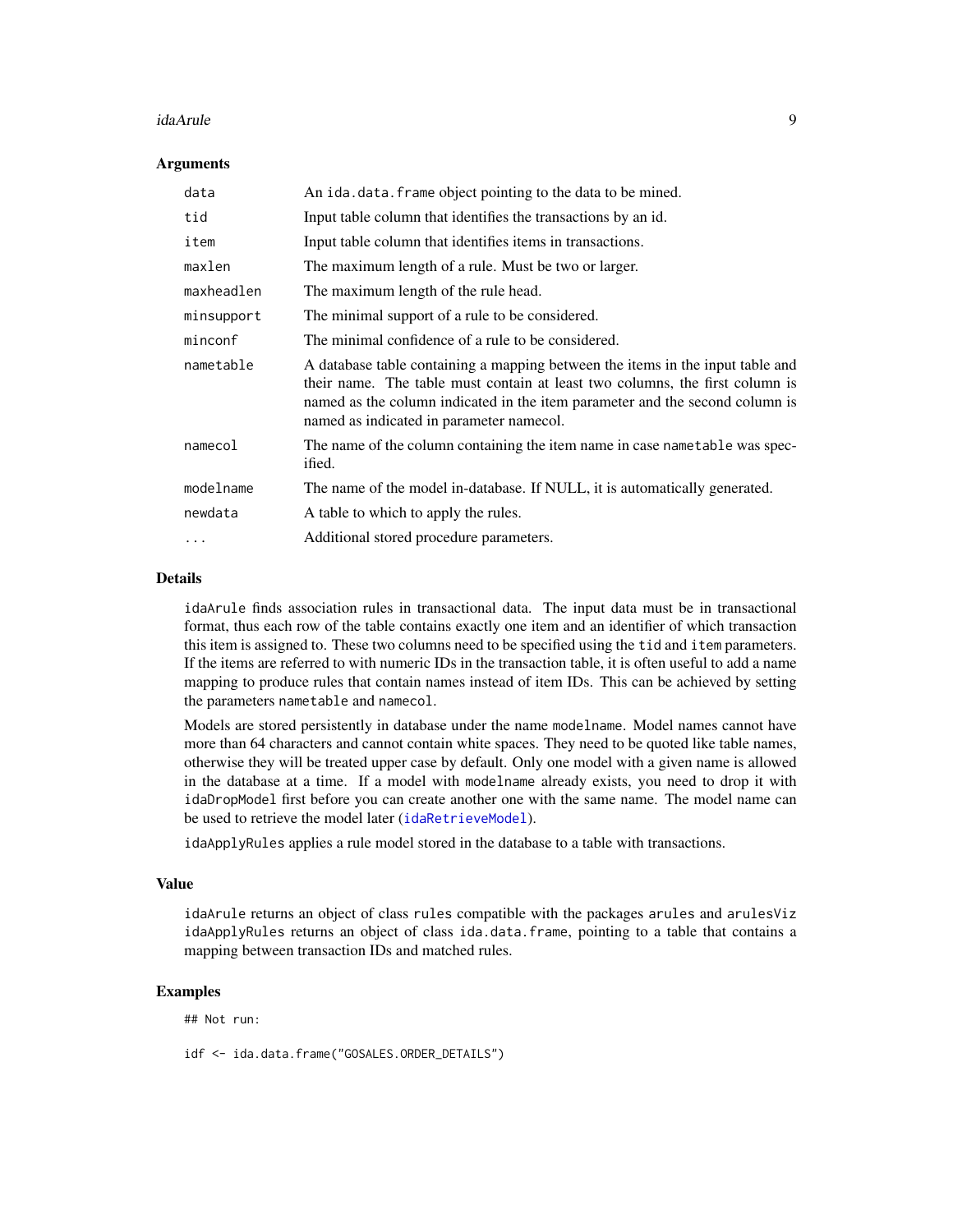<span id="page-9-0"></span>r <- idaArule(idf,tid="ORDER\_NUMBER",item="PRODUCT\_NUMBER",minsupport=0.01)

inspect(r)

applyResult <- idaApplyRules(idaGetModelname(r),idf,"ORDER\_NUMBER","PRODUCT\_NUMBER")

## End(Not run)

idaConnect, idaClose *Open or closes a IDA database connection*

# Description

These functions are used to open or close an existing IDA database connection.

# Usage

```
idaConnect(dsn, uid = "", pwd = "", confype = "odbc",dsnLookup = c("auto", "default", "store"), ...)
```

```
idaClose(idaConn, conType = "odbc")
```
# Arguments

| dsn       | The DSN of the data base.                                                                                                                                                                                                                                                                                                                                                                                                                                                              |
|-----------|----------------------------------------------------------------------------------------------------------------------------------------------------------------------------------------------------------------------------------------------------------------------------------------------------------------------------------------------------------------------------------------------------------------------------------------------------------------------------------------|
| uid       | The user name.                                                                                                                                                                                                                                                                                                                                                                                                                                                                         |
| pwd       | The password.                                                                                                                                                                                                                                                                                                                                                                                                                                                                          |
| conType   | The connection type.                                                                                                                                                                                                                                                                                                                                                                                                                                                                   |
| dsnLookup | This parameter only is used when ibmdbR is loaded in an RStudio instance of<br>IBM Data Science Experience. Per default ("auto") ibmdbR automatically de-<br>tects if the provided dsn value is an usual DSN string or the name of a connection<br>in the local connection store. The lookup method can also be manually set to<br>"default", if the dsn parameter should be treated as an usual DSN string. If set<br>to "store" the connection store of RStudio on DSX will be used. |
| .         | Additional arguments for DSN lookup.                                                                                                                                                                                                                                                                                                                                                                                                                                                   |
| idaConn   | The connection object.                                                                                                                                                                                                                                                                                                                                                                                                                                                                 |

# Details

Opens or closes a connection to a database. Currently, RODBC is used as underlying library, this might change, however, in the future.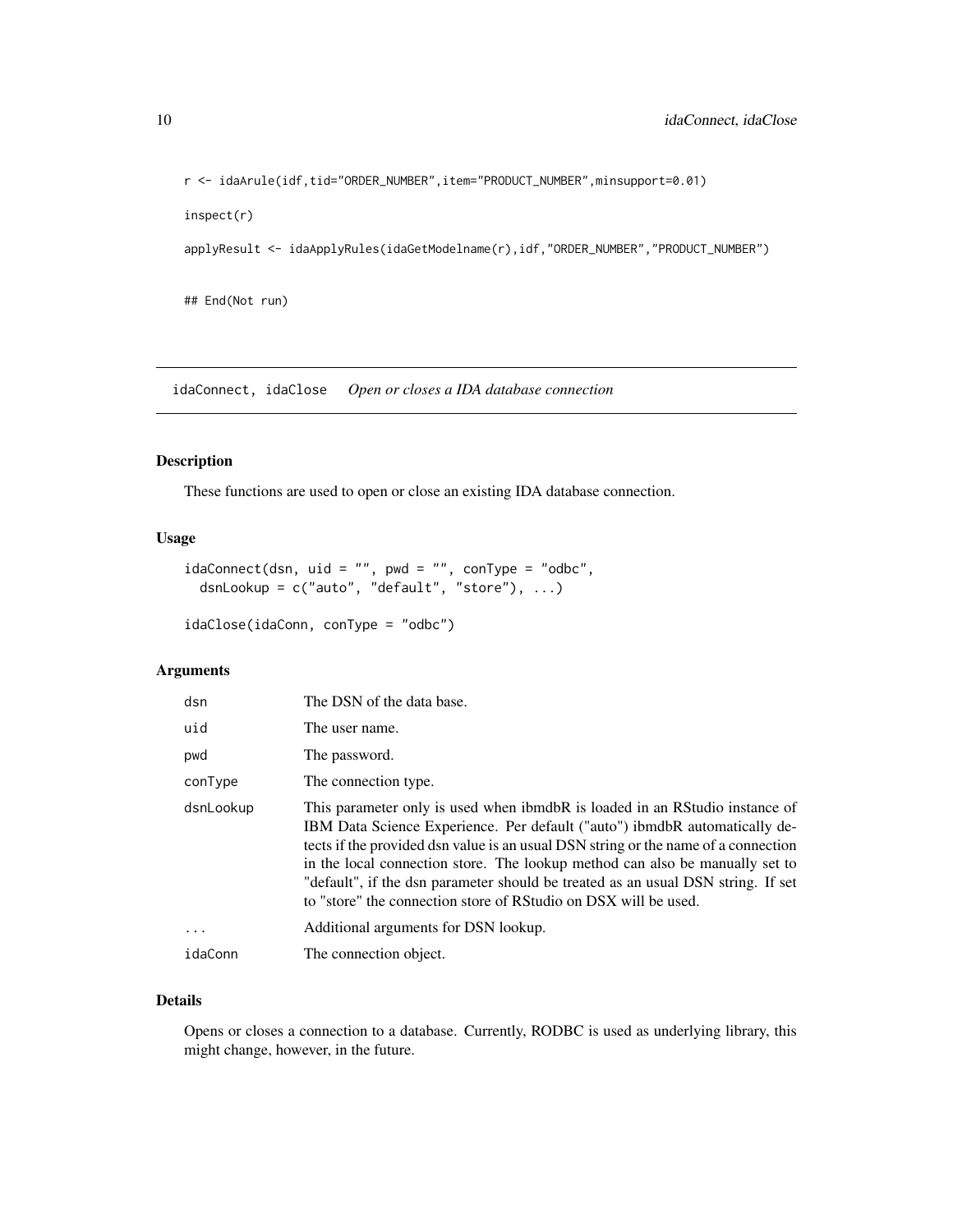# <span id="page-10-0"></span>idaCreateView, idaDropView 11

# Examples

```
## Not run:
#Connect locally
con <- idaConnect('BLUDB','','')
#Close the connection
idaClose(con)
## End(Not run)
```
idaCreateView, idaDropView *Create or drop a view*

#### Description

Use these functions to create or drop a view that is based on a [ida.data.frame](#page-4-1).

# Usage

```
idaCreateView(x, newColumn = NULL)
idaDropView(v)
```
# Arguments

| X            | ida.data.frame for which a view is to be created. |
|--------------|---------------------------------------------------|
| newColumn    | The expression specifying the column to be added. |
| $\mathsf{V}$ | Name of the view to be dropped.                   |

# Details

The idaCreateView function creates a view from the specified IDA data frame. The idaDropView function drops the specified view.

# Value

The idaCreateView function returns the view name. The idaDropView function does not return a value.

# Examples

```
## Not run:
idf <- ida.data.frame('IRIS')
#Create a view based on the IDA data frame
vname <- idaCreateView(idf)
#Drop the view
```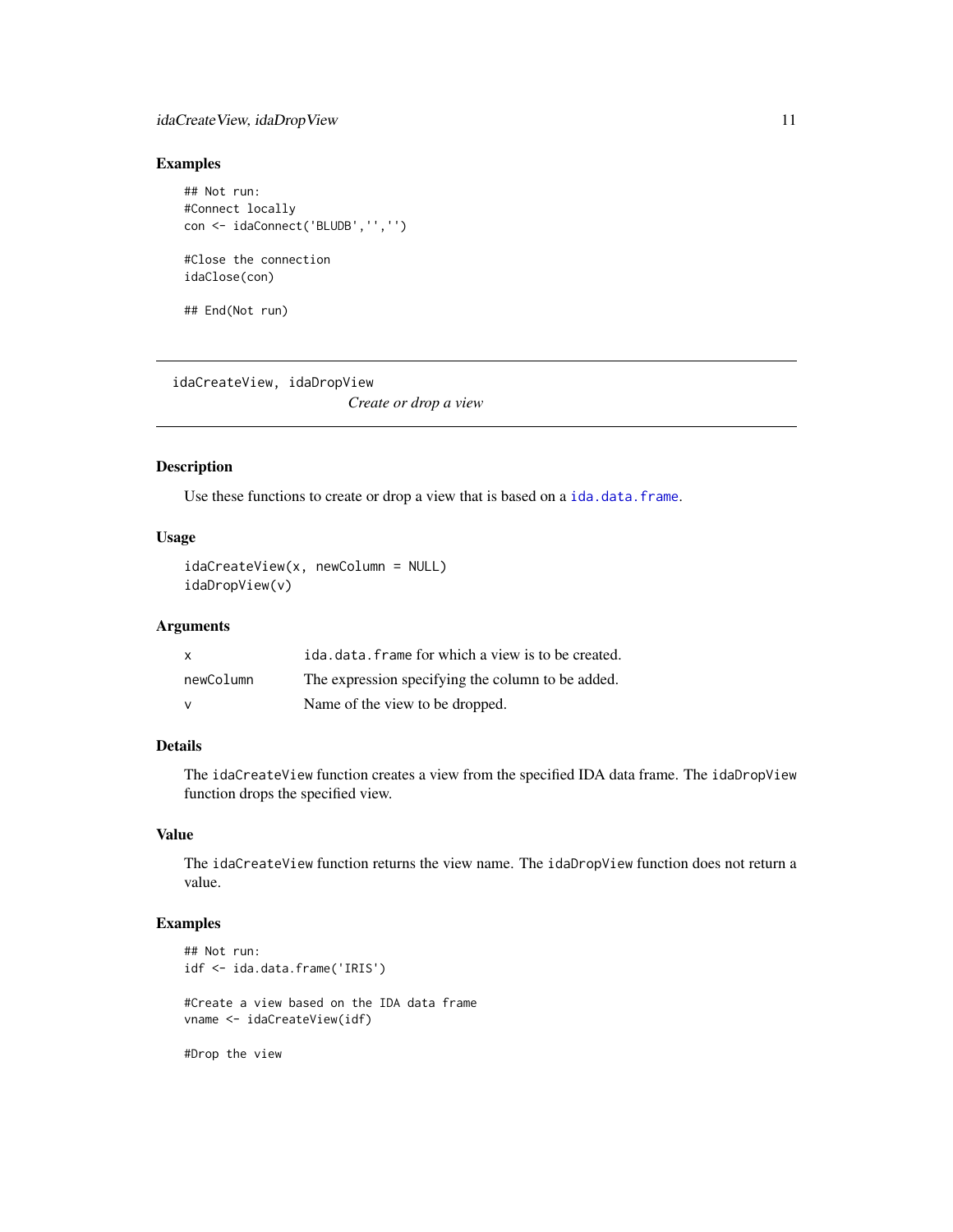<span id="page-11-0"></span>idaDropView(vname)

## End(Not run)

idaDeleteTable, idaExistTable, idaGetValidTableName, idaIsView *Miscellaneous tools*

# Description

These functions simplify working with database tables.

#### Usage

idaAppend(df, table)

idaDeleteTable(table)

idaExistTable(tableName)

idaIsView(tableName)

idaGetValidTableName(prefix="DATA\_FRAME\_")

# Arguments

| df        | A data. frame object.                               |
|-----------|-----------------------------------------------------|
| table     | The name of a database table or an ida.data.frame.  |
| tableName | The name of a database table.                       |
| prefix    | Keyword used to specify the prefix of a table name. |

# Details

Use the idaAppend function to append a data.frame to the specified table.

Use the idaDeleteTable function to drop the specified table. The specified table must exist in the current database.

Use the idaExistTable function to determine whether the specified table exists in the database.

Use the idaGetValidTableName function to obtain a table name that is not yet in use. This name will be the specified or default prefix followed by a number, for example, data\_frame\_7.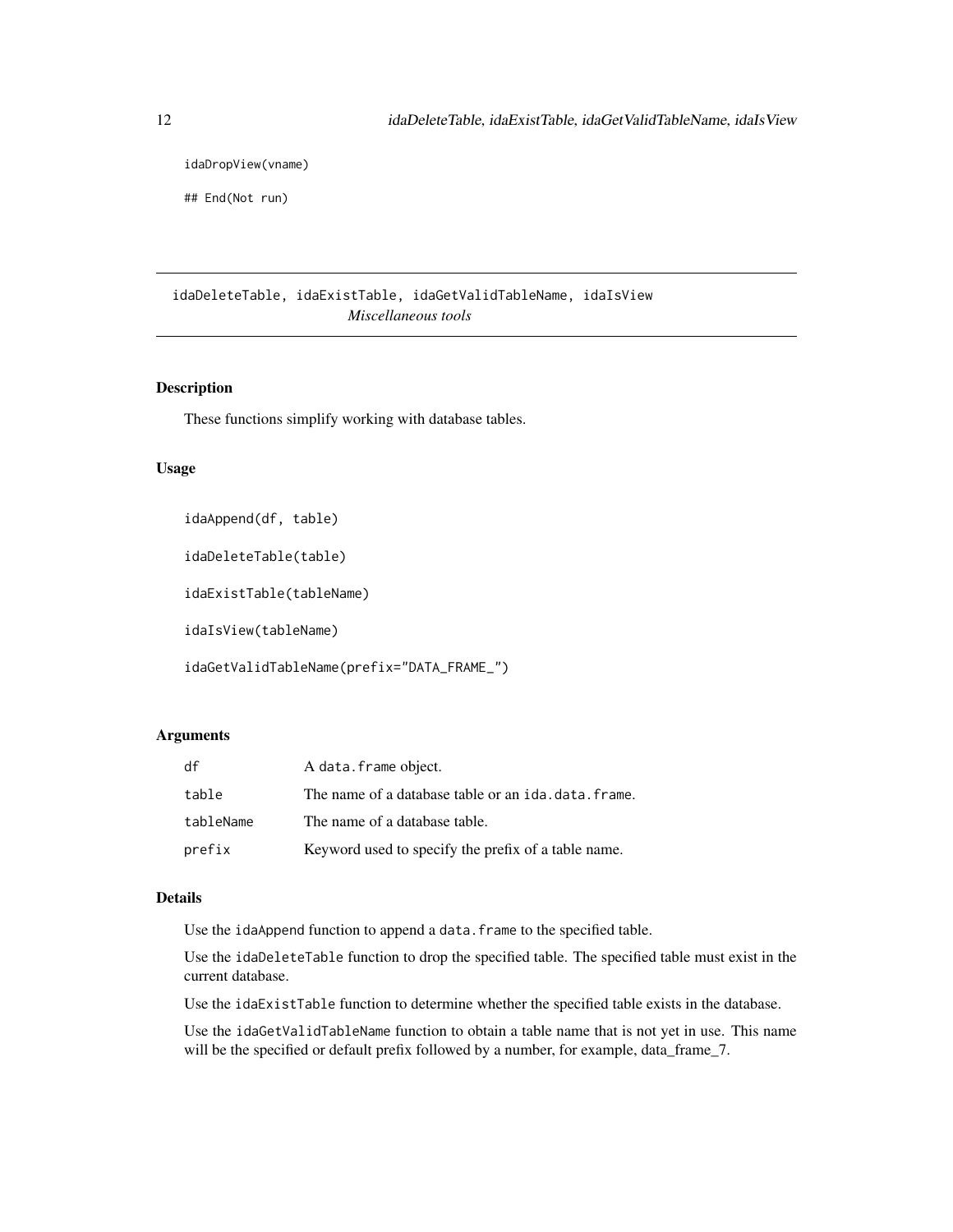#### <span id="page-12-0"></span>Value

The idaDeleteTable function does not return a value.

The idaExistTable function returns a logical value (TRUE or FALSE) that indicates whether the specified table exists in the database.

The idaGetValidTableName function returns a string representing a table name.

#### Examples

```
## Not run:
```

```
#Check whether a table with a given name exists
idaExistTable('IRIS')
```
#Create a pointer to the table idf <- ida.data.frame('IRIS')

```
#Obtain a unique table name for a copy
copyTableName <- idaGetValidTableName(prefix = "COPY_")
```

```
#Create a copy of the original table
idfCopy <- as.ida.data.frame(as.data.frame(idf),copyTableName)
```
#Delete the copy again idaDeleteTable(copyTableName)

## End(Not run)

idadf,idaSave,idaUpdate

*Query, store and update data in the database.*

### Description

These functions allow to query, store and update data in the database. Usually, it is easier to use [idaQuery](#page-30-1),[ida.data.frame](#page-4-1) and [as.ida.data.frame](#page-2-1) instead of these methods.

They can be useful, however, if an explicit connection object is needed, e.g. if there are several connections to different databases.

# Usage

```
idadf(idaConn, query)
idaSave(idaConn, dfrm, tblName = "", rowName = "", conType = "odbc")
idaUpdate(db2Conn, updf, dfrm, idaIndex = "", conType = "odbc")
```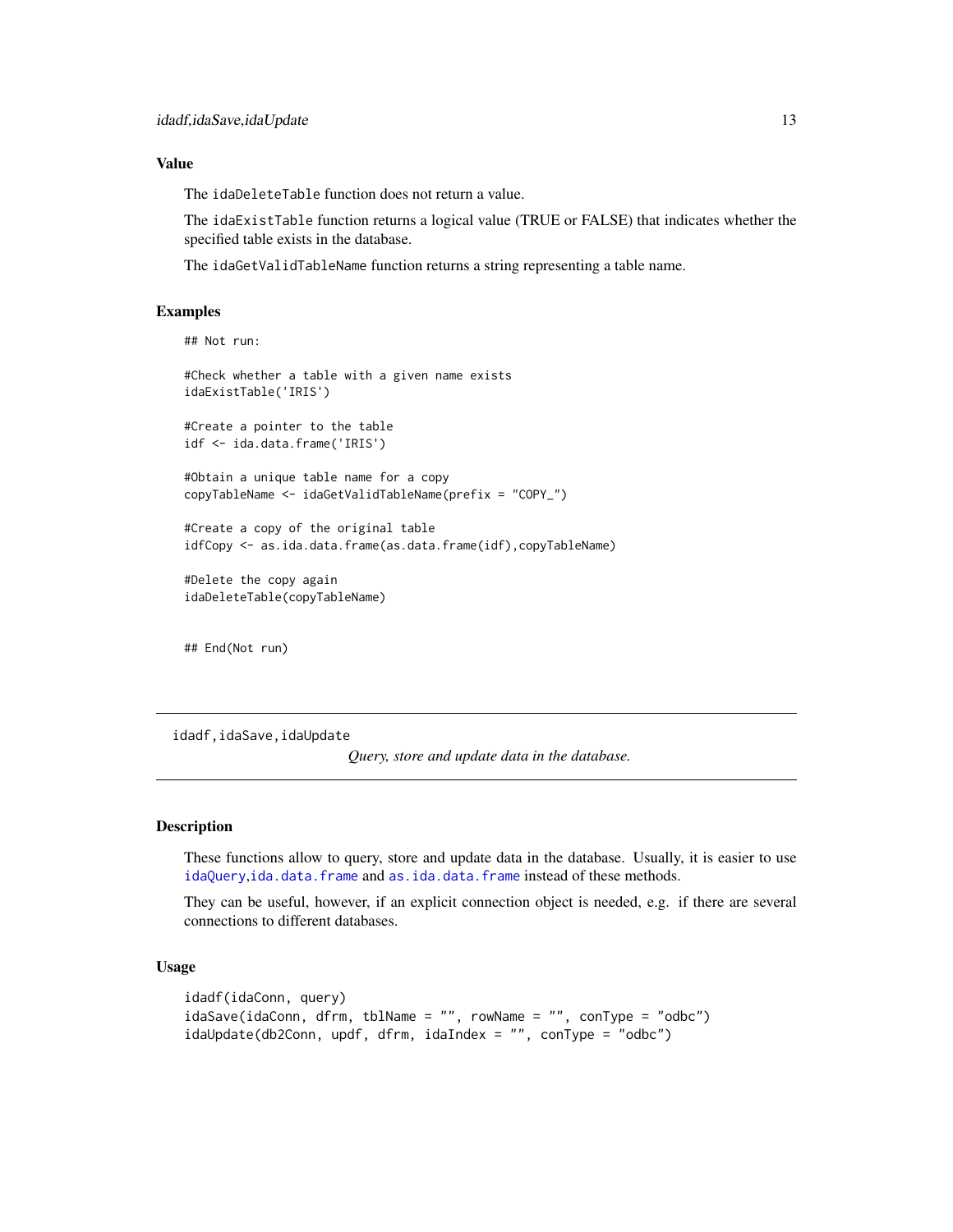# <span id="page-13-0"></span>Arguments

| idaConn  | The IDA connection object.                    |
|----------|-----------------------------------------------|
| db2Conn  | The IDA connection object.                    |
| query    | A query.                                      |
| dfrm     | A data frame to store.                        |
| tblName  | Name of the table to which to store the data. |
| rowName  | Name of the row name column.                  |
| updf     | Name of the table to update.                  |
| idaIndex | Name of the index column.                     |
| conType  | Type of the connection.                       |

# Details

idadf,idaSave and idaUpdate are simple wrappers around the RODBC functions [sqlQuery](#page-0-0), [sqlSave](#page-0-0) and [sqlUpdate](#page-0-0).

Usually, it is easier to use [idaQuery](#page-30-1),[ida.data.frame](#page-4-1) and [as.ida.data.frame](#page-2-1) instead of these methods.

#### See Also

[idaQuery](#page-30-1),[ida.data.frame](#page-4-1),[as.ida.data.frame](#page-2-1),[sqlQuery](#page-0-0),[sqlSave](#page-0-0),[sqlUpdate](#page-0-0)

# Examples

```
## Not run:
# create connection to DB
con <- idaConnect("BLUDB", "", "")
# create data.frame from table
df <- idadf(con, "SELECT * FROM IRIS")
# close the connection again
idaClose(con)
```
## End(Not run)

idaDivCluster *Hierarchical (divisive) clustering*

# Description

This function generates a hierarchical (divisive) clustering model based on the contents of an IDA data frame ([ida.data.frame](#page-4-1)) by applying recursively the K-means algorithm.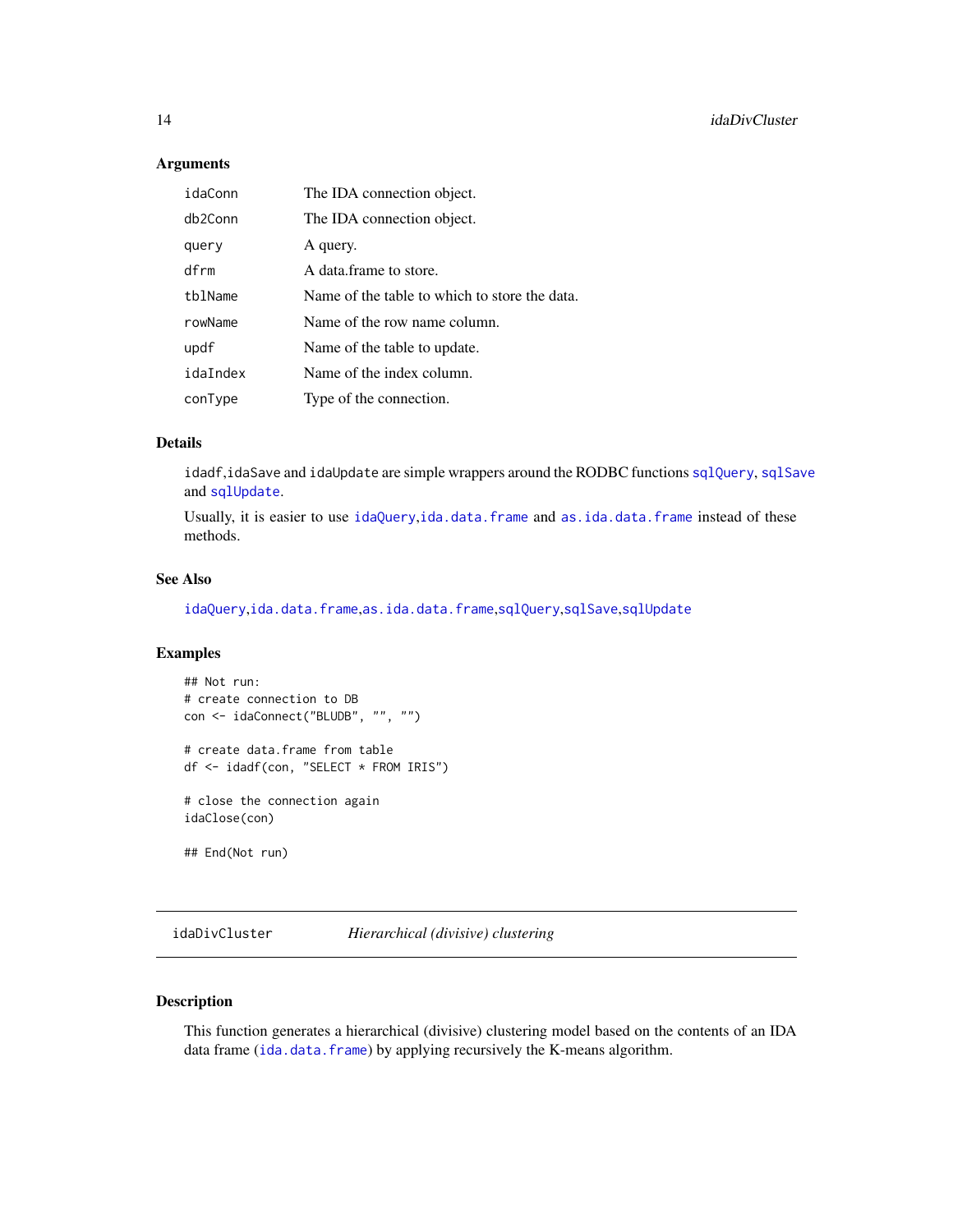# <span id="page-14-0"></span>idaDivCluster 15

# Usage

```
idaDivCluster(
   data,
    id,
    distance="euclidean",
    maxiter=5,
    minsplit=5,
    maxdepth=3,
    randseed=12345,
    outtable=NULL,
    modelname=NULL
)
## S3 method for class 'idaDivCluster'
print(x,...)
## S3 method for class 'idaDivCluster'
predict(object, newdata, id,...)
```
# Arguments

| data      | An IDA data frame that contains the input data for the function. The input IDA<br>data frame must include a column that contains a unique ID for each row.                                                          |
|-----------|---------------------------------------------------------------------------------------------------------------------------------------------------------------------------------------------------------------------|
| id        | The name of the column that contains a unique ID for each row of the input data.                                                                                                                                    |
| distance  | The distance function that is to be used. This can be set to "euclidean", which<br>causes the squared Euclidean distance to be used, or "norm_euclidean", which<br>causes normalized euclidean distance to be used. |
| maxiter   | The maximum number of iterations to perform in the base K-means Clustering<br>algorithm                                                                                                                             |
| minsplit  | The minimum number of instances per cluster that can be split.                                                                                                                                                      |
| maxdepth  | The maximum number of cluster levels (including leaves).                                                                                                                                                            |
| randseed  | The seed for the random number generator.                                                                                                                                                                           |
| outtable  | The name of the output table that is to contain the results of the operation. When<br>NULL is specified, a table name is generated automatically.                                                                   |
| modelname | The name under which the model is stored in the database. This is the name that<br>is specified when using functions such as idaRetrieveModel or idaDropModel.                                                      |
| object    | An object of the class idaDivCluster to used for prediction, i.e. for applying it<br>to new data.                                                                                                                   |
| X         | An object of the class idaDivCluster to be printed.                                                                                                                                                                 |
| newdata   | An IDA data frame that contains the data to which to apply the model.                                                                                                                                               |
| $\cdots$  | Additional parameters to pass to the print or predict method.                                                                                                                                                       |
|           |                                                                                                                                                                                                                     |

# Details

The idaDivCluster clustering function builds a hierarchical clustering model by applying the Kmeans algorithm recursively in a top-down fashion. The hierarchy of clusters is represented in a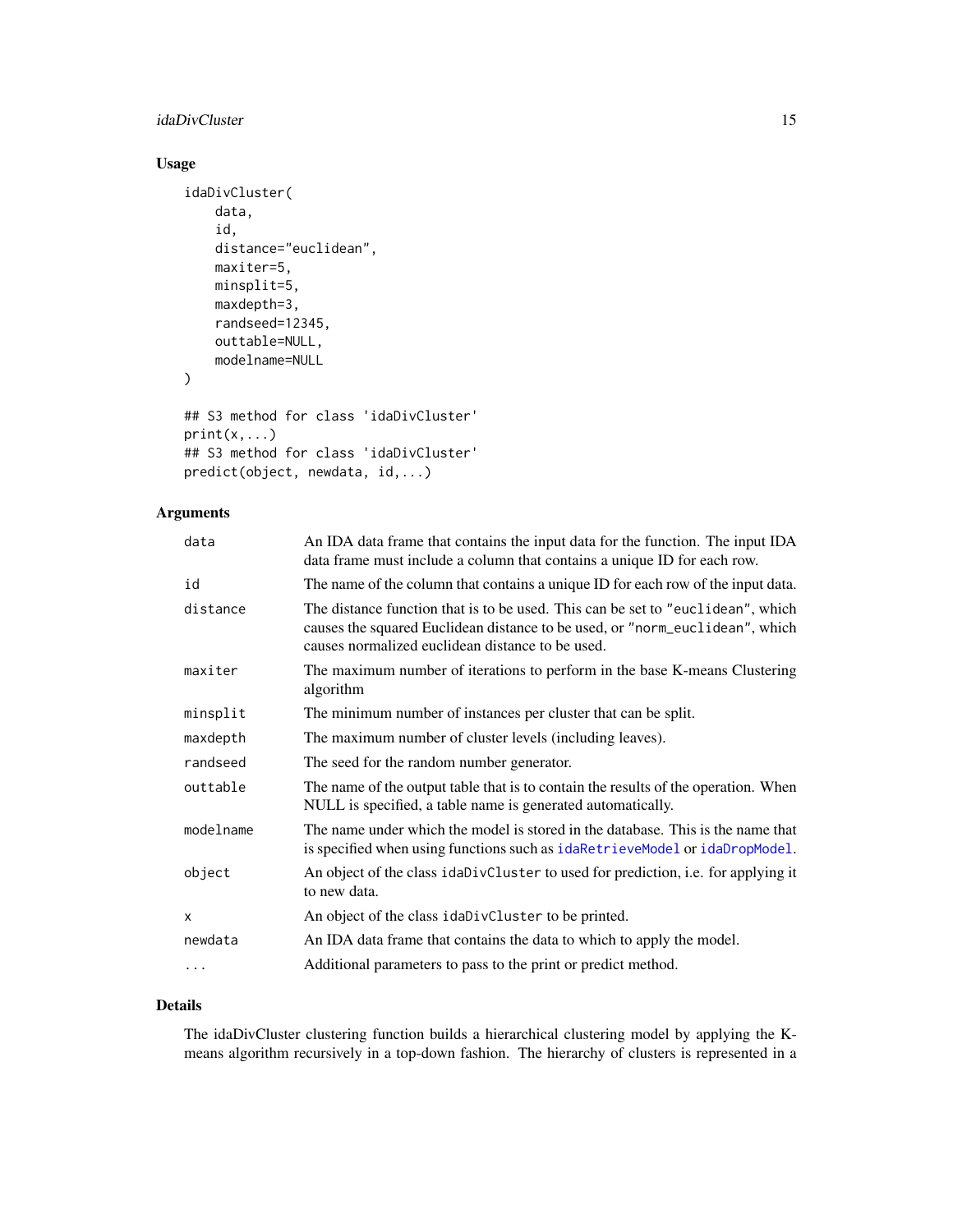binary tree structure (each parent node has exactly 2 child nodes). The leafs of the cluster tree are identified by negative numbers.

Models are stored persistently in the database under the name modelname. Model names cannot have more than 64 characters and cannot contain white spaces. They need to be quoted like table names, otherwise they will be treated upper case by default. Only one model with a given name is allowed in the database at a time. If a model with modelname already exists, you need to drop it with idaDropModel first before you can create another one with the same name. The model name can be used to retrieve the model later ([idaRetrieveModel](#page-31-1)).

The output of the print function for a idaDivCluster object is:

- A vector containing a list of centers
- A vector containing a list of cluster sizes
- A vector containing a list of the number of elements in each cluster
- A data frame or the name of the table containing the calculated cluster assignments
- The within-cluster sum of squares (which indicates cluster density)
- The names of the slots that are available in the idaDivCluster object.

# Value

The idaDivCluster function returns an object of class idaDivCluster.

#### See Also

[idaRetrieveModel](#page-31-1), [idaDropModel](#page-16-1), [idaListModels](#page-23-1)

#### Examples

```
## Not run:
```
#Create ida data frame idf <- ida.data.frame("IRIS")

#Create a DivCluster model stored in the database as DivClusterMODEL dcm <- idaDivCluster(idf, id="ID",modelname="DivClusterMODEL")

```
#Print the model
print(dcm)
```
#Predict the model pred <- predict(dcm,idf,id="ID")

```
#Inspect the predictions
head(pred)
```
## End(Not run)

<span id="page-15-0"></span>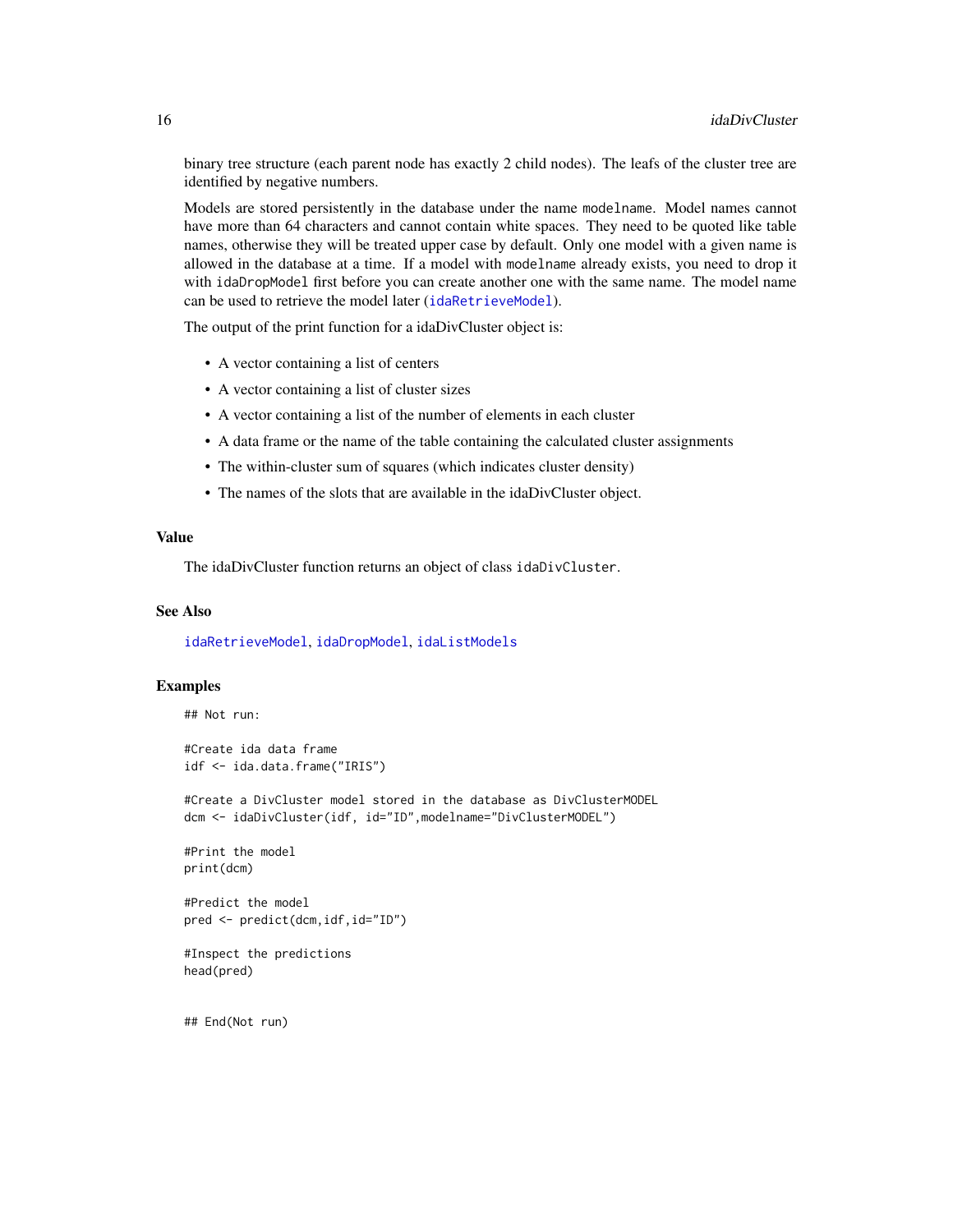<span id="page-16-1"></span><span id="page-16-0"></span>

#### Description

Use this function to drop from the database a model that was created by using a function like [idaNaiveBayes](#page-29-1), [idaLm](#page-24-1), [idaTree](#page-37-1), [idaArule](#page-7-1) or [idaKMeans](#page-20-1).

#### Usage

idaDropModel(modelname)

#### Arguments

modelname The name of the predictive model to be dropped.

# Examples

## Not run:

#Drop the model with the name KMEANSMODEL idaDropModel("KMEANSMODEL");

## End(Not run)

idaGetModelName *Get the name of a model*

# Description

Use this function to get the name under which a model is stored in-database. This function can be applied to objects returned by functions like [idaNaiveBayes](#page-29-1), [idaKMeans](#page-20-1) or [idaArule](#page-7-1).

#### Usage

```
idaGetModelname(object)
```
#### Arguments

object The object representing the model.

# Value

The fully qualified name of the model, as stored in-database. This name is used, e.g. in conjunction with the idaRetrieveModel or with the idaDropModel function.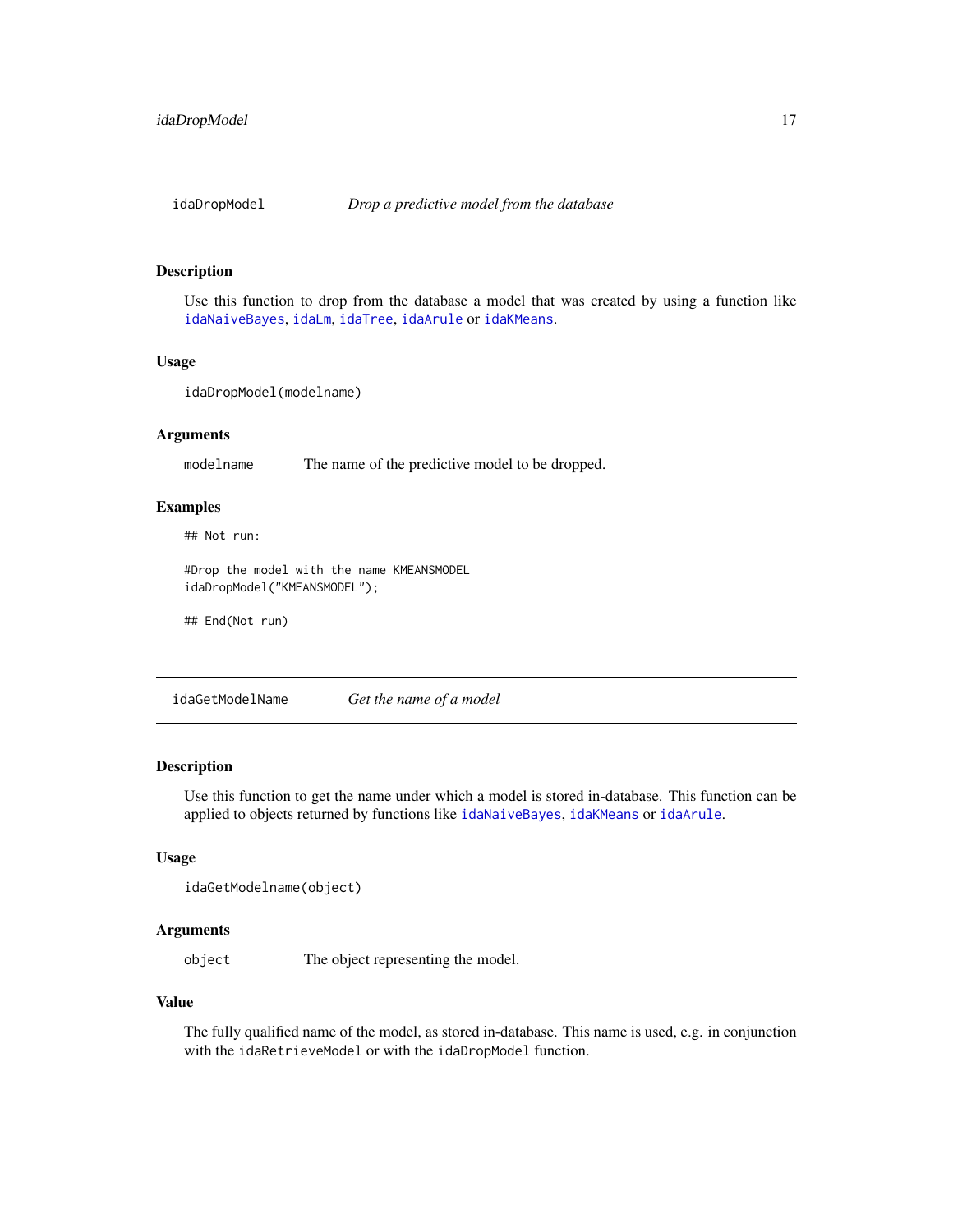18 idaGlm

# Examples

## Not run:

```
#Get the name of a model stored in variable km
modelname <- idaGetModelname(km)
```
## End(Not run)

idaGlm *Generalized Linear Models (GLM)*

# Description

This function computes generalized linear models on the contents of an [ida.data.frame](#page-4-1).

# Usage

```
idaGlm( form, data, id = "id", intercept = T, family = "bernoulli", family_param = -1,
         link = "logit", link\_param = 1, maxit = 20, eps = 1e-3, tol = 1e-7,method = "irls", trials = NULL, incolumn = "", interaction = "",
         modelname = NULL, format = "glm", raw.resid = F, dropAfter = F, ...)
```

```
## S3 method for class 'idaGlm'
print(x, ...)
## S3 method for class 'idaGlm'
predict(object, new data, id, outtable = NULL, ...)
```

| form         | A formula object that describes the GLM to build.                                                                                                                                                                                                                                                                                                      |
|--------------|--------------------------------------------------------------------------------------------------------------------------------------------------------------------------------------------------------------------------------------------------------------------------------------------------------------------------------------------------------|
| data         | An ida. data. frame object that stores the data to be used for GLM building.                                                                                                                                                                                                                                                                           |
| id           | The ID column name.                                                                                                                                                                                                                                                                                                                                    |
| intercept    | The intercept.                                                                                                                                                                                                                                                                                                                                         |
| family       | The type of error distribution. It can have one of the follwing values: "bernoulli",<br>"gaussian", "poisson", "binomial", "negativebinomial", "wald", "gamma"                                                                                                                                                                                         |
| family_param | A family-specific parameter.                                                                                                                                                                                                                                                                                                                           |
| link         | Type of the link function. It can have one of the follwoing values: "clog",<br>"cloglog", "gaussit", "identity", "log", "logit", "oddspower", "power", "probit",<br>and "sqrt". For Db2 for z/OS it can have the following values as well: "can-<br>binom", "cangeom", "cannegbinom", "cauchit", "inverse", "invnegative", "in-<br>vsquare", "loglog". |
| link_param   | Link parameter, 1 by default.                                                                                                                                                                                                                                                                                                                          |
| maxit        | Maximum number of iterations. 20 by default.                                                                                                                                                                                                                                                                                                           |

<span id="page-17-0"></span>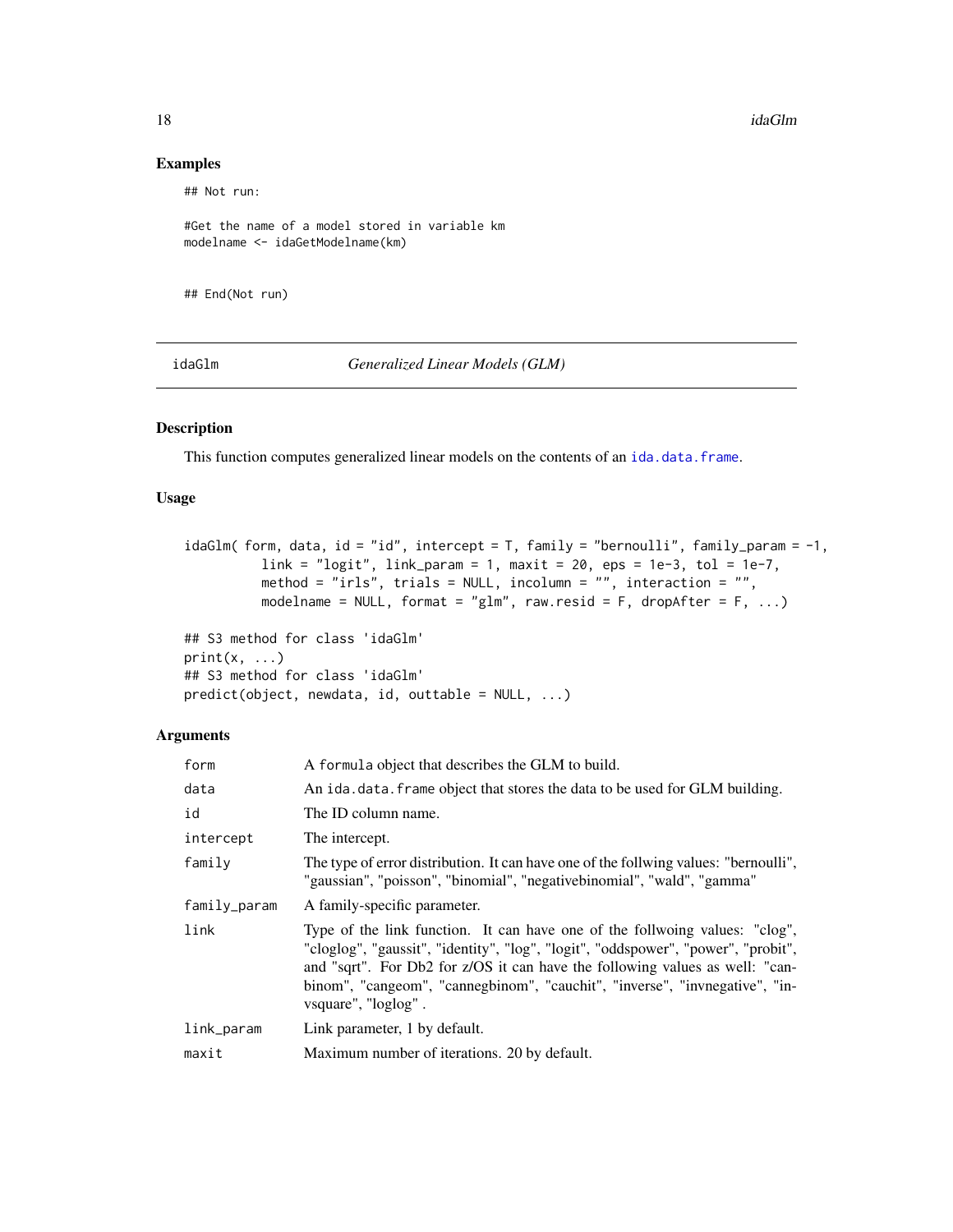idaGlm 19

| eps         | Maximum (relative) error used as a stopping criterion. This should be suffi-<br>ciently small for the algorithm to work.                           |
|-------------|----------------------------------------------------------------------------------------------------------------------------------------------------|
| tol         | The tolerance for the linear equation solver to consider a value equal to be zero.<br>This should be sufficiently small for the algorithm to work. |
| method      | Computing algorithm: either "irls" ("iteratively reweighted least square") or<br>"psgd" ("parallel stochastic gradient descent").                  |
| trials      | The input table column containing the number of trials for the binominal distri-<br>bution. Ignored unless family is 'binomial'.                   |
| incolumn    | Overwrite automatic creation of incolumn parameter and specify your own in-<br>column here.                                                        |
| interaction | Overwrite automatic creation of interaction parameter and specify your own in-<br>teraction here.                                                  |
| modelname   | Name of the model that will be created in the database. Will be created auto-<br>matically if not specified.                                       |
| format      | Specify output format. Either "glm" for output looking like stats: : glm or raw<br>for downloading all results as data. frames.                    |
| raw.resid   | If format equals "raw", whether to download the residuals or return NULL in-<br>stead.                                                             |
| dropAfter   | Whether to drop the results after downloading them as specified in format.                                                                         |
| х           | An idaGlm object.                                                                                                                                  |
| object      | An idaGlm object.                                                                                                                                  |
| newdata     | New data used for prediction as ida.data.frame.                                                                                                    |
| outtable    | The name of the table the results will be written in.                                                                                              |
| $\cdots$    | Additional parameters.                                                                                                                             |

# Details

For more details on the GLM algorithm and requirements to the data, please refer to the documentation of the nza..GLM stored procedure in the Netezza In-Database Analytics Reference Guide or Netezza In-Database Analytics Developers Guide.

# Value

- The function idaGlm returns the generalized linear regression model of classes glm and idaGlm if format equals "glm" or a list of data.frames if format equals "raw".
- The functions print and summary have no return values.
- The function predict returns an ida.data.frame that contains the predicted values.

# Examples

```
## Not run:
#Add isSetosa column to iris data frame
iris2 <- iris
iris2$isSetosa <- ifelse(iris2$Species=="setosa", 1, 0)
```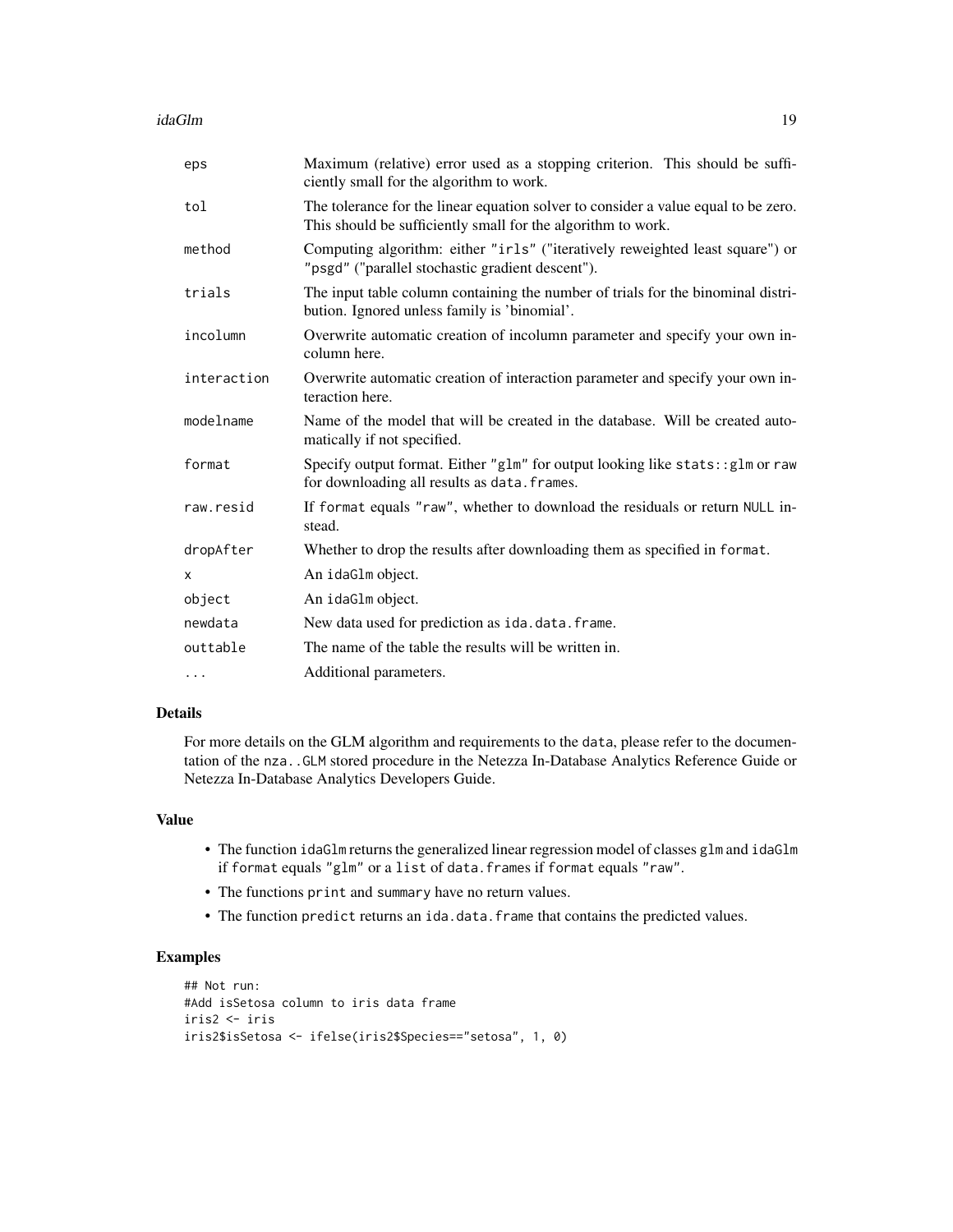#### <span id="page-19-0"></span>20 idaInit

```
#Store the iris2 data frame in the IRIS2 table
idf <-as.ida.data.frame(iris2, table="IRIS2", clear.existing=T, rownames="ID")
#Calculate GLM model in-db
glm <- idaGlm(isSetosa~PetalLength+SepalLength*SepalWidth+PetalWidth, idf, id="ID")
#Print the model
print(glm)
#Apply the model to data
idf2 <- predict(glm, idf, "ID")
#Inspect the results
head(idf2)
## End(Not run)
```
idaInit *Initialize the In-Database Analytics functions*

#### Description

This function initializes the In-Database Analytics functions.

# Usage

```
idaInit(con,jobDescription=NULL)
```
# Arguments

| con | An open RODBC connection. |
|-----|---------------------------|
|-----|---------------------------|

jobDescription Optional argument that allows to assign a description to the jobs submitted from the R session.

# Details

Use an existing RODBC connection to initialize the IDA in-database analytics functions. All commands are sent through this connection.

# Value

No value is returned.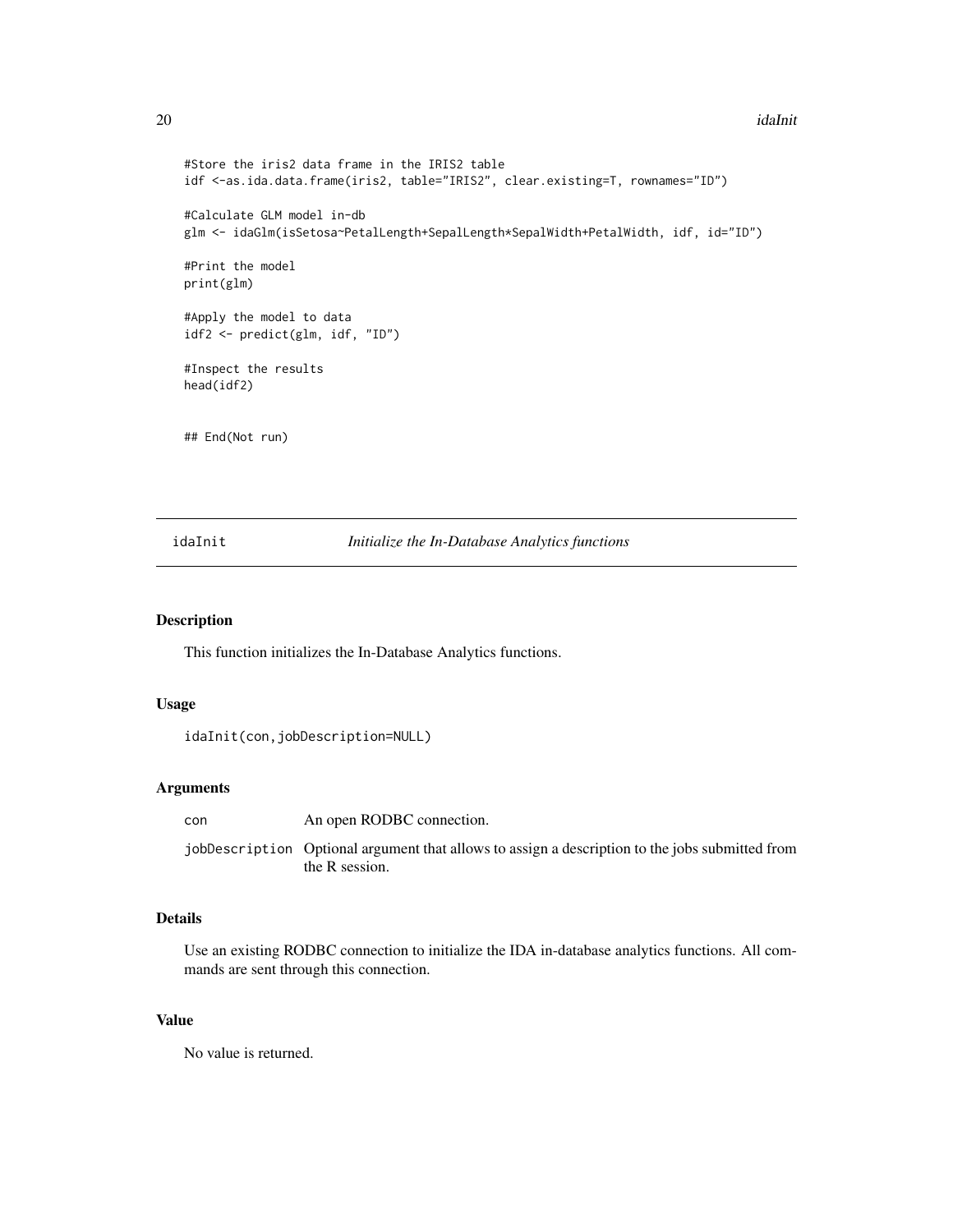#### <span id="page-20-0"></span>idaKMeans 21

# Examples

## Not run:

```
#Initialize the IDA Analytics functions
con <- idaConnect('BLUDB','','')
#Initialize the in-database functionality
idaInit(con)
```
## End(Not run)

<span id="page-20-1"></span>idaKMeans *k-means clustering*

# Description

This function generates a k-means clustering model based on the contents of a IDA data frame ([ida.data.frame](#page-4-1)).

# Usage

```
idaKMeans(
data,
id,
k=3,
maxiter=5,
distance="euclidean",
outtable=NULL,
randseed=12345,
statistics=NULL,
modelname=NULL
)
## S3 method for class 'idaKMeans'
print(x, \ldots)## S3 method for class 'idaKMeans'
predict(object, newdata, id,...)
```

| data | An IDA data frame that contains the input data for the function. The input IDA   |
|------|----------------------------------------------------------------------------------|
|      | data frame must include a column that contains a unique ID for each row.         |
| id   | The name of the column that contains a unique ID for each row of the input data. |
| k    | The number of clusters to be calculated.                                         |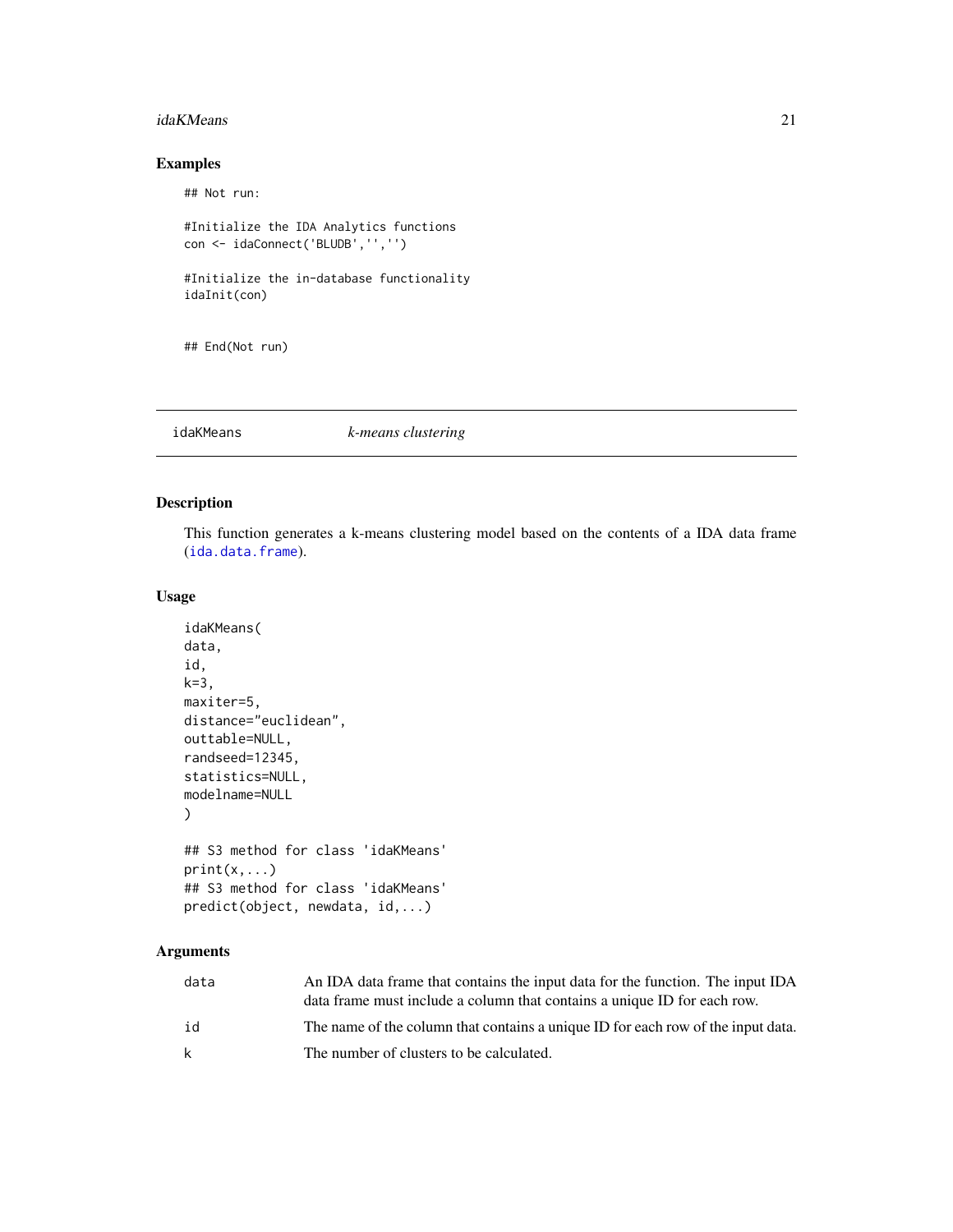<span id="page-21-0"></span>

| maxiter    | The maximum number of iterations to be used to calculate the k-means clusters.<br>A larger number of iterations increases both the precision of the results and the<br>amount of time required to calculate them.   |
|------------|---------------------------------------------------------------------------------------------------------------------------------------------------------------------------------------------------------------------|
| distance   | The distance function that is to be used. This can be set to "euclidean", which<br>causes the squared Euclidean distance to be used, or "norm_euclidean", which<br>causes normalized euclidean distance to be used. |
| outtable   | The name of the output table that is to contain the results of the operation. When<br>NULL is specified, a table name is generated automatically.                                                                   |
| randseed   | The seed for the random number generator.                                                                                                                                                                           |
| statistics | Denotes which statistics to calculate. Allowed values are "none", "columns"<br>and "all". If NULL, the default of the database system will be used.                                                                 |
| modelname  | The name under which the model is stored in the database. This is the name that<br>is specified when using functions such as idaRetrieveModel or idaDropModel.                                                      |
| object     | An object of the class idaKMeans to be used for prediction, i.e. for applying it<br>to new data.                                                                                                                    |
| x          | An object of the class idak Means to be printed.                                                                                                                                                                    |
| newdata    | A IDA data frame that contains the data to which to apply the model.                                                                                                                                                |
| .          | Additional parameters to pass to the print or predict method.                                                                                                                                                       |
|            |                                                                                                                                                                                                                     |

#### Details

The idaKMeans function calculates the squared Euclidean distance between rows, and groups them into clusters. Initial clusters are chosen randomly using a random seed, and the results are adjusted iteratively until either the maximum number of iterations is reached or until two iterations return identical results. Variables with missing values are set zero for distance calculation.

Models are stored persistently in database under the name modelname. Model names cannot have more than 64 characters and cannot contain white spaces. They need to be quoted like table names, otherwise they will be treated upper case by default. Only one model with a given name is allowed in the database at a time. If a model with modelname already exists, you need to drop it with idaDropModel first before you can create another one with the same name. The model name can be used to retrieve the model later ([idaRetrieveModel](#page-31-1)).

The output of the print function for a idaKMeans object is:

- A vector containing a list of centers
- A vector containing a list of cluster sizes
- A vector containing a list of the number of elements in each cluster
- A data frame or the name of the table containing the calculated cluster assignments
- The within-cluster sum of squares (which indicates cluster density)
- The names of the slots that are available in the idaKMeans object

### Value

The idaKMeans function returns an object of class idaKMeans and kmeans.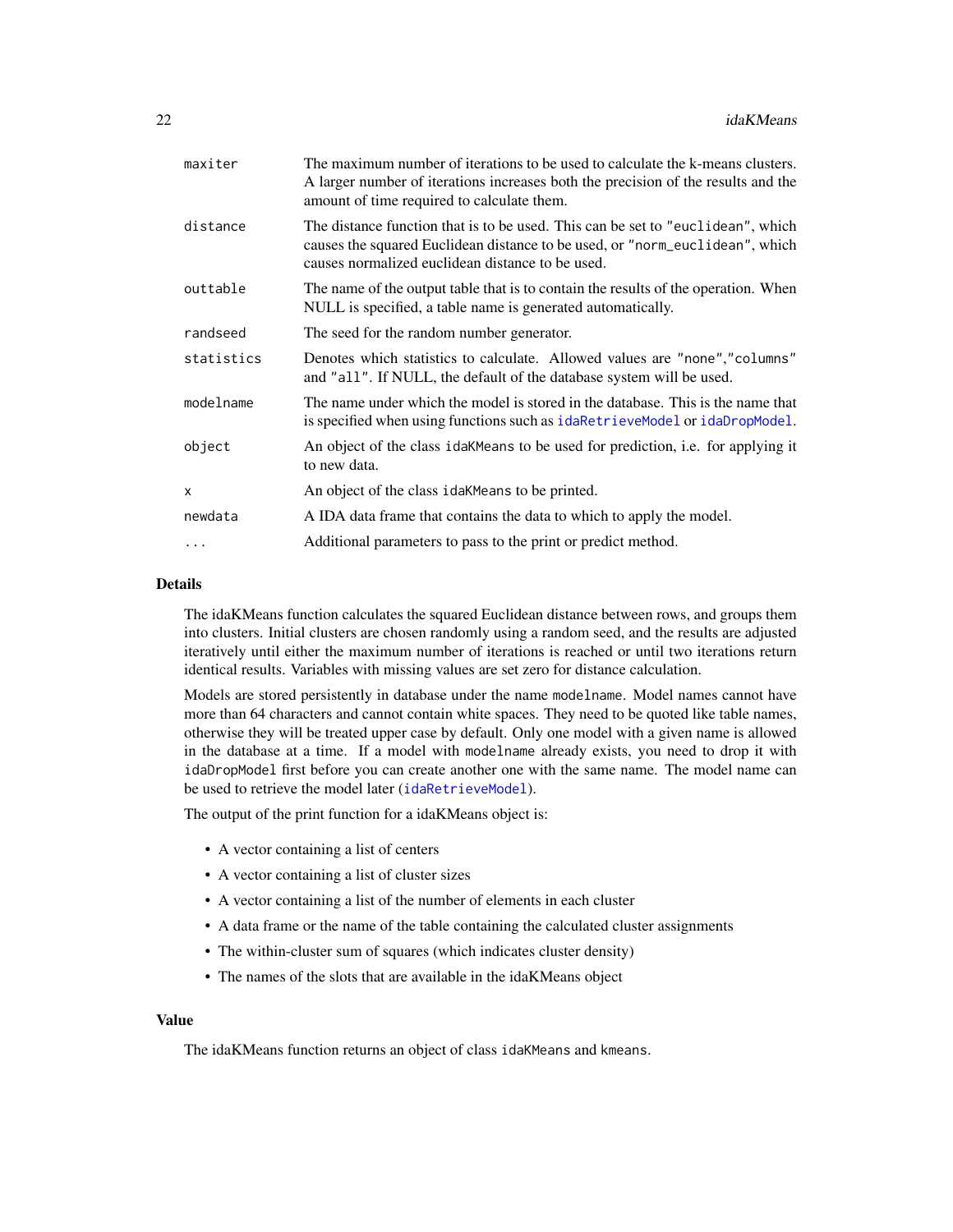#### <span id="page-22-0"></span>See Also

[idaRetrieveModel](#page-31-1), [idaDropModel](#page-16-1), [idaListModels](#page-23-1)

#### Examples

```
## Not run:
#Create ida data frame
idf <- ida.data.frame("IRIS")
#Create a kmeans model stored in the database as KMEANSMODEL
km <- idaKMeans(idf, id="ID",modelname="KMEANSMODEL")
#Print the model
print(km)
#Predict the model
pred <- predict(km,idf,id="ID")
#Inspect the predictions
head(pred)
```
## End(Not run)

idaListAccelerators, idaSetAccelerator, idaGetAccelerator, idaGetAcceleratorDetails *Show and set accelerator settings*

#### Description

Use these functions for DB2 for z/OS connections to retrieve the list of available accelerators and to set and get the current accelerator settings.

#### Usage

```
idaListAccelerators()
idaSetAccelerator(acceleratorName, queryAcceleration="ENABLE")
idaGetAccelerator()
idaGetAcceleratorDetails()
```
# Arguments

acceleratorName

The name of the accelerator where the analytics functions (like idaKMeans or idaTree) are executed.

#### queryAcceleration

The value which the DB2 for z/OS register CURRENT QUERY ACCELER-ATION is set to. Possible values are "NONE", ENABLE", "ENABLE WITH FALLBACK", "ELIGIBLE" and "ALL"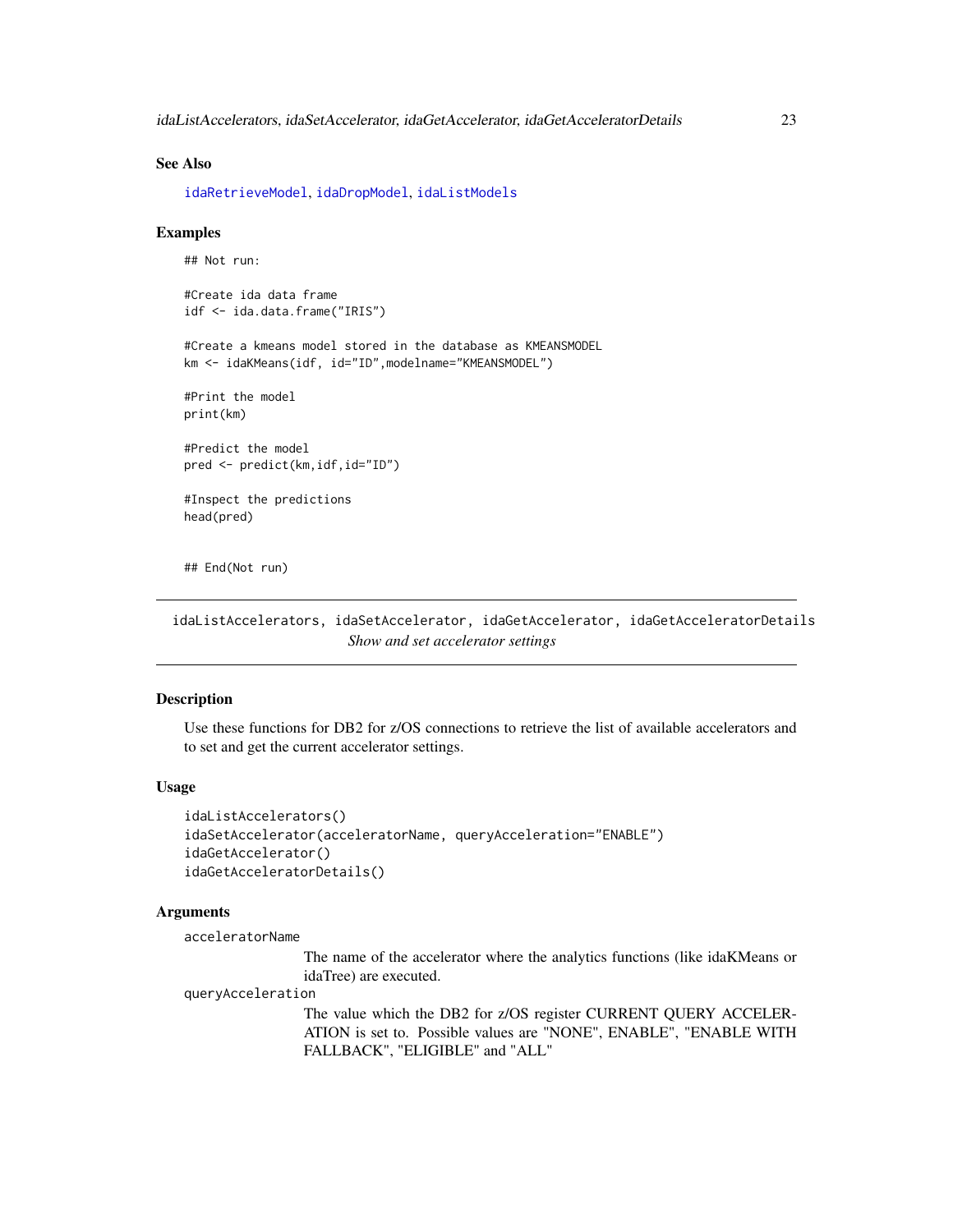# <span id="page-23-0"></span>Value

idaListAccelerators returns a data frame that contains a list of the accelerators available for the current DB2 for z/OS connection.

idaSetAccelerator sets the accelerator to be used for the subsequent calls of the analytics functions.

idaGetAccelerator retrieves the name of the accelerator.

idaGetAcceleratorDetails retrieves the name of accelerator together with the encoding (like UNICODE or EBCDIC) of its data and the value for query acceleration (like ENABLE or EL-IGIBLE) and returns these values in a list object with elements "Accelerator", "Encoding" and "QueryAcceleration".

#### Examples

```
## Not run:
#Get a list of all accelerators
q <- idaListAccelerators();
```
#Set accelerator to "MYACCEL" idaSetAccelerator("MYACCEL");

#Get name of current accelerator" idaGetAccelerator();

#Get name of current accelerator together with its encoding and query acceleration" idaGetAcceleratorDetails();

#Get encoding of current acccelerator idaGetAcceleratorDetails()\$Encoding

## End(Not run)

idaListModels and idaModelExists *List all predictive models in the database*

#### <span id="page-23-1"></span>Description

Use these function to list all models in the schema of the current user that were created using the functions like [idaNaiveBayes](#page-29-1) or [idaKMeans](#page-20-1) or check whether a model with a specific name exists.

# Usage

```
idaListModels()
idaModelExists(modelname)
```
#### Arguments

modelname The name of a predictive model.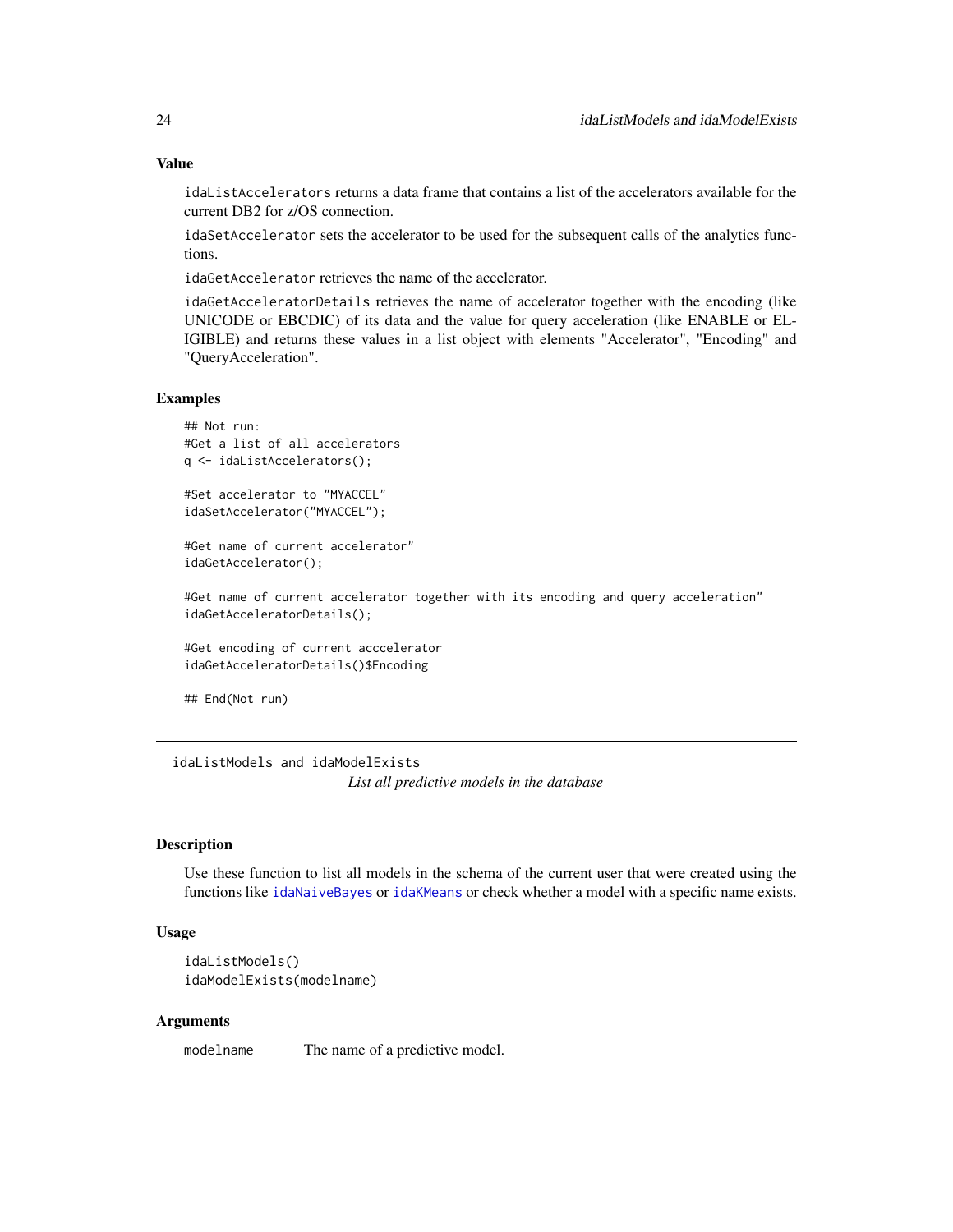#### <span id="page-24-0"></span>idaLm 25

# Value

idaListModels returns a data frame that contains a list of the predictive models that are stored in the current schema and information about each one.

idaModelExists returns a boolean value depending on whether the model exists or not.

# Examples

```
## Not run:
#Get a list of all models
q <- idaListModels();
```
## End(Not run)

<span id="page-24-1"></span>idaLm *Linear regression*

# Description

This function performs linear regression on the contents of an [ida.data.frame](#page-4-1).

#### Usage

```
idaLm(form, idadf, id = "id", modelname = NULL, dropModel = TRUE, limit = 25)
## S3 method for class 'idaLm'
print(x, \ldots)## S3 method for class 'idaLm'
predict(objject, newdata, id, outtable = NULL, ...)## S3 method for class 'idaLm'
plot(x, names = TRUE, max_forw = 50, max_plot = 15, order = NULL,lmgON = FALSE, backwardON = FALSE, ...)
```

| form      | A formula object that specifies both the name of the column that contains the<br>continuous target variable and either a list of columns separated by plus symbols<br>or a single period (to specify that all other columns in the ida.data.frame are to be<br>used as predictors). The specified columns can contain continuous or categorical<br>values. The specified formula cannot contain transformations. |
|-----------|------------------------------------------------------------------------------------------------------------------------------------------------------------------------------------------------------------------------------------------------------------------------------------------------------------------------------------------------------------------------------------------------------------------|
| idadf     | An ida.data.frame that contains the input data for the function.                                                                                                                                                                                                                                                                                                                                                 |
| id        | The name of the column that contains a unique ID for each row of the input data.<br>An id column needs to be specified, if a model contains categorical values, more<br>than 41 columns or when dropModel is set to FALSE. If no valid id column was<br>specified, a temporary id column will be used (not for DB2 for z/OS).                                                                                    |
| modelname | Name of the model that will be created in the database.                                                                                                                                                                                                                                                                                                                                                          |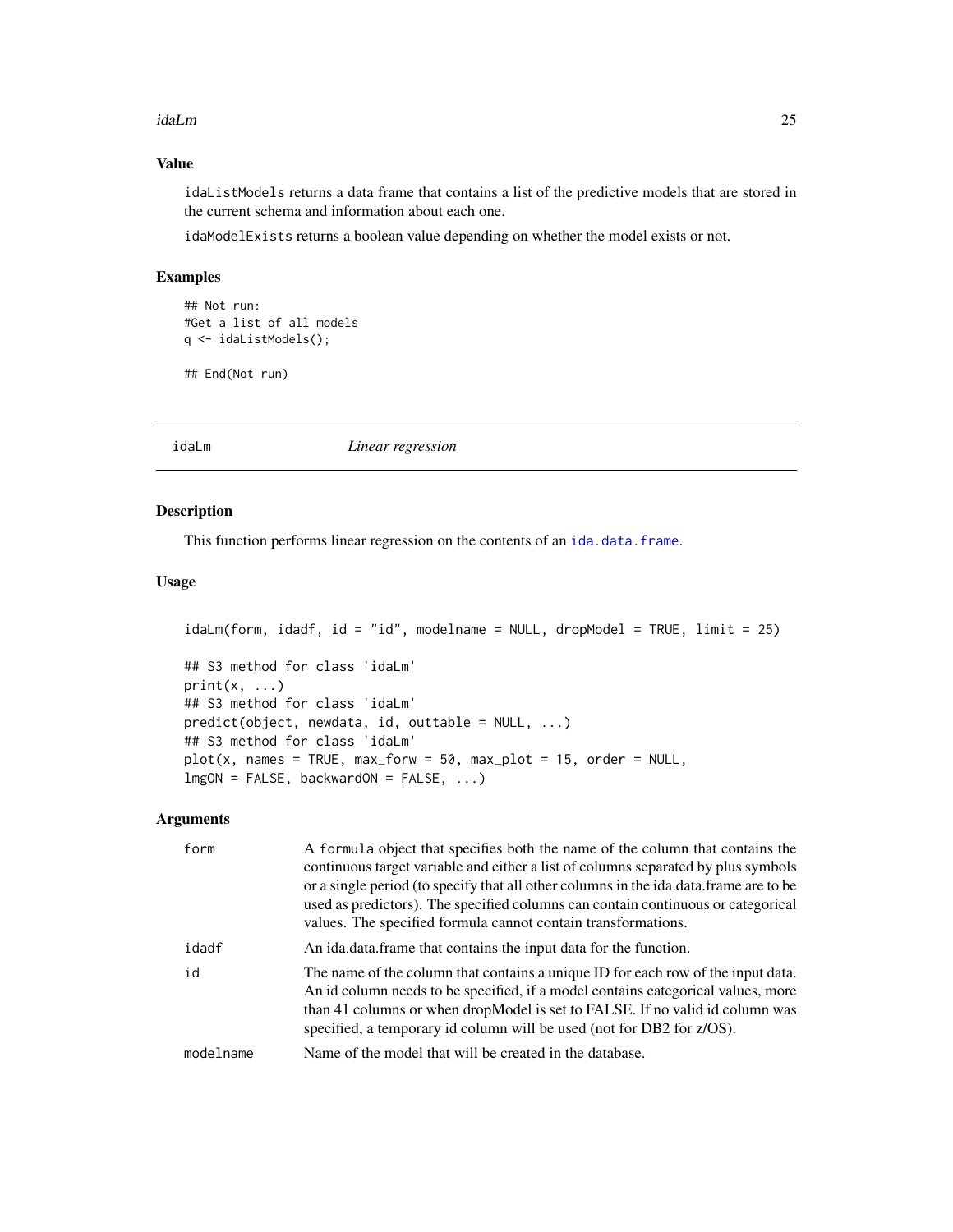| dropModel    | logical: If TRUE the in database model will be dropped after the calculation.                                                                                            |
|--------------|--------------------------------------------------------------------------------------------------------------------------------------------------------------------------|
| limit        | The maximum number of levels for a categorical column. Its default value is 25.<br>This parameter only exists for consistency with older version of idaLm.               |
| X            | An object of the class idaLm.                                                                                                                                            |
| object       | An object of the class idaLm                                                                                                                                             |
| newdata      | An ida.data.frame that contains data that will be predicted.                                                                                                             |
| outtable     | The name of the table where the results will be written in.                                                                                                              |
| names        | logical: If set to TRUE then the plot will contain the names of the attributes<br>instead of numbers.                                                                    |
| max_forw     | integer: The maximum number of iterations the heuristic forward/backward<br>will be calculated.                                                                          |
| max_plot     | integer: The maximum number of attributes that will appear in the plot. It<br>must be bigger than 0.                                                                     |
| order        | Vector of attribute names. The method will calculate the value of the models<br>with the attributes in the order of the vector and plot the value for each of it.        |
| <b>lmgON</b> | logical: If set TRUE the method will calculate the importance metric lmg.<br>This method has exponential runningtime and is not supported for more than 15<br>attributes |
| backwardON   | logical: If set TRUE the method will calculate the backward heuristic. By<br>default (FALSE) it will do the forward heuristic.                                           |
| $\cdots$     | Additional parameters.                                                                                                                                                   |
|              |                                                                                                                                                                          |

# Details

The idaLm function computes a linear regression model by extracting a covariance matrix and computing its inverse. This implementation is optimized for problems that involve a large number of samples and a relatively small number of predictors. The maximum number of columns is 78.

Missing values in the input table are ignored when calculating the covariance matrix. If this leads to undefined entries in the covariance matrix, the function fails. If the inverse of the covariance matrix cannot be computed (for example, due to correlated predictors), the Moore-Penrose generalized inverse is used instead.

The output of the idaLm function has the following attributes:

\$coefficients is a vector with two values. The first value is the slope of the line that best fits the input data; the second value is its y-intercept.

\$RSS is the root sum square (that is, the square root of the sum of the squares).

\$effects is not used and can be ignored.

\$rank is the rank.

\$df.residuals is the number of degrees of freedom associated with the residuals.

\$coefftab is a is a vector with four values:

- The slope and y-intercept of the line that best fits the input data
- The standard error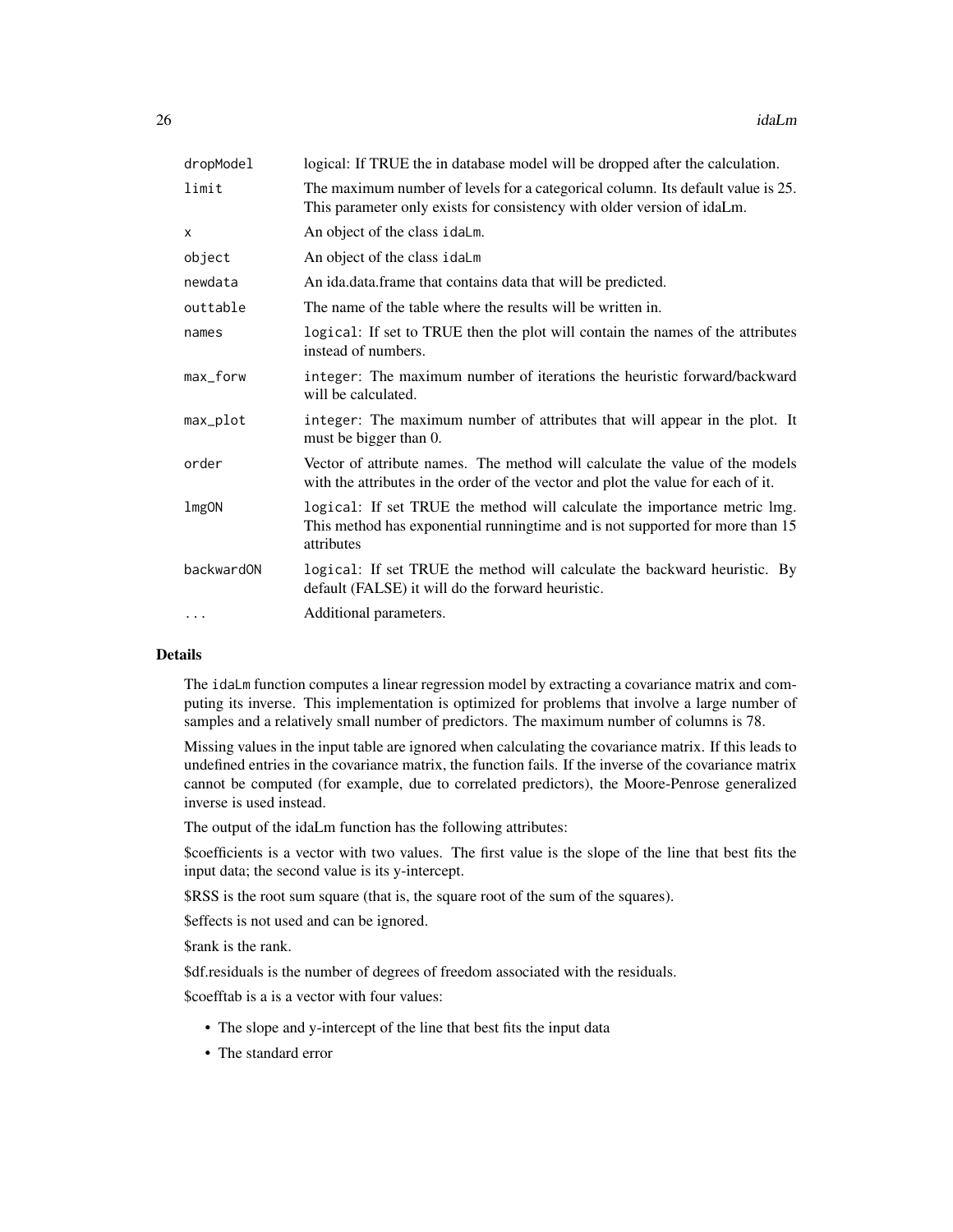#### idaLm 27

- The t-value
- The p-value

\$Loglike is the log likelihood ratio.

\$AIC is the Akaike information criterion. This is a measure of the relative quality of the model.

\$BIC is the Bayesian information criterion. This is used for model selection.

\$CovMat the Matrix used in the calculation ("Covariance Matrix"). This matrix is necessary for the Calculation in plot.idaLm and the statistics.

\$card the number of dummy variables created for categorical columns and 1 for numericals.

\$model the in database modelname of the idaLm object.

\$numrow the number of rows of the input table that do not contain NAs.

\$sigma the residual standard error.

The plot. idaLm function uses  $R^2$  as a measure of quality of a linear model.  $R^2$  compares the variance of the predicted values and the variance of the actual values of the target variable.

\$First: Returns the  $R^2$  value of the linear model for each attribute alone.

\$Usefulness: Returns the  $R^2$  value reduction of the linear model with all attributes to the linear model with one attribute taken away.

\$Forward Values: Is only calculated if backwardON=FALSE. This is a heuristic that adds in each step the attribute which has the most  $R^2$  increase.

\$LMG: Is only calculated if lmgON=TRUE. It returns the increase of  $R^2$  of each attribute averaged over every possible permutation. By grouping some of the permutations we only need to average over every possible subset. For n attributes there are  $2<sup>n</sup>$  subsets. So LMG is an algorithm with exponential runningtime and is not recommended for more than 15 attributes.

\$Backward\_Values: Is only calculated if backwardON=TRUE. Similar to the forward heuristic. This time we choose in each step of the algorithm that has minimal  $R^2$  reduction when taking it out of the model, starting with all attributes.

\$Model\_Values: Is only calculated if order is a vector of attributes. In this case the function calculates the  $R<sup>2</sup>$  value for the models that we get when we add one attribute of order in each step.

RelImpPlot.png: If lmgON=FALSE. This plot shows a stackplot of the values Usefulness,First and the Model\_Value of the heuristic. Note that usually Usefulness<First<Model\_Value and that the bars overlap each other. If lmgON=TRUE. This plot shows the LMG values of the attributes in the order of the heuristic forward, backward or order.

#### Value

The procedure returns a linear regression model of class idaLm.

#### Examples

```
## Not run:
#Create a pointer to table IRIS
idf <- ida.data.frame("IRIS")
#Calculate linear model in-db
lm1 <- idaLm(SepalLength~., idf)
```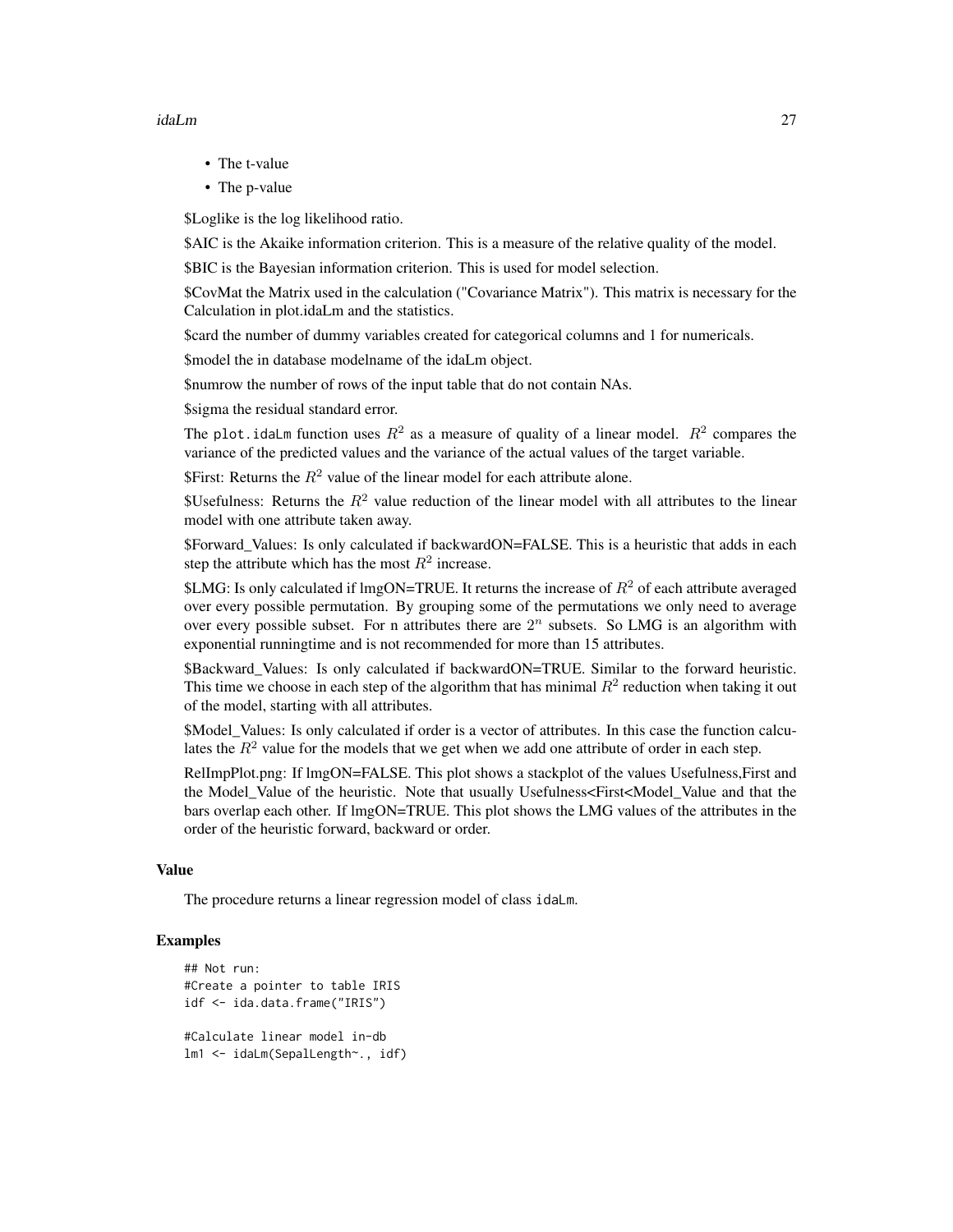```
library(ggplot2)
plot(lm1)
#Calculating linear models with categorical values requires an id column
lm1 <- idaLm(SepalLength~., idf, id="ID")
## End(Not run)
```
idaMerge *Merge IDA data frames*

# Description

This function merges two IDA data frames(that is, two objects of the class [ida.data.frame](#page-4-1)).

# Usage

```
idaMerge(x, y, by=intersect(x@cols, y@cols), by.x=by, by.y=by,
   all=FALSE, all.x=all, all.y=all, sort=TRUE,
   suffixes=c("_x", "_y"), table=NULL)
```

| $\times$ | The first ida.data.frame object to be merged.                                                                                                                                                                                                                                                                                                                                                                                                                                                                                                                                  |
|----------|--------------------------------------------------------------------------------------------------------------------------------------------------------------------------------------------------------------------------------------------------------------------------------------------------------------------------------------------------------------------------------------------------------------------------------------------------------------------------------------------------------------------------------------------------------------------------------|
| У        | The second ida.data.frame object to be merged.                                                                                                                                                                                                                                                                                                                                                                                                                                                                                                                                 |
| by       | Specification of the common columns; see the <i>Details</i> section.                                                                                                                                                                                                                                                                                                                                                                                                                                                                                                           |
| by.x     | Specification of the common columns; see the <i>Details</i> section.                                                                                                                                                                                                                                                                                                                                                                                                                                                                                                           |
| by.y     | Specification of the common columns; see the <i>Details</i> section.                                                                                                                                                                                                                                                                                                                                                                                                                                                                                                           |
| all      | Whether non-matching columns of x and y are to be appended to the result. If<br>set to FALSE, only columns common to both x and y are included in the output.<br>This parameter overrides the all. x and all. y parameters. In SQL database<br>terminology, specifying all=FALSE results in an inner join that is equivalent to<br>a natural join, and specifying all=TRUE results in a full outer join. In a full outer<br>join, the columns that are common to both x and y are followed by the remaining<br>columns in x, which are followed by the remaining columns in y. |
| all.x    | If columns from only one of the IDA data frames being merged are to be in-<br>cluded in the output, set its corresponding parameter to TRUE and the other<br>parameter to FALSE. In SQL database terminology, specifying all.x=TRUE<br>and all.y=FALSE results in a left outer join, and specifying all.x=FALSE and<br>all.y=TRUE results in a right outer join.                                                                                                                                                                                                               |
|          | If TRUE, then extra rows are added to the output, one for each row in x that has<br>no matching row in y. These rows have a value of NA in those columns that are<br>typically filled with values from y. The default is FALSE, so that only rows with<br>data from both x and y are included in the output.                                                                                                                                                                                                                                                                   |
|          | If $all.x$ is true, all the non matching cases of x are also appended to the result,<br>with a value of NA filled in the corresponding columns of y                                                                                                                                                                                                                                                                                                                                                                                                                            |

<span id="page-27-0"></span>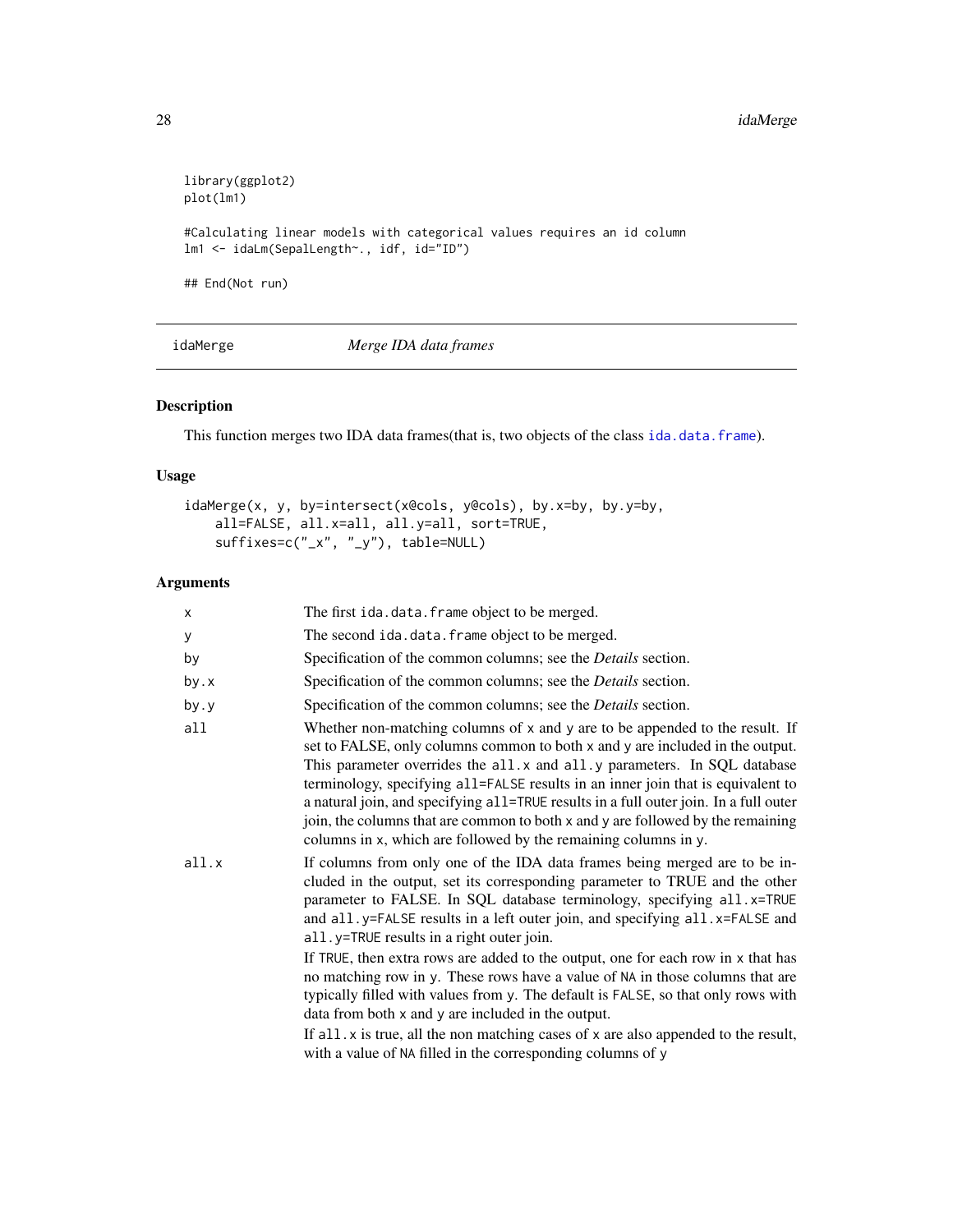#### idaMerge 29

| all.y    | Analogous to all.x                                                                                                                                                                                                                                                                             |
|----------|------------------------------------------------------------------------------------------------------------------------------------------------------------------------------------------------------------------------------------------------------------------------------------------------|
| sort     | This parameter is ignored. The output is never sorted regardless of the setting of<br>this parameter.                                                                                                                                                                                          |
| suffixes | Two 2-character strings, each of which specifies a suffix that is used when gener-<br>ating column names. By specifying different suffixes, you can ensure that each<br>column can be uniquely attributed to either x or y. Note that a dot (.) is not a<br>valid character for a column name. |
| table    | Name of the output IDA data frame.                                                                                                                                                                                                                                                             |

# Details

This function merges two IDA data frames on the columns that they have in common. The rows in the two data frames that match on the specified columns are extracted, and joined together. If there is more than one match, all possible matches contribute one row each. For the precise meaning of 'match'.

If by or both by.x and by.y are of length 0 (a length zero vector or NULL), the result, r, is the Cartesian product of x and y, that is, a *cross join*.

If non-merged columns of the data frames have identical names and are to be included in the output, suffixes are appended to the names of the corresponding columns in the output to make their names unique.

Note that this function creates, in the current database, a view that corresponds to the output object. Within the current session, this view can be accessed using the same IDA data frame object. However, it is persistent and, after it is no longer needed, it must be dropped manually.

# Value

```
A ida.data.frame object.
```
# See Also

[ida.data.frame](#page-4-1)

#### Examples

## Not run:

```
idf <- ida.data.frame('IRIS')
```
#Perform a self-join idf2 <- idaMerge(idf,idf,by="ID")

## End(Not run)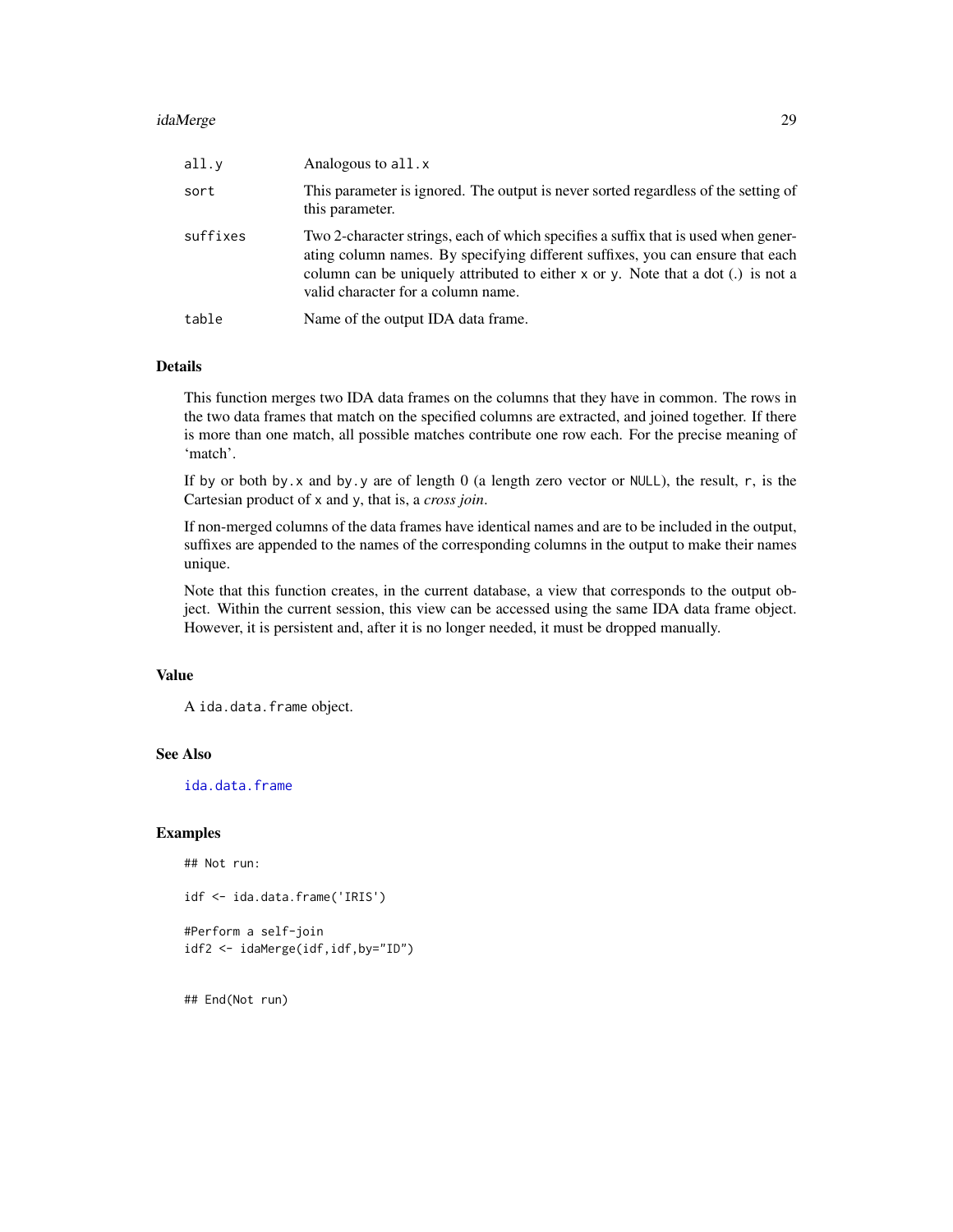<span id="page-29-1"></span><span id="page-29-0"></span>

#### Description

This function generates a Naive Bayes classification model based on the contents of an IDA data frame ([ida.data.frame](#page-4-1)).

# Usage

```
idaNaiveBayes(form,data,id="id",modelname=NULL)
```

```
## S3 method for class 'idaNaiveBayes'
predict(object,newdata,id, withProbabilities=FALSE,...)
## S3 method for class 'idaNaiveBayes'
print(x, \ldots)
```
#### Arguments

| A formula object that describes the model to fit.                                                                           |  |  |
|-----------------------------------------------------------------------------------------------------------------------------|--|--|
| An ida.data.frame object.                                                                                                   |  |  |
| The name of the column that contains unique IDs.                                                                            |  |  |
| Name for the model. Will be created automatically unless specified otherwise.                                               |  |  |
| An object of the class idal aive Bayes to used for prediction, i.e. for applying it<br>to new data.                         |  |  |
| An IDA data frame that contains the data to which to apply the model.                                                       |  |  |
| withProbabilities                                                                                                           |  |  |
| A boolean value indicating if the probabilities for each class value are included<br>in the result of the predict function. |  |  |
| An object of the class idaNaiveBayes to be printed.                                                                         |  |  |
| Additional parameters to pass to the print and predict method.                                                              |  |  |
|                                                                                                                             |  |  |

#### Details

idaNaiveBayes builds a Naive Bayes classification model, thus a model that assumes independence of input variables with respect to the target variable.

Continuous input variables are discretized using equal width discretization. Missing values are ignored on a record and attribute level when calculating the conditional probabilities.

Models are stored persistently in the database under the name modelname. Model names cannot have more than 64 characters and cannot contain white spaces. They need to be quoted like table names, otherwise they will be treated upper case by default. Only one model with a given name is allowed in the database at a time. If a model with modelname already exists, you need to drop it with idaDropModel first before you can create another one with the same name. The model name can be used to retrieve the model later ([idaRetrieveModel](#page-31-1)).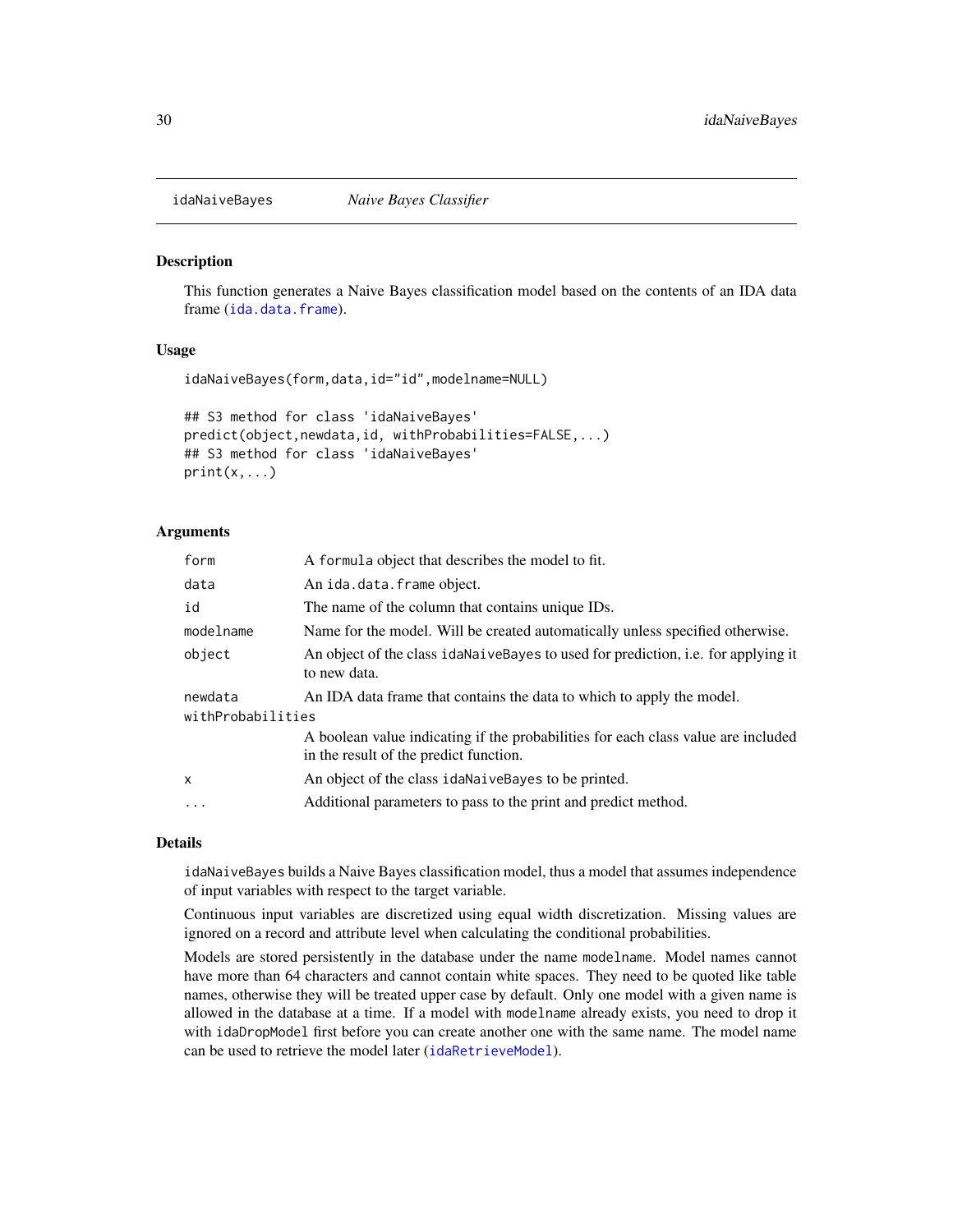# <span id="page-30-0"></span>Value

The function idaNaiveBayes returns an object of class "idaNaiveBayes" and "naiveBayes" compatible with Naive Bayes objects produced by the e1071 package.

The predict.idaNaiveBayes method applies the model to the data in a table and returns an IDA data frame that contains a list of tuples, each of which comprises one row ID and one prediction.

# Examples

```
## Not run:
#Create ida data frame
idf <- ida.data.frame("IRIS")
#Create a naive bayes model
nb <- idaNaiveBayes(Species~SepalLength,idf,"ID")
#Print the model
print(nb)
#Apply the model to data
idf2 <- predict(nb,idf,"ID")
#Inspect the results
head(idf2)
## End(Not run)
```
idaQuery, idaScalarQuery

*Run an SQL query on the database*

# <span id="page-30-1"></span>Description

Use these functions to run any SQL query on the database and put the results into a data. frame.

#### Usage

```
idaQuery(..., as.is=TRUE, na.strings = "NA")
```

```
idaScalarQuery(..., as.is=TRUE)
```

| $\cdots$   | Any number of query parts which are passed to paste.                                                                                                     |
|------------|----------------------------------------------------------------------------------------------------------------------------------------------------------|
| as.is      | Specifies whether the result columns are to be converted using RODBC type<br>conversions (as.is=FALSE) or left unconverted (as.is=TRUE). For more infor- |
|            | mation about RODBC type conversions, see the descriptions of the functions                                                                               |
|            | sqlGetResults and type.convert.                                                                                                                          |
| na.strings | character vector of strings to be mapped to NA when reading character data.                                                                              |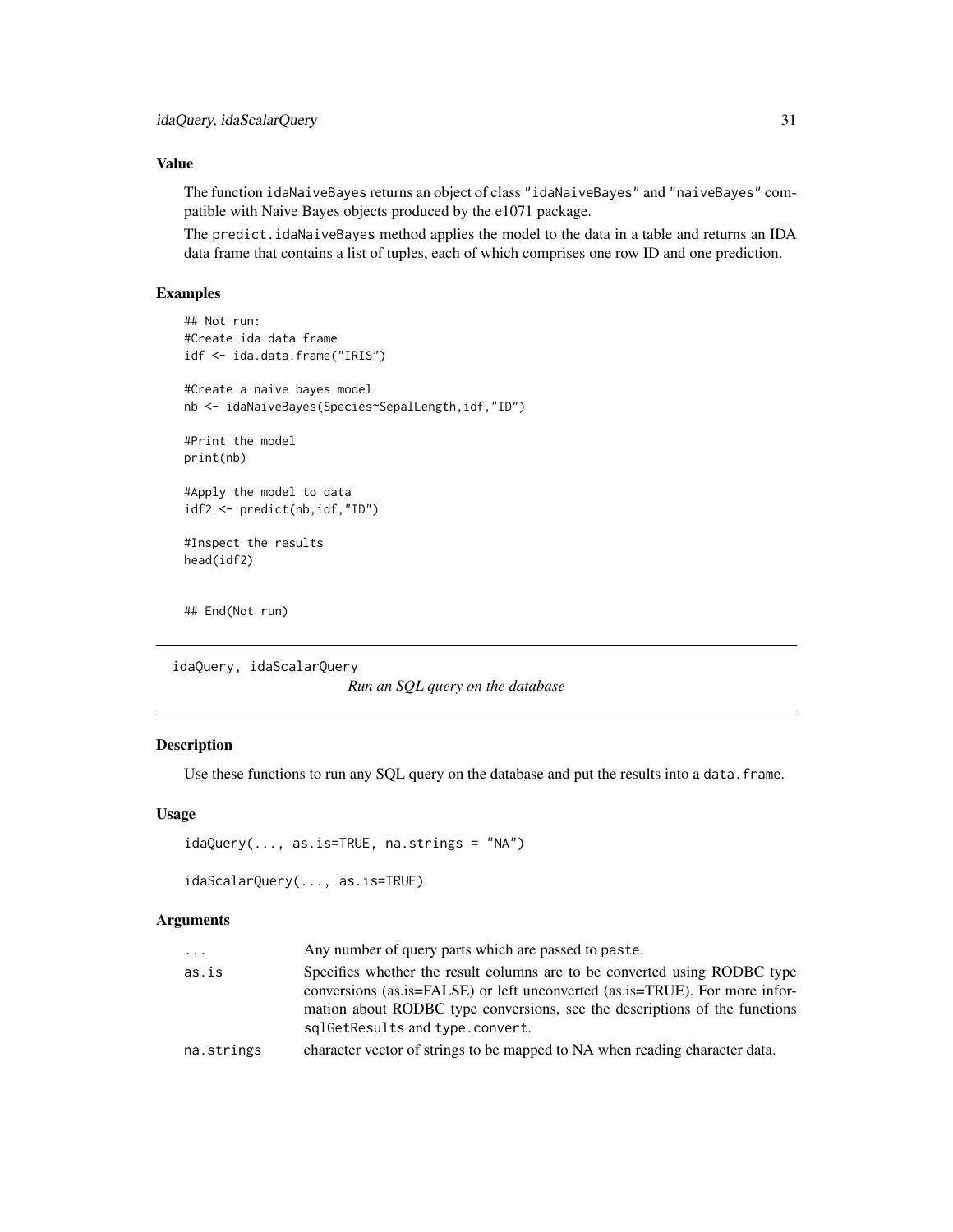# <span id="page-31-0"></span>Details

All parts of the input query are concatenated with paste(..., sep="") and the result is passed to the database.

#### Value

The idaQuery function returns a data frame that contains the result of the specified query.

The idaScalarQuery function returns the result of the specified query coerced to a single scalar value.

# Examples

```
## Not run:
#idaScalarQuery returns a single value
v <- idaScalarQuery("SELECT COUNT(*) FROM IRIS")
#idaQuery returns a data.frame
df <- idaQuery("SELECT * FROM IRIS")
#idaQuery and idaScalarQuery automatically paste all arguments into a single query
#This is convenient if you use variables
tableName <- "IRIS"
df <- idaScalarQuery("SELECT COUNT(*) FROM ",tableName)
## End(Not run)
```
<span id="page-31-1"></span>idaRetrieveModel *Retrieve a predictive model from the database*

# Description

Use this function to retrieve from the database a model that was created using a function like [idaNaiveBayes](#page-29-1) or [idaKMeans](#page-20-1).

#### Usage

```
idaRetrieveModel(modelname)
```
#### Arguments

modelname The name of the predictive model to be retrieved.

#### Value

This function returns an R object that contains a representation of the retrieved model. The class of the returned object depends on the function that was used to create the model.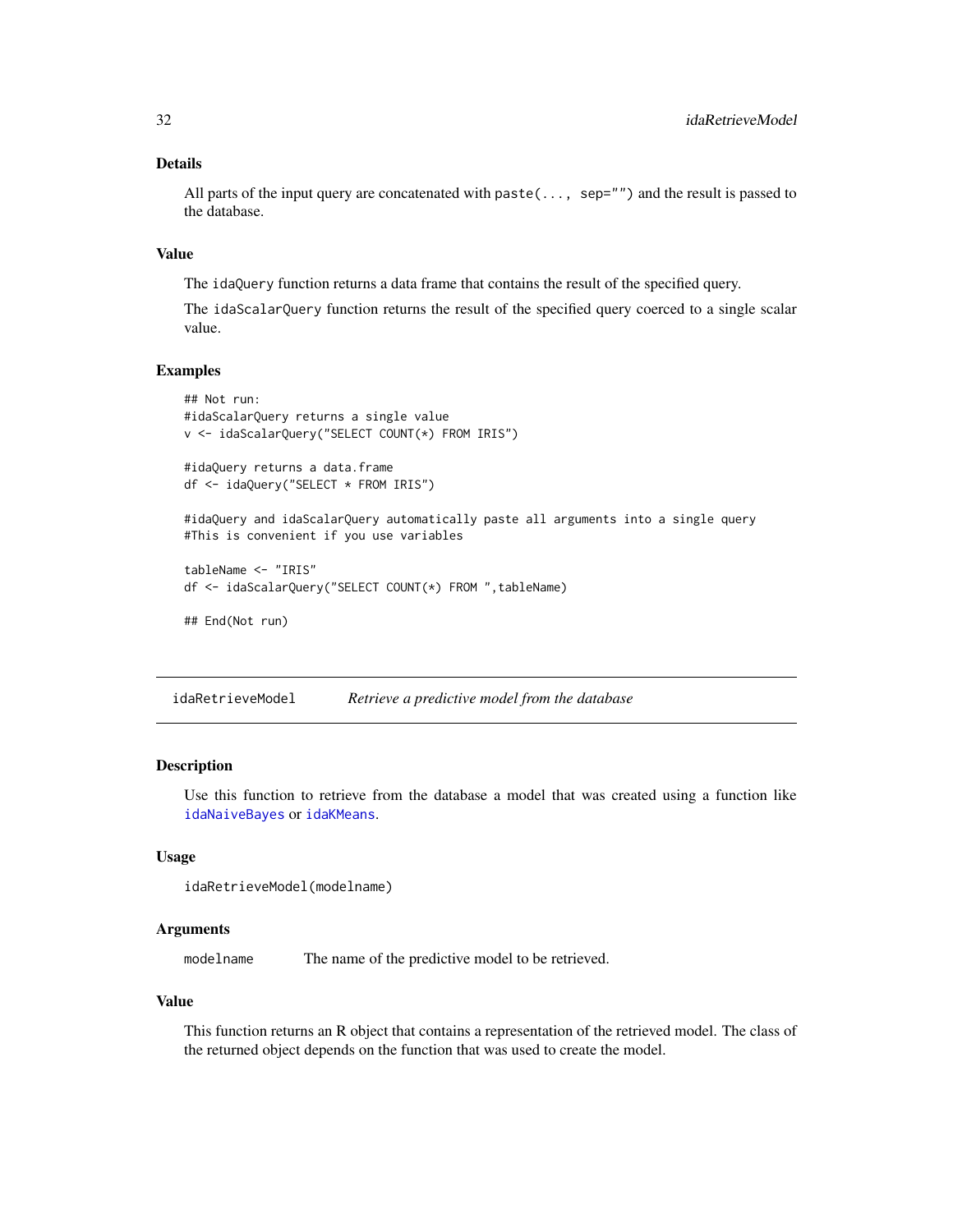#### <span id="page-32-0"></span>idaSample 33

#### Examples

## Not run:

#Retrieve the model with name "MYKMEANSMODEL" from the database trCopy <- idaRetrieveModel("KMEANSMODEL");

## End(Not run)

idaSample *Taking a random sample from a IDA data frame*

#### Description

This function draws a random sample from a IDA data frame (that is, an object of the class [ida.data.frame](#page-4-1)).

#### Usage

```
idaSample(bdf, n, stratCol=NULL,stratVals=NULL,stratProbs=NULL,
dbPreSamplePercentage=100,fetchFirst=F);
```
#### Arguments

| bdf                   | The IDA data frame from which the sample is to be drawn.                                                                                          |  |
|-----------------------|---------------------------------------------------------------------------------------------------------------------------------------------------|--|
| $\mathsf{n}$          | The number of rows of sample data to be retrieved.                                                                                                |  |
| stratCol              | For stratified sampling, the column that determines the strata.                                                                                   |  |
| stratVals             | For stratified sampling, a vector of values that determine the subset of strata<br>from which samples are to be drawn.                            |  |
| stratProbs            | For stratified sampling, a vector of explicit sampling probabilities. Each value<br>corresponds to a value of the vector specified for stratVals. |  |
| dbPreSamplePercentage |                                                                                                                                                   |  |
|                       | The percentage of the IDA data frame from which the sample is to be drawn (see<br>details).                                                       |  |
| fetchFirst            | Fetch first rows instead of using random sample.                                                                                                  |  |

#### Details

If stratCol is specified, a stratified sample based on the contents of the specified column is taken. Unless stratVals is also specified, each unique value in the column results in one stratum. If stratVals is also specified, only the values it specifies result in strata, and only rows that contain one of those values are included in the sample; other rows are ignored.

Unless stratProbs is also specified, the number of rows retrieved for each stratum is proportional to the size of that stratum relative to the overall sample.

To undersample or oversample data, use stratProbs to specify, for each value of stratVals, the fraction of the rows of the corresponding stratum that are to be included in the sample.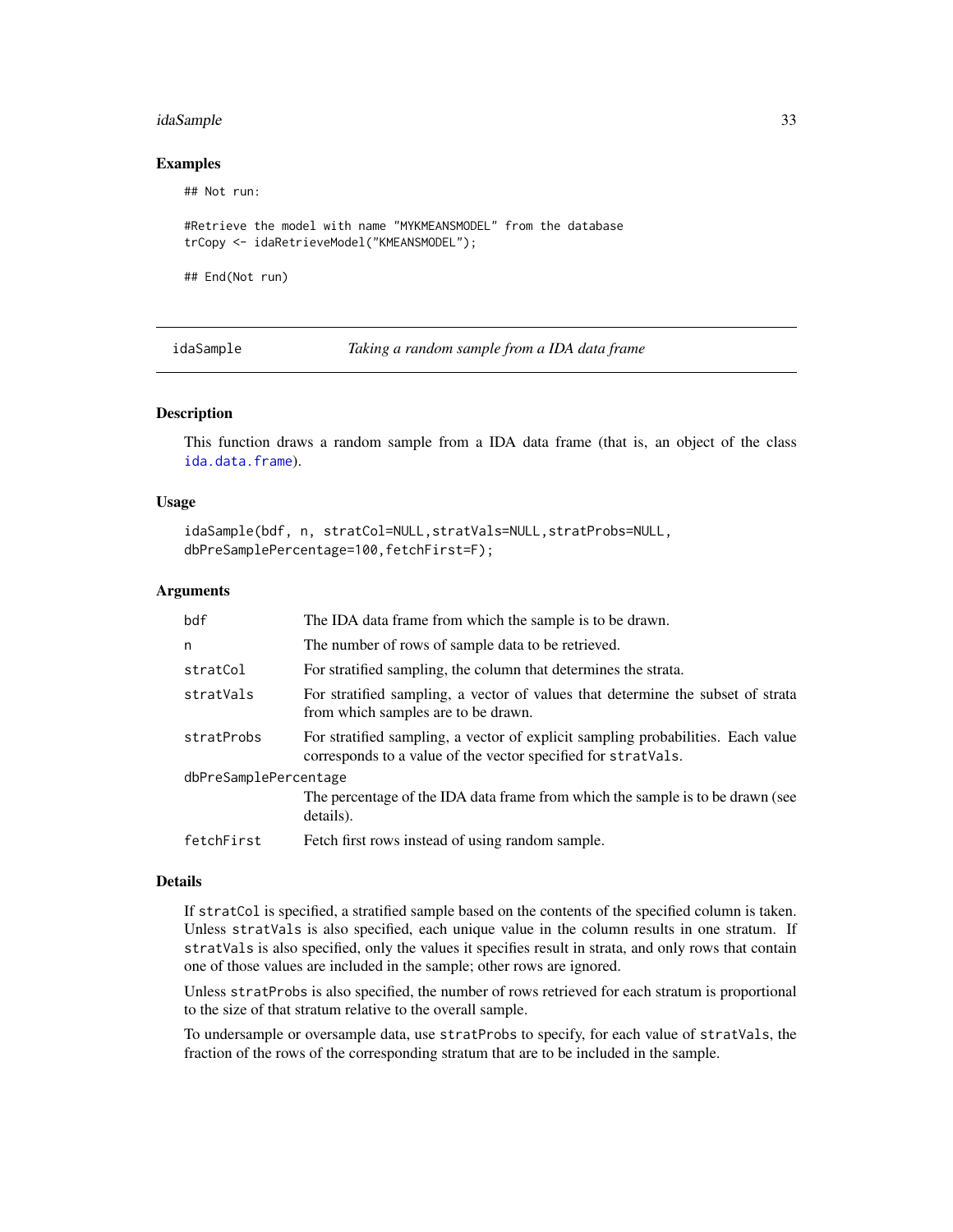For each stratum, the calculated number of rows is rounded up to the next highest integer. This ensures that there is at least one sample for each stratum. Consequently, the number of samples that is returned might be higher than the value specified for n.

The value of dbPreSamplePercentage is a numeric value in the range 0-100 that represents the percentage of the IDA data frame that is to serve as the source of the sample data. When working with an especially large IDA data frame, specifying a value smaller than 100 improves performance, because less data must be processed. However, the proportionality of the pre-sampled data might vary from that of the complete data, and this would result in a biased sample. It can even happen that entire strata are excluded from the final sample.

When fetchFirst is set to TRUE, the sample values of each stratum are taken in the order in which they are returned from the database rather than randomly. This is usually much faster than random sampling, but can introduce bias.

# Value

An object of class data. frame that contains the sample.

#### Examples

```
## Not run:
idf<-ida.data.frame('IRIS')
#Simple random sampling
df <- idaSample(idf,10)
#Stratified sample
df <- idaSample(idf,10,'Species')
```
## End(Not run)

idaShowTables *Return a list of tables*

# Description

Returns a data frame that contains the names of the tables contained in the current database.

#### Usage

```
idaShowTables(showAll=FALSE, matchStr=NULL, schema=NULL, accelerated=FALSE)
```

| showAll  | List all tables that are listed in the catalog of the current database (TRUE) or<br>only those tables that are in the current schema (FALSE). |
|----------|-----------------------------------------------------------------------------------------------------------------------------------------------|
| matchStr | If not NULL, only tables that contain the character string in this argument will<br>be returned.                                              |

<span id="page-33-0"></span>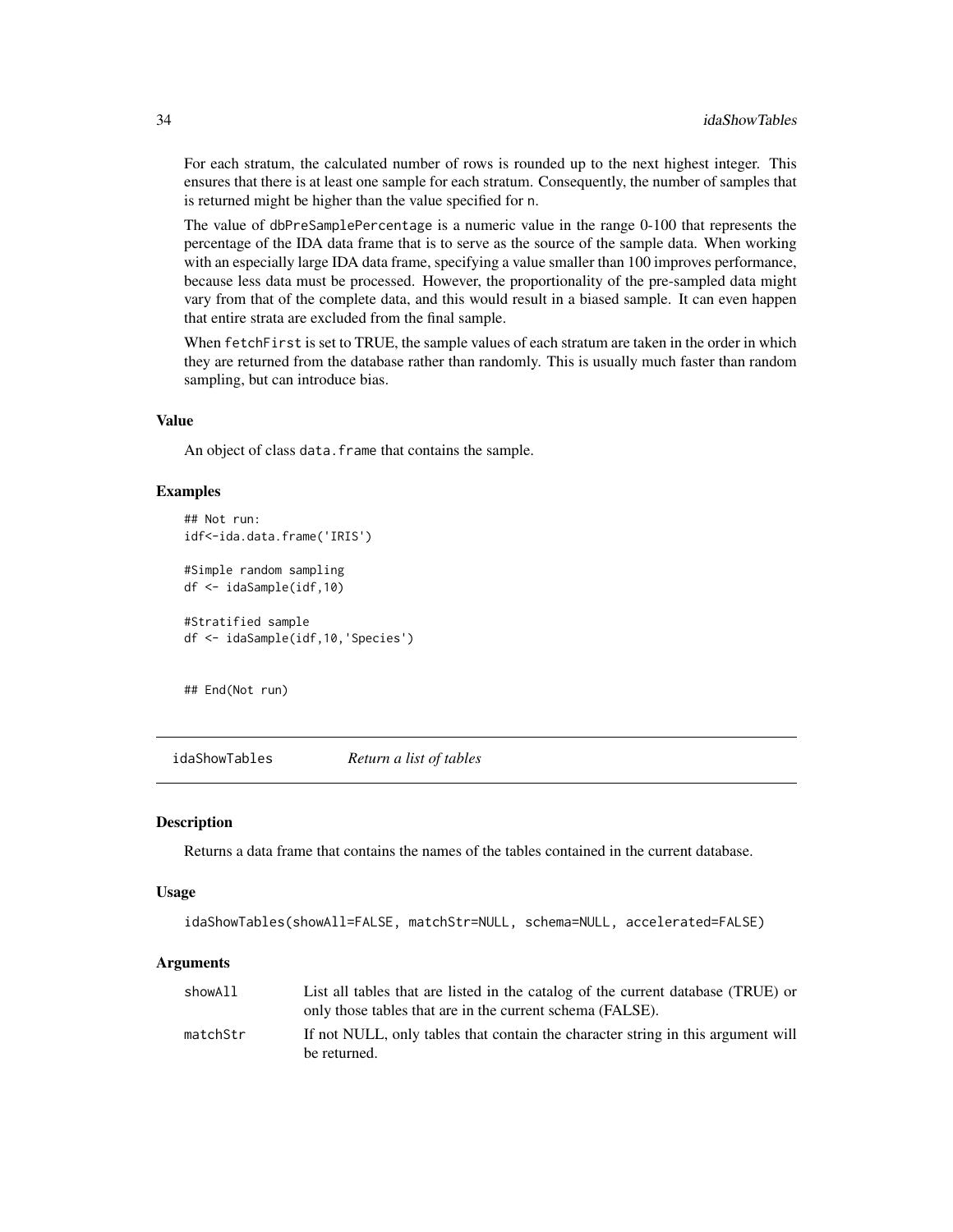#### <span id="page-34-0"></span>idaTable 35

| schema      | If not NULL, only tables with this schema will be returned. This parameter is<br>ignored if showAll=FALSE. |
|-------------|------------------------------------------------------------------------------------------------------------|
| accelerated | Valid for DB2 for z/OS connections only. If TRUE, only accelerated tables will<br>be returned.             |

# Value

A data frame with the columns Schema, Name, Owner, and Type. For DB2 for z/OS connections the columns Acceleratorname and Enable are included as well.

# Examples

```
## Not run:
#Get a list of all tables in the current schema
tabs <- idaShowTables()
```
## End(Not run)

idaTable *In-Database Cross Tabulation and Table Creation*

# Description

Function used to build a contingency table of the counts at each combination of factor levels based on the contents of a IDA data frame ([ida.data.frame](#page-4-1)).

#### Usage

```
idaTable(idadf,max.entries=1000)
```
# Arguments

| idadf       | A IDA data frame that contains the input data for the function.            |
|-------------|----------------------------------------------------------------------------|
| max.entries | The maximum number of entries. If the cross product of all columns exceeds |
|             | this number, an error will be thrown.                                      |

# Details

idaTable uses the cross-classifying factors to build a contingency table of the counts at each combination of categorical values in all categorical columns of the ida.data.frame passed as input.

# Value

The idaTable function returns a contingency table, an object of class "table".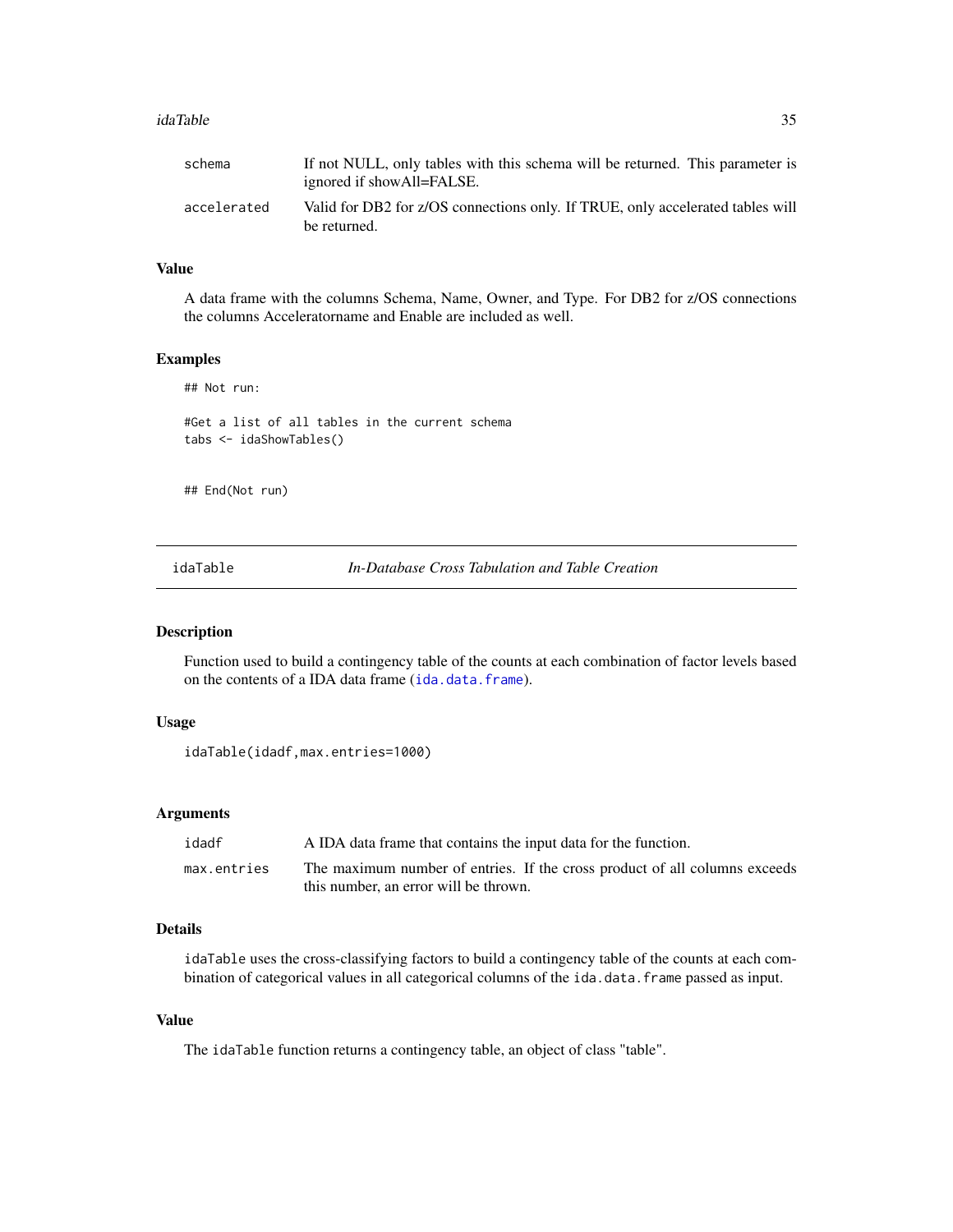# Examples

## Not run:

```
#Create a pointer to the table IRIS
idf<-ida.data.frame('IRIS')
#Add a column
idf$SepalLengthg4 <- ifelse(idf$SepalLength>4,'t','f')
#Calculate the cross-table between Species and SepalLengthg4
idaTable(idf[,c('Species','SepalLengthg4')])
```
## End(Not run)

idaTApply *Apply R-function to subsets of IDA data frame*

## Description

This function applies a R function to each subset (group of rows) of a given IDA data frame ([ida.data.frame](#page-4-1)).

# Usage

idaTApply(X, INDEX, FUN = NULL, output.name=NULL, output.signature=NULL, clear.existing=FALSE, debugger.mode=FALSE, num.tasks = 0, working.dir=NULL, apply.function="default", ...)

| X                | A IDA data frame that contains the input data for the function.                                                                                                                                                                                                     |
|------------------|---------------------------------------------------------------------------------------------------------------------------------------------------------------------------------------------------------------------------------------------------------------------|
| INDEX            | The name or the position of the column of the input IDA data frame X used to<br>partition the input data into subsets.                                                                                                                                              |
| <b>FUN</b>       | The R function to be applied to the subsets of the input data.                                                                                                                                                                                                      |
| output.name      | The name of the output table where the results are written to.                                                                                                                                                                                                      |
| output.signature |                                                                                                                                                                                                                                                                     |
|                  | The Db2 data types of the output table. It is a named list with the column<br>names as the names and the data types as the values. Supported data types are<br>CHAR, VARCHAR, SMALLINT, INTEGER, BIGINT, FLOAT, REAL, DOU-<br>BLE, DECFLOAT, DECIMAL, NUMERIC, DATE |
|                  | clear existing If TRUE the ouput table is dropped before recreating it.                                                                                                                                                                                             |
| debugger.mode    | If TRUE intermediate results written into the working directory will not be re-<br>moved.                                                                                                                                                                           |

<span id="page-35-0"></span>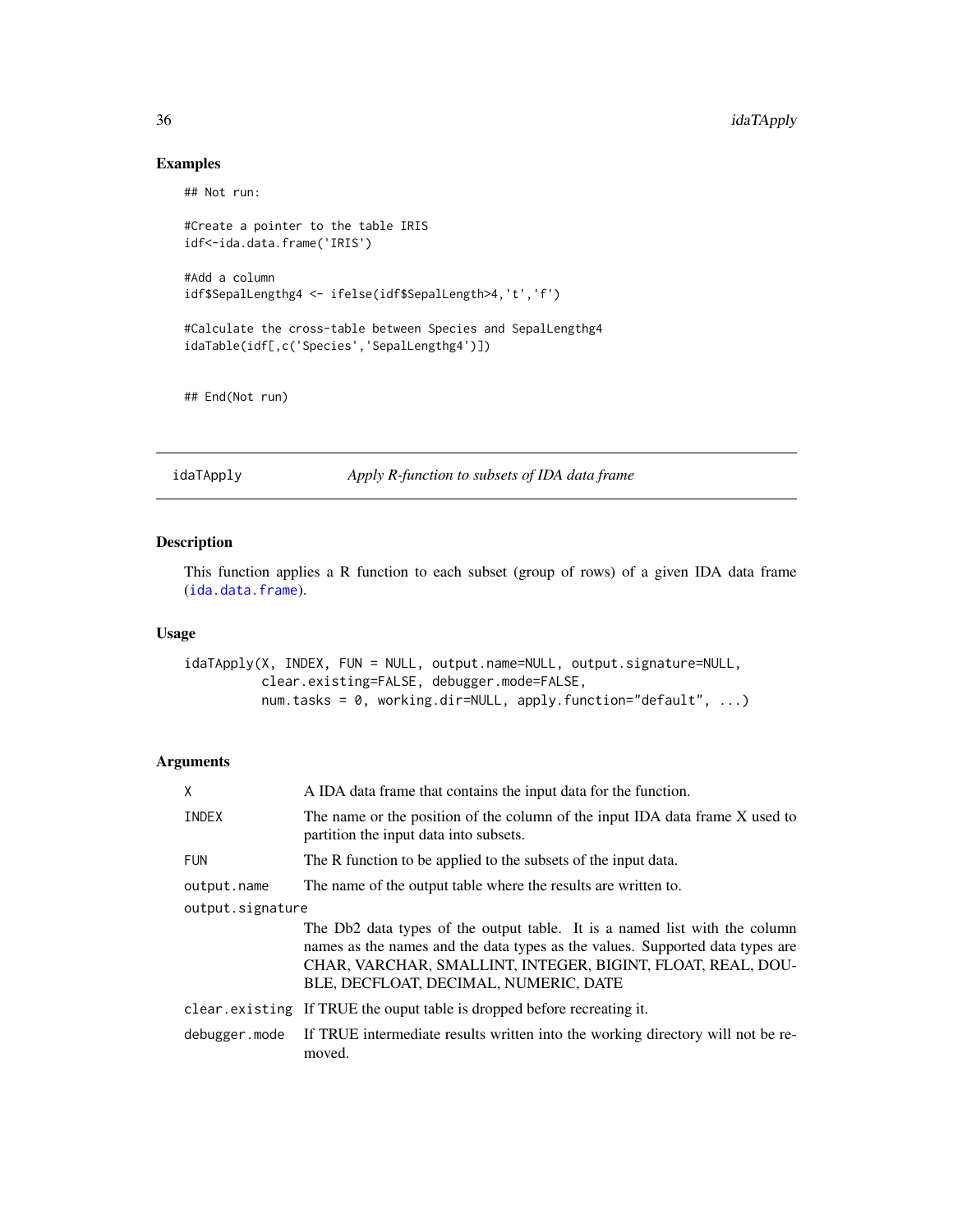| num.tasks   | The number of parallel tasks, i.e. R processes, which execute the R function on<br>the subsets of the input data. If not specified or if the value is less than 1 it is<br>calculated based on the number of available CPUs.                                                                                                                                                                                         |
|-------------|----------------------------------------------------------------------------------------------------------------------------------------------------------------------------------------------------------------------------------------------------------------------------------------------------------------------------------------------------------------------------------------------------------------------|
| working.dir | The name of the directory where the directory is created into which intermediate<br>results are written to. This directory is removed if debugger, mode is FALSE.<br>The default value for working directory is the value of the extbl_location Db2<br>database configuration variable or, if this variable has not been set, the home<br>directory.                                                                 |
|             | apply. function The name of the R function to be used for parallelizing the execution of the calls<br>of the function FUN. Possible values are "default", "spark.lapply" and "mclap-<br>ply". If the value is "default" "spark-lapply" is used in a multi-node and "mclap-<br>ply" in a single node environment. Please note that using the "spark.lapply"<br>function requires Db2 Warehouse with integrated Spark. |
| $\ddotsc$   | Additional parameters that can be passed to the function FUN to be called by<br>idaTApply.                                                                                                                                                                                                                                                                                                                           |

# Details

idaTApply applies a user-provided R function to each subset (group of rows) of a given ida.data.frame. The subsets are determined by a specified index column. The results of applying the function are written into a Db2 table which is referenced by the returned ida.data.frame.

#### Value

The idaTApply function returns a ida.data.frame.

# Examples

```
## Not run:
#Create an ida data frame from the iris data
idf <- as.ida.data.frame(iris)
```

```
#Define a function that computes the mean value for every column of a data frame x
#except the index column.
#It returns a data frame with the value of the index column and the mean values.
columnMeans<- function(x, index) {
      cbind(index=x[1,match(index, names(x))],
              as.data.frame(as.list(apply(x[,names(x) != index],2,mean))))}
```

```
#Apply the columnMeans function to the subsets of the iris data identified by the Species column
resSig <- list(Species="VARCHAR(12)", MSepalLength="DOUBLE", MSepalWidth="DOUBLE",
                                       MPetalLength="DOUBLE", MPetalWidth="DOUBLE")
```
resDf <-

```
idaTApply(idf, "Species", FUN=columnMeans, output.name="IRIS_MEANS", output.signature=resSig)
```
#It is possible as well to apply an anonymous function. #The value "5" of the second parameter designates the position of the "Species" column #in the idf ida.data.frame.

#The output table of the previous call is recreated because of the "clear.existing=T" parameter.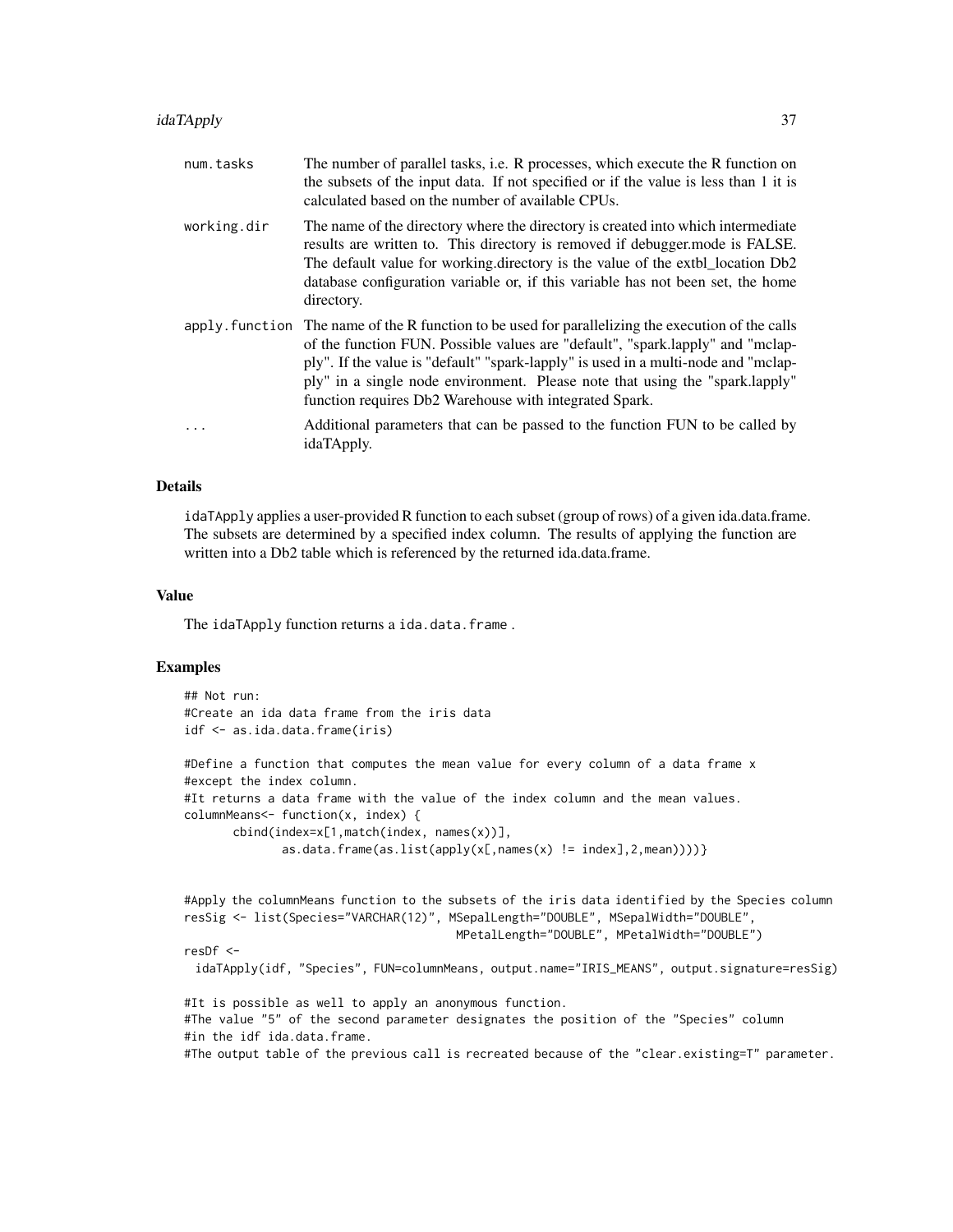<span id="page-37-0"></span>38 idaTree

```
resDf <- idaTApply(idf, 5,
                   FUN=function(x, index) {
                              cbind(index=x[1,match(index, names(x))],
                             as.data.frame(as.list(apply(x[,names(x) != index],2,mean))))},
                   output.name="IRIS_MEANS", output.signature=resSig, clear.existing=T)
#Apply the columnMeans2 function which has an additional parameter "columns"
#to specify the columns for which the mean values are computed
columnMeans2 <- function(x, index, columns) {
      cbind(index=x[1,match(index, names(x))],
           as.data.frame(as.list(apply(x[,names(x) != index & names(x) %in% columns],2,mean))))}
petalColumns <- c("PetalLength", "PetalWidth")
resSig2 <- list(Species="VARCHAR(12)", MPetalLength="DOUBLE", MPetalWidth="DOUBLE")
resDf2 <- idaTApply(idf, "Species", FUN=columnMeans2, output.name="IRIS_MEANS2",
                    output.signature=resSig2, clear.existing=T, columns=petalColumns)
## End(Not run)
```
<span id="page-37-1"></span>idaTree *Decision and Regression tree*

#### Description

This function generates a tree model based on the contents of an IDA data frame ([ida.data.frame](#page-4-1)).

#### Usage

idaTree( form, data, id, minsplit=50, maxdepth=10, qmeasure=NULL, minimprove=0.01, eval=NULL, valtable=NULL, modelname=NULL)

## S3 method for class 'idaTree'  $plot(x, \ldots)$ ## S3 method for class 'idaTree' predict(object, newdata, id, ...)

| form     | A formula object that specifies both the name of the column that contains the<br>categorical target variable and either a list of columns separated by plus sym-<br>bols (each column corresponds to one predictor variable) or a single period (to<br>specify that all other columns in the IDA data frame are to be used as predictors. |
|----------|-------------------------------------------------------------------------------------------------------------------------------------------------------------------------------------------------------------------------------------------------------------------------------------------------------------------------------------------|
| data     | An IDA data frame that contains the input data for the function. The input IDA<br>data frame must include a column that contains a unique ID for each row.                                                                                                                                                                                |
| id       | The name of the column that contains a unique ID for each row of the input data.                                                                                                                                                                                                                                                          |
| minsplit | The minimum number of rows a node must contain to be split further.                                                                                                                                                                                                                                                                       |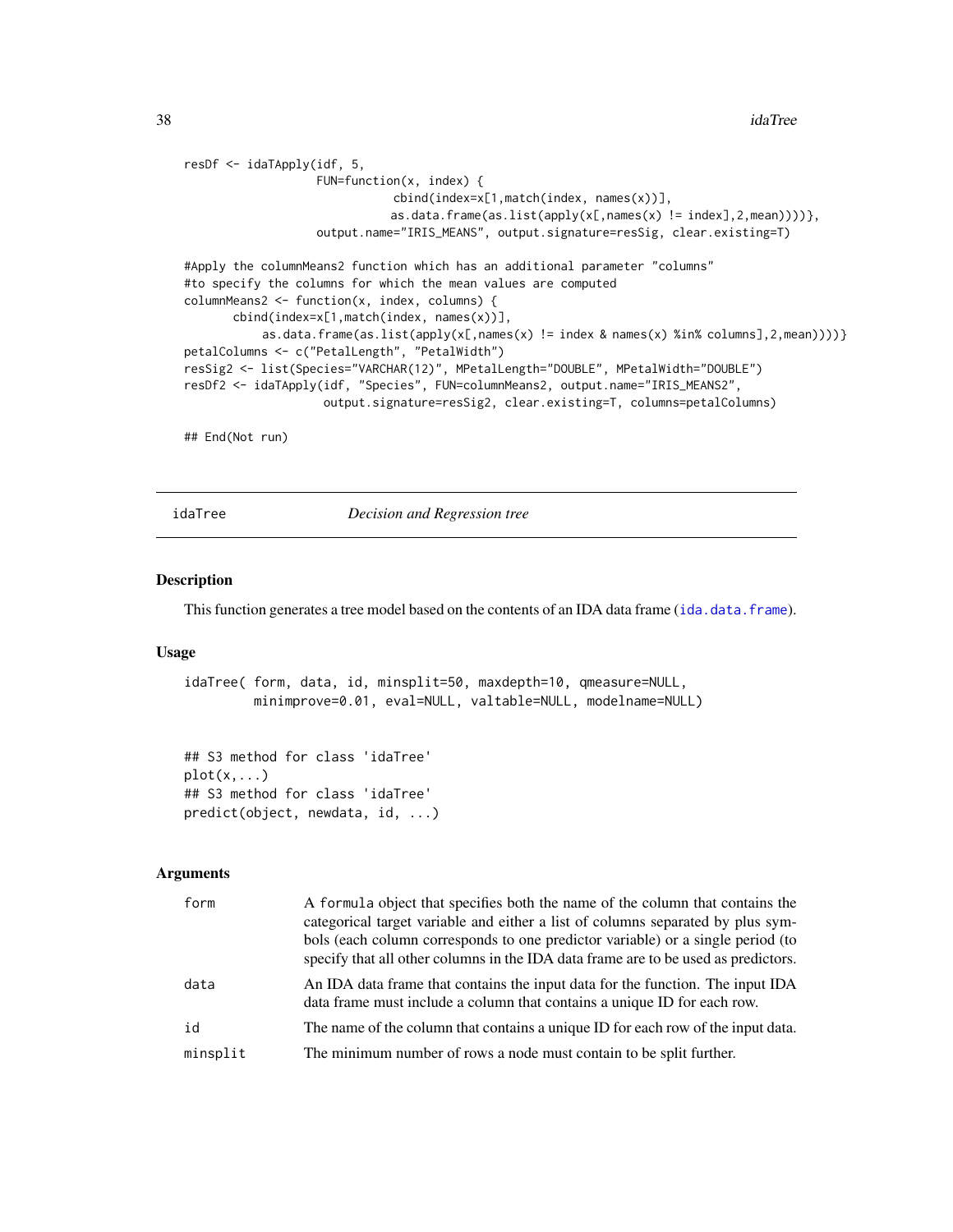#### <span id="page-38-0"></span>idaTree 39

| maxdepth   | The maximum depth (that is, the number of hierarchical levels) of the generated<br>tree.                                                                                                                                                        |
|------------|-------------------------------------------------------------------------------------------------------------------------------------------------------------------------------------------------------------------------------------------------|
| qmeasure   | The measure that is to be used to prune the tree. For a decision tree, allowed<br>values are "Acc" (this is the default) and "wAcc". For a regression tree, allowed<br>values are "mse" (this is the default), "r2", "pearson", and "spearman". |
| minimprove | The minimum improvement. A node is not split further unless the split improves<br>the class impurity by at least the amount specified for this parameter.                                                                                       |
| eval       | The criterion that is to be used to calculate each split. For a decision tree, al-<br>lowed values are "entropy" (this is the default) and "gini". For a regression<br>tree, the only allowed value is "variance" (this is the default).        |
| valtable   | When the output tree is to be pruned using external data, use this parameter to<br>specify the fully-qualified name of the table that contains that data. Otherwise,<br>specify NULL.                                                           |
| modelname  | The name under which the model is stored in the database. This is the name that<br>is specified when using functions such as idaRetrieveModel or idaDropModel.                                                                                  |
| object     | An object of the class idaTree.                                                                                                                                                                                                                 |
| x          | An object of the class idaTree.                                                                                                                                                                                                                 |
| newdata    | A IDA data frame that contains the data to which to apply the model.                                                                                                                                                                            |
| $\cdots$   | additional arguments to be passed to plot or predict.                                                                                                                                                                                           |

# Details

The idaTree function uses a top-down, iterative procedure to generate a decision-tree or regressiontree model, depending on the type of the target variable. The resulting model comprises a network of nodes and connectors, and each subnode is the endpoint of a binary split.

A node is not split further when any of the following are true:

- The node has a uniform class (and therefore cannot be split further).
- Additional splits do not improve the class impurity by at least the amount specified by minimprove.
- The number of rows contained by the node is less than the value specified by minsplit.
- The tree depth reaches the value specified by maxdepth.

If variable that is used to determine a split does not have a value, the corresponding row remains in the node that is being split.

The output of the print function for a idaTree object is a textual description of the corresponding model.

The output of the plot function for a idaTree object is a graphical representation of the corresponding model.

Models are stored persistently in the database under the name modelname. Model names cannot have more than 64 characters and cannot contain white spaces. They need to be quoted like table names, otherwise they will be treated upper case by default. Only one model with a given name is allowed in the database at a time. If a model with modelname already exists, you need to drop it with idaDropModel first before you can create another one with the same name. The model name can be used to retrieve the model later ([idaRetrieveModel](#page-31-1)).

The predict.idaTree method applies the model to the data in a table and returns a IDA data frame that contains a list of tuples, each of which comprises one row ID and one prediction.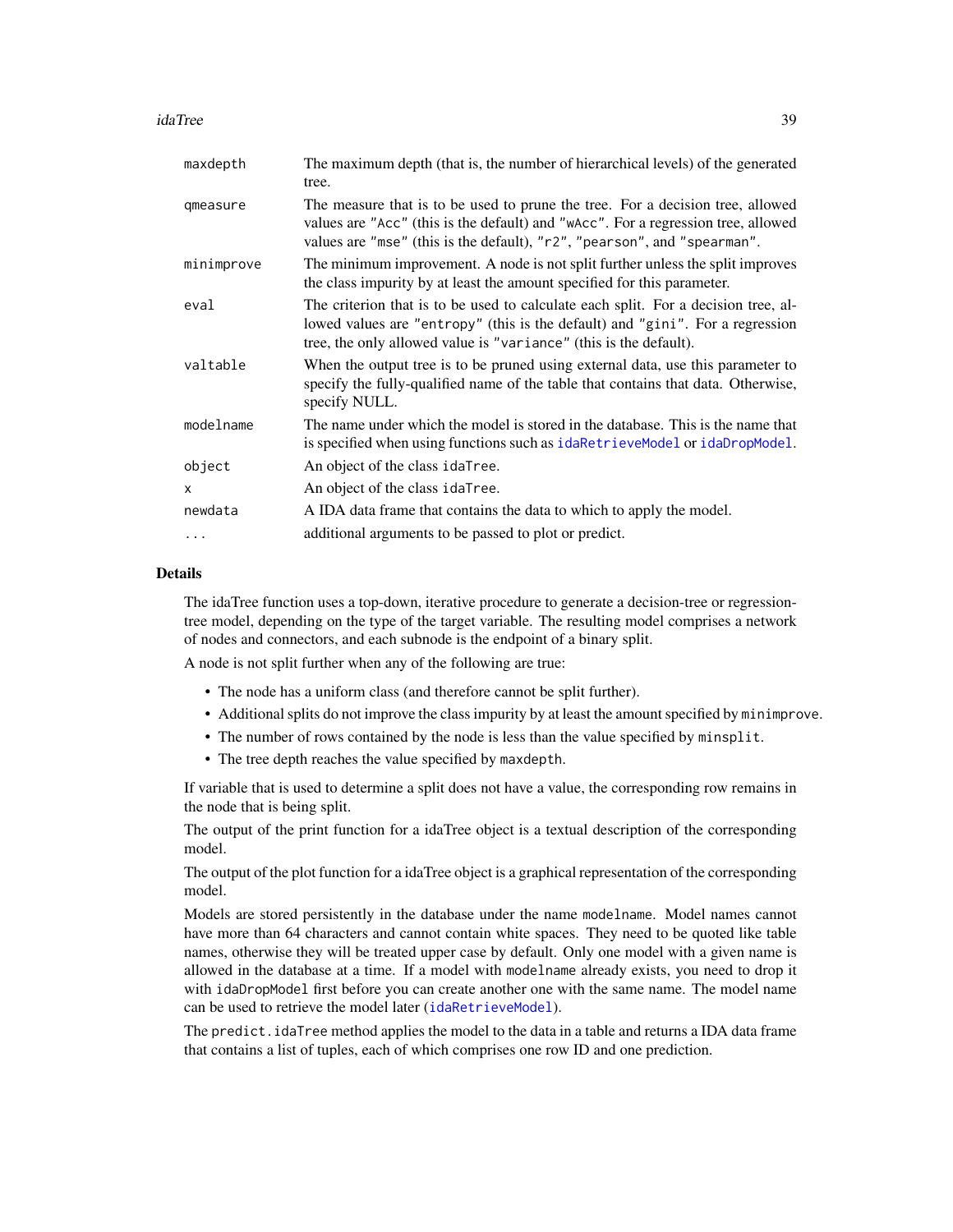#### <span id="page-39-0"></span>Value

The idaTree function returns an object of classes idaTree and rpart.

#### See Also

[idaRetrieveModel](#page-31-1), [idaDropModel](#page-16-1), [idaListModels](#page-23-1)

#### Examples

```
## Not run:
#Create a pointer to the table IRIS
idf <- ida.data.frame('IRIS')
#Create a tree model
tr <- idaTree(Species~.,idf,"ID",modelname="MYTREEMODEL")
#Print the model
print(tr)
#Plot the model
plot(tr)
#Apply the model to data
pred <- predict(tr,idf,id="ID")
#Inspect the predictions
head(pred)
```
## End(Not run)

idaTwoStep *two step clustering*

#### Description

This function generates a two step clustering model based on the contents of an IDA data frame ([ida.data.frame](#page-4-1)).

#### Usage

```
idaTwoStep( data, id, k = 3, maxleaves = 1000, distance = "euclidean", outtable = NULL,
            randseed = 12345, statistics = NULL, maxk = 20, nodecapacity = 6,
            leafcapacity = 8, outlierfraction = 0, modelname = NULL)
## S3 method for class 'idaTwoStep'
```

```
print(x, \ldots)
```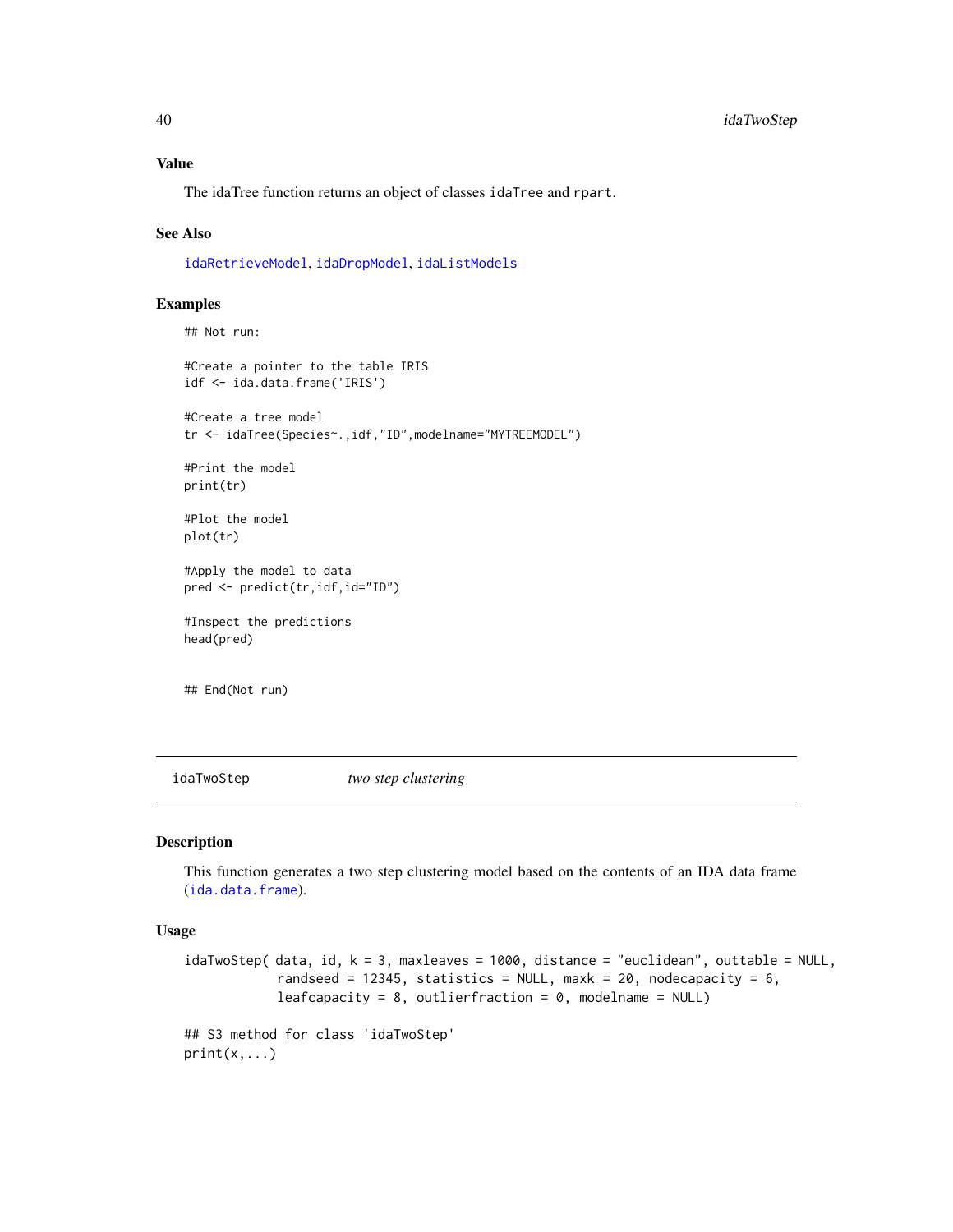# idaTwoStep 41

```
## S3 method for class 'idaTwoStep'
predict(object, newdata, id,...)
```

| data            | A IDA data frame that contains the input data for the function. The input IDA<br>data frame must include a column that contains a unique ID for each row.                                                                                                                                                                                                                          |
|-----------------|------------------------------------------------------------------------------------------------------------------------------------------------------------------------------------------------------------------------------------------------------------------------------------------------------------------------------------------------------------------------------------|
| id              | The name of the column that contains a unique ID for each row of the input data.                                                                                                                                                                                                                                                                                                   |
| k               | The number of clusters to be calculated.                                                                                                                                                                                                                                                                                                                                           |
| maxleaves       | The maximum number of leaf nodes in the initial clustering tree. When the tree<br>contains maxleaves leaf nodes, the following data records are aggregated into<br>clusters associated with the existing leaf nodes. This parameter is available for<br>Db2 for z/OS only and ignored for Db2 Warehouse with integrated Spark.                                                     |
| maxk            | The maximum number of clusters that can be determined automatically.                                                                                                                                                                                                                                                                                                               |
| nodecapacity    | The branching factor of the internal tree that is used in pass 1. Each node can<br>have up to <nodecapacity> subnodes. This parameter is available for Db2 Ware-<br/>house with integrated Spark only and ignored for Db2 for z/OS.</nodecapacity>                                                                                                                                 |
| leafcapacity    | The number of clusters per leaf node in the internal tree that is used in pass 1.<br>This parameter is available for Db2 Warehouse with integrated Spark only and<br>ignored for Db2 for z/OS.                                                                                                                                                                                     |
| outlierfraction |                                                                                                                                                                                                                                                                                                                                                                                    |
|                 | The fraction of the records that is to be considered as outlier in the internal tree<br>that is used in pass 1. Clusters that contain less than <outlierfraction> times<br/>the mean number of data records per cluster are removed. This parameter is<br/>available for Db2 Warehouse with integrated Spark only and ignored for Db2<br/>for <math>z/OS</math>.</outlierfraction> |
| distance        | The distance function that is to be used. This can be set to "euclidean", which<br>causes the squared Euclidean distance to be used, or "norm_euclidean", which<br>causes normalized euclidean distance to be used.                                                                                                                                                                |
| outtable        | The name of the output table that is to contain the results of the operation. When<br>NULL is specified, a table name is generated automatically.                                                                                                                                                                                                                                  |
| randseed        | The seed for the random number generator.                                                                                                                                                                                                                                                                                                                                          |
| statistics      | Denotes which statistics to calculate. Allowed values are "none","columns"<br>and "all". If NULL, the default of the database system will be used.                                                                                                                                                                                                                                 |
| modelname       | The name under which the model is stored in the database. This is the name that<br>is specified when using functions such as idaRetrieveModel or idaDropModel.                                                                                                                                                                                                                     |
| object          | An object of the class idaTwoStep to be used for prediction, i.e. for applying it<br>to new data.                                                                                                                                                                                                                                                                                  |
| Χ               | An object of the class idaTwoStep to be printed.                                                                                                                                                                                                                                                                                                                                   |
| newdata         | A IDA data frame that contains the data to which to apply the model.                                                                                                                                                                                                                                                                                                               |
| .               | Additional parameters to pass to the print or predict method.                                                                                                                                                                                                                                                                                                                      |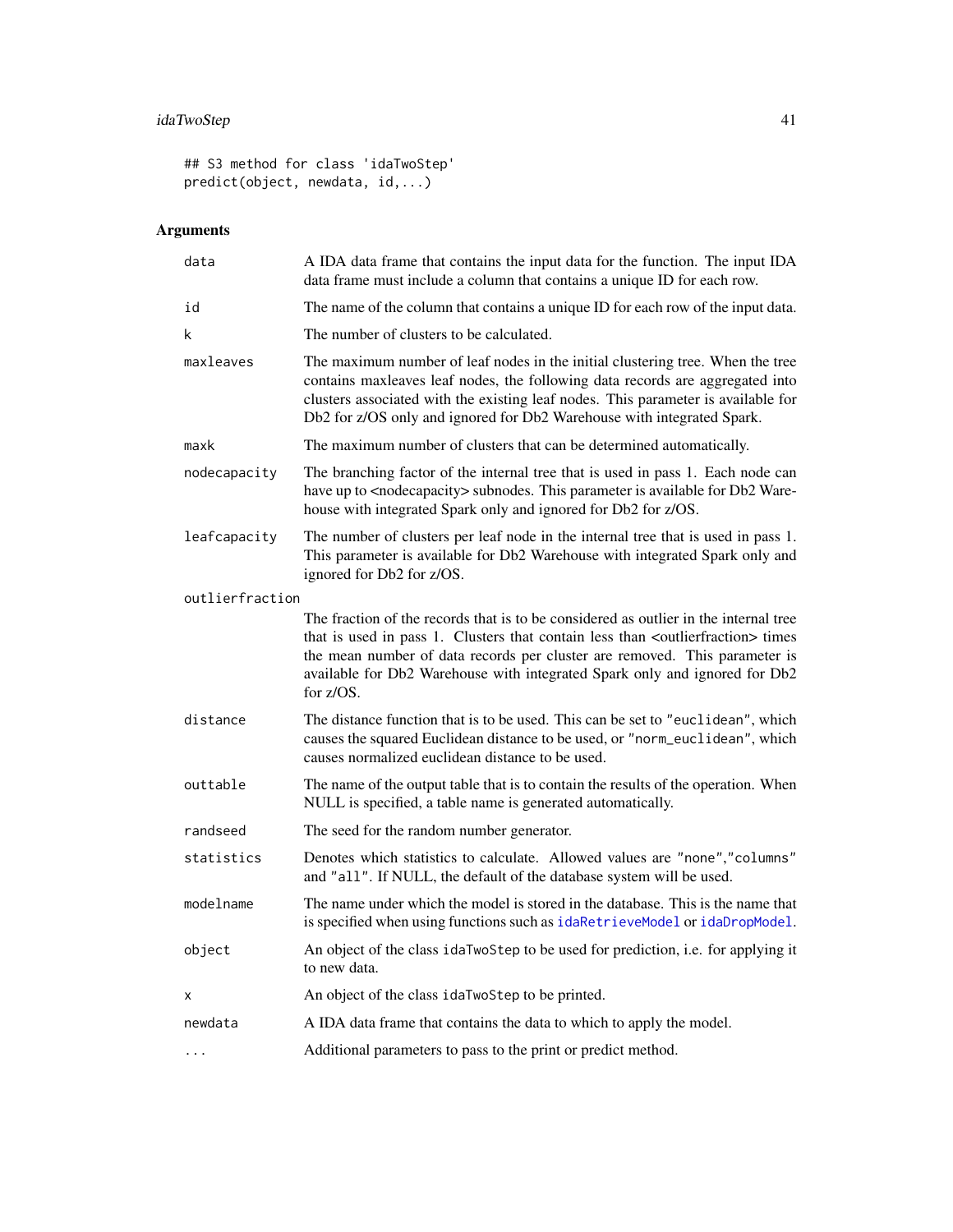# Details

The idaTwoStep clustering function distributes first the input data into a hierarchical tree structure according to the distance between the data records where each leaf node corresponds to a (small) cluster. Then idaTwoStep reduces the tree by aggregating the leaf nodes according to the distance function until k clusters remain.

Models are stored persistently in database under the name modelname. Model names cannot have more than 64 characters and cannot contain white spaces. They need to be quoted like table names, otherwise they will be treated upper case by default. Only one model with a given name is allowed in the database at a time. If a model with modelname already exists, you need to drop it with idaDropModel first before you can create another one with the same name. The model name can be used to retrieve the model later ([idaRetrieveModel](#page-31-1)).

The output of the print function for a idaTwoStep object is:

- A vector containing a list of centers
- A vector containing a list of cluster sizes
- A vector containing a list of the number of elements in each cluster
- A data frame or the name of the table containing the calculated cluster assignments
- The within-cluster sum of squares (which indicates cluster density)
- The names of the slots that are available in the idaTwoStep object

# Value

The idaTwoStep function returns an object of class idaTwoStep and TwoStep.

#### See Also

[idaRetrieveModel](#page-31-1), [idaDropModel](#page-16-1), [idaListModels](#page-23-1)

#### Examples

```
## Not run:
#Create ida data frame
idf <- ida.data.frame("IRIS")
#Create a TwoStep model stored in the database as TwoStepMODEL
tsm <- idaTwoStep(idf, id="ID",modelname="TwoStepMODEL")
#Print the model
print(tsm)
#Predict the model
pred <- predict(tsm,idf,id="ID")
#Inspect the predictions
head(pred)
## End(Not run)
```
<span id="page-41-0"></span>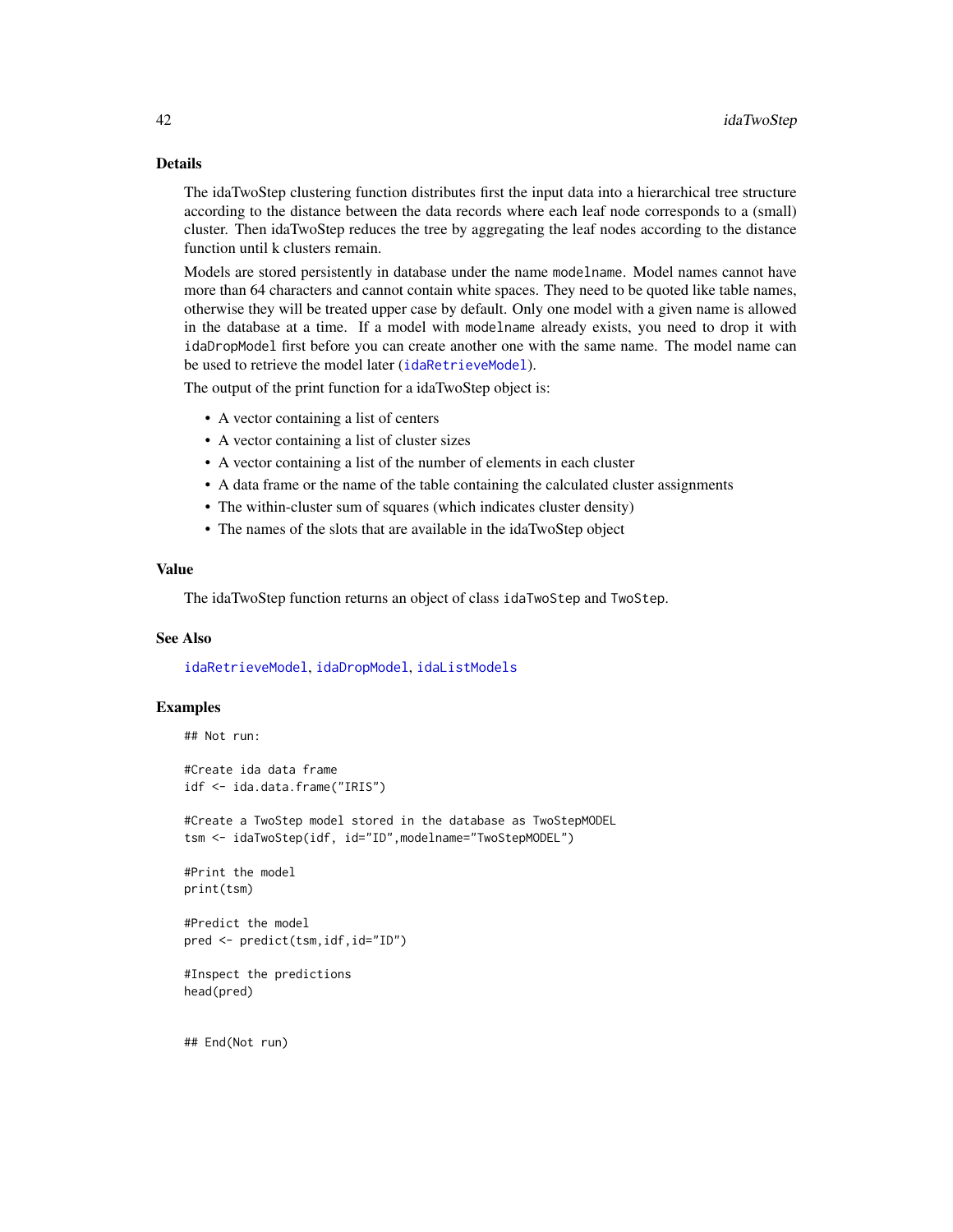# <span id="page-42-0"></span>**Index**

!,ida.col.def-method *(*ida.col.def methods*)*, [4](#page-3-0) !,ida.list-method *(*ida.list methods*)*, [8](#page-7-0) [,ida.data.frame,ANY,ANY,ANY-method *(*ida.data.frame methods*)*, [4](#page-3-0) [,ida.data.frame-method *(*ida.data.frame methods*)*, [4](#page-3-0) [,ida.list,ANY,ANY,ANY-method *(*ida.list methods*)*, [8](#page-7-0) [,ida.list-method *(*ida.list methods*)*, [8](#page-7-0) [<-,ida.list,ANY,ANY,ANY-method *(*ida.list methods*)*, [8](#page-7-0) [<-,ida.list-method *(*ida.list methods*)*, [8](#page-7-0) \$,ida.data.frame-method *(*ida.data.frame methods*)*, [4](#page-3-0) \$,ida.list-method *(*ida.list methods*)*, [8](#page-7-0) \$<-,ida.data.frame-method *(*ida.data.frame methods*)*, [4](#page-3-0) \$<-,ida.list-method *(*ida.list methods*)*, [8](#page-7-0)

as.character,ida.col.def-method *(*ida.col.def methods*)*, [4](#page-3-0) as.data.frame, *[3](#page-2-0)* as.data.frame,ida.data.frame-method *(*ida.data.frame methods*)*, [4](#page-3-0) as.ida.data.frame, [3,](#page-2-0) *[13,](#page-12-0) [14](#page-13-0)* as.integer,ida.col.def-method *(*ida.col.def methods*)*, [4](#page-3-0) as.numeric,ida.col.def-method *(*ida.col.def methods*)*, [4](#page-3-0) as.vector,ida.col.def,ANY-method *(*ida.col.def methods*)*, [4](#page-3-0) as.vector,ida.col.def-method *(*ida.col.def methods*)*, [4](#page-3-0)

colnames,ida.data.frame-method *(*ida.data.frame methods*)*, [4](#page-3-0) cor,ida.data.frame-method *(*ida.data.frame methods*)*, [4](#page-3-0) cov,ANY,ANY-method *(*ida.data.frame methods*)*, [4](#page-3-0) cov,ANY,ida.data.frame-method *(*ida.data.frame methods*)*, [4](#page-3-0) cov,ida.data.frame,ANY-method *(*ida.data.frame methods*)*, [4](#page-3-0) cov,ida.data.frame,ida.data.frame-method *(*ida.data.frame methods*)*, [4](#page-3-0) db.is.null *(*ida.col.def methods*)*, [4](#page-3-0) dim,ida.data.frame-method *(*ida.data.frame methods*)*, [4](#page-3-0) format.ida.col.def *(*ida.col.def methods*)*, [4](#page-3-0) head,ida.data.frame-method *(*ida.data.frame methods*)*, [4](#page-3-0) hist,ida.data.frame-method *(*ida.data.frame methods*)*, [4](#page-3-0) ibmdbR *(*ibmdbR-package*)*, [2](#page-1-0) ibmdbR-package, [2](#page-1-0) ida.col.def methods, [4](#page-3-0) ida.data.frame, *[3](#page-2-0)[–5](#page-4-0)*, *[11](#page-10-0)*, *[13,](#page-12-0) [14](#page-13-0)*, *[18](#page-17-0)*, *[21](#page-20-0)*, *[25](#page-24-0)*, *[28](#page-27-0)[–30](#page-29-0)*, *[33](#page-32-0)*, *[35,](#page-34-0) [36](#page-35-0)*, *[38](#page-37-0)*, *[40](#page-39-0)* ida.data.frame *(*ida.data.frame, is.ida.data.frame*)*, [5](#page-4-0) ida.data.frame methods, [4](#page-3-0) ida.data.frame, is.ida.data.frame, [5](#page-4-0) ida.list, *[2](#page-1-0)*, [6,](#page-5-0) *[8](#page-7-0)* ida.list methods, [8](#page-7-0) idaAppend *(*idaDeleteTable, idaExistTable, idaGetValidTableName, idaIsView*)*, [12](#page-11-0) idaApplyRules *(*idaArule*)*, [8](#page-7-0)

idaArule, [8,](#page-7-0) *[17](#page-16-0)*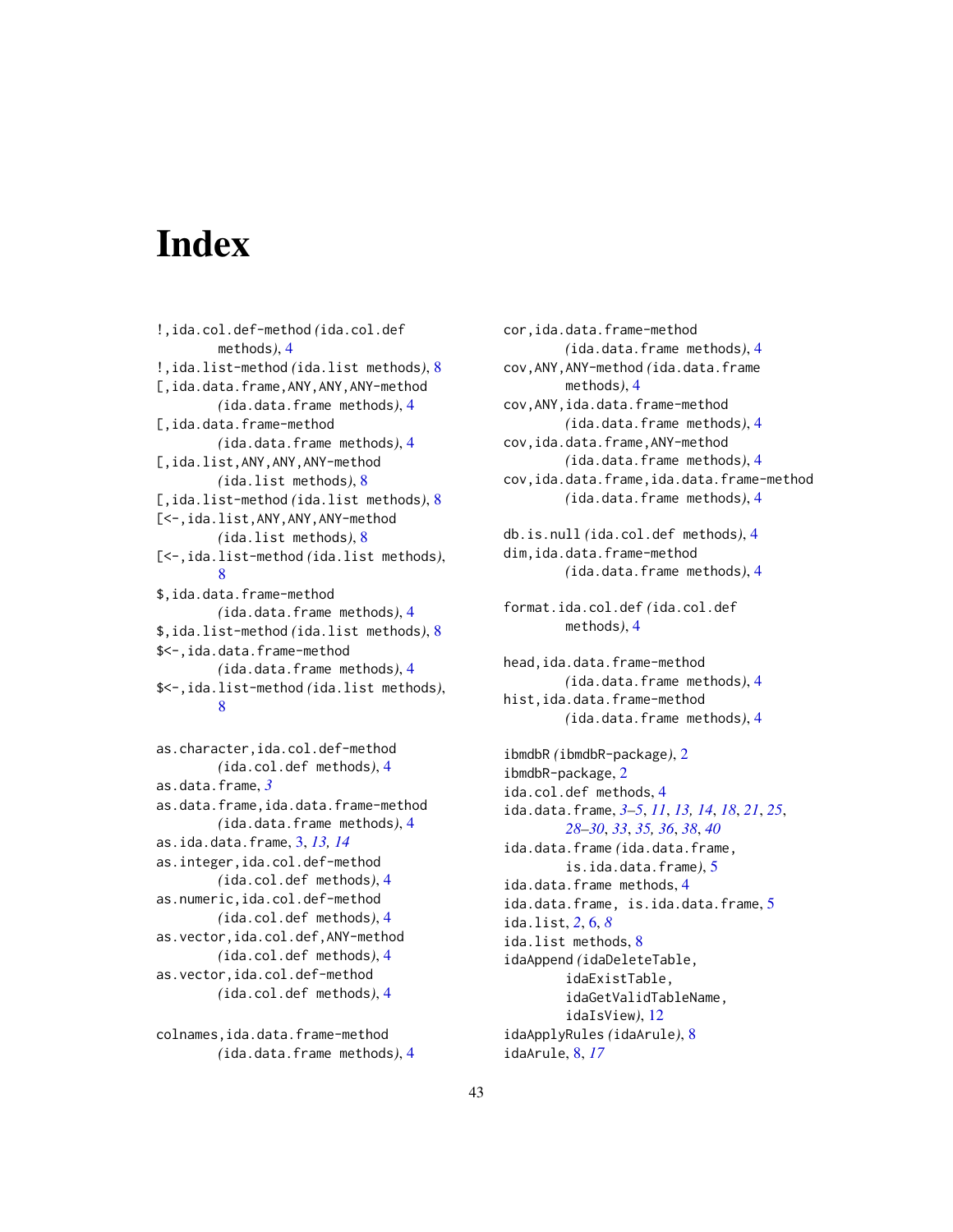idaClose *(*idaConnect, idaClose*)*, [10](#page-9-0) idaConnect *(*idaConnect, idaClose*)*, [10](#page-9-0) idaConnect, idaClose, [10](#page-9-0) idaCreateView *(*idaCreateView, idaDropView*)*, [11](#page-10-0) idaCreateView, idaDropView, [11](#page-10-0) idaDeleteTable *(*idaDeleteTable, idaExistTable, idaGetValidTableName, idaIsView*)*, [12](#page-11-0) idaDeleteTable, idaExistTable, idaGetValidTableName, idaIsView, [12](#page-11-0) idadf *(*idadf,idaSave,idaUpdate*)*, [13](#page-12-0) idadf, idaSave, idaUpdate, [13](#page-12-0) idaDivCluster, [14](#page-13-0) idaDropModel, *[15,](#page-14-0) [16](#page-15-0)*, [17,](#page-16-0) *[22,](#page-21-0) [23](#page-22-0)*, *[39–](#page-38-0)[42](#page-41-0)* idaDropView *(*idaCreateView, idaDropView*)*, [11](#page-10-0) idaExistTable *(*idaDeleteTable, idaExistTable, idaGetValidTableName, idaIsView*)*, [12](#page-11-0) idaGetAccelerator *(*idaListAccelerators, idaSetAccelerator, idaGetAccelerator, idaGetAcceleratorDetails*)*, [23](#page-22-0) idaGetAcceleratorDetails *(*idaListAccelerators, idaSetAccelerator, idaGetAccelerator, idaGetAcceleratorDetails*)*, [23](#page-22-0) idaGetModelName, [17](#page-16-0) idaGetModelname *(*idaGetModelName*)*, [17](#page-16-0) idaGetValidTableName *(*idaDeleteTable, idaExistTable, idaGetValidTableName, idaIsView*)*, [12](#page-11-0) idaGlm, [18](#page-17-0) idaInit, [20](#page-19-0) idaIsView *(*idaDeleteTable, idaExistTable, idaGetValidTableName, idaIsView*)*, [12](#page-11-0) idaKMeans, *[17](#page-16-0)*, [21,](#page-20-0) *[24](#page-23-0)*, *[32](#page-31-0)* idaListAccelerators *(*idaListAccelerators,

idaSetAccelerator, idaGetAccelerator, idaGetAcceleratorDetails*)*, [23](#page-22-0) idaListAccelerators, idaSetAccelerator, idaGetAccelerator, idaGetAcceleratorDetails, [23](#page-22-0) idaListModels, *[16](#page-15-0)*, *[23](#page-22-0)*, *[40](#page-39-0)*, *[42](#page-41-0)* idaListModels *(*idaListModels and idaModelExists*)*, [24](#page-23-0) idaListModels and idaModelExists, [24](#page-23-0) idaLm, *[17](#page-16-0)*, [25](#page-24-0) idaMerge, [28](#page-27-0) idaModelExists *(*idaListModels and idaModelExists*)*, [24](#page-23-0) idaNaiveBayes, *[17](#page-16-0)*, *[24](#page-23-0)*, [30,](#page-29-0) *[32](#page-31-0)* idaQuery, *[13,](#page-12-0) [14](#page-13-0)* idaQuery *(*idaQuery, idaScalarQuery*)*, [31](#page-30-0) idaQuery, idaScalarQuery, [31](#page-30-0) idaRetrieveModel, *[9](#page-8-0)*, *[15,](#page-14-0) [16](#page-15-0)*, *[22,](#page-21-0) [23](#page-22-0)*, *[30](#page-29-0)*, [32,](#page-31-0) *[39](#page-38-0)[–42](#page-41-0)* idaSample, [33](#page-32-0) idaSave *(*idadf,idaSave,idaUpdate*)*, [13](#page-12-0) idaScalarQuery *(*idaQuery, idaScalarQuery*)*, [31](#page-30-0) idaSetAccelerator *(*idaListAccelerators, idaSetAccelerator, idaGetAccelerator, idaGetAcceleratorDetails*)*, [23](#page-22-0) idaShowTables, [34](#page-33-0) idaTable, [35](#page-34-0) idaTApply, [36](#page-35-0) idaTree, *[17](#page-16-0)*, [38](#page-37-0) idaTwoStep, [40](#page-39-0) idaUpdate *(*idadf,idaSave,idaUpdate*)*, [13](#page-12-0) ifelse,ida.col.def-method *(*ida.col.def methods*)*, [4](#page-3-0) is.ida.data.frame *(*ida.data.frame, is.ida.data.frame*)*, [5](#page-4-0) is.ida.list *(*ida.list*)*, [6](#page-5-0) length, ida.data.frame-method *(*ida.data.frame methods*)*, [4](#page-3-0) length,ida.list-method *(*ida.list methods*)*, [8](#page-7-0)

max,ida.data.frame-method *(*ida.data.frame methods*)*, [4](#page-3-0)